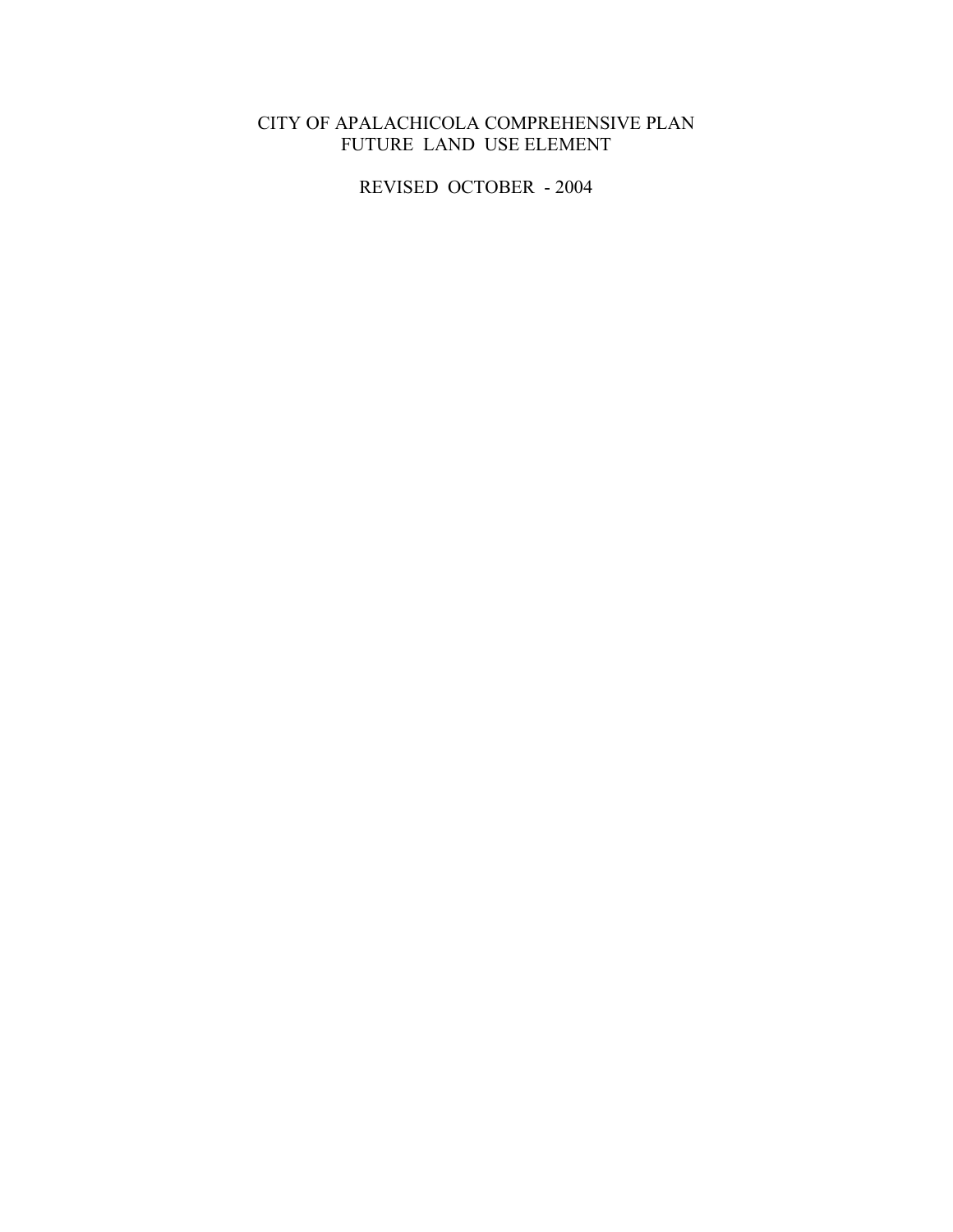# **TABLE OF CONTENTS**

| <b>Section Title</b>  |                                              | Page           |
|-----------------------|----------------------------------------------|----------------|
| <b>List of Tables</b> |                                              | $\mathbf{I}$   |
| <b>List of Maps</b>   |                                              | III            |
| $I_{\cdot}$           | <b>INTRODUCTION</b>                          | 1              |
| II.                   | <b>INVENTORY</b>                             | $\mathbf{1}$   |
| III.                  | AREA OF CRITICAL STATE CONCERN               | 3              |
| IV.                   | <b>STATE LAND USE CATEGORIES</b>             | $\overline{5}$ |
| $V_{\cdot}$           | APALACHICQLA LAND USE CATEGORIES             | $\overline{7}$ |
| VI                    | <b>NATURAL RESOURCES</b>                     | 25             |
| $A_{\cdot}$           | <b>CLIMATE</b>                               | 25             |
| B <sub>1</sub>        | <b>TOPOGRAPHY</b>                            | 27             |
| $\overline{C}$ .      | <b>GEOLOGY AND MINERALS</b>                  | 27             |
| D.                    | <b>SOILS</b>                                 | 28             |
| Ε.                    | <b>WETLANDS</b>                              | 29             |
| F.                    | <b>SURFACE HYDROLOGY</b>                     | 29             |
| G.                    | <b>GROUNDWATER</b>                           | 30             |
| H.                    | <b>WATER QUALITY</b>                         | 31             |
| VII.                  | <b>ADJACENT LAND USE</b>                     | 31             |
| VIII.                 | <b>POPULATION</b>                            | 32             |
| IX                    | AN ANALYSIS OF NATURAL CONDITIONS AFFECTING  | 33             |
|                       |                                              |                |
| $X_{\cdot}$           | AN ANALYSIS OF MAN-MADE CONDITIONS AFFECTING | 37             |
|                       |                                              |                |
| A                     | <b>BLIGHTED AREAS/REDEVELOPMENT</b>          | 37             |
| $\bf{B}$              | <b>AVAILABILITY OF URBAN SERVICES</b>        | 38             |
| $\overline{C}$        | AN ANALYSIS "OF LAND USE PROBLEMS            | 40             |
| XI.                   | PROJECTED LAND USE DEMANDS                   | 41             |
| XII.                  | <b>GOALS, OBJECTIVES, AND POLICIES</b>       | 45             |

| Table # | <b>TABLE NAME</b>                          | <b>PAGE</b> |
|---------|--------------------------------------------|-------------|
|         | ACREAGE FO LAND USES IN APALACHICOLA BY    |             |
|         | <b>YEAR</b>                                |             |
|         | CITY OF APALACHICOLA SUBDIVISIONS          | 10          |
|         | DWELLING UNITS WITHIN APALACHICOLA BY TYPE | 11          |
|         | FOR 1980 AND 1987                          |             |
|         | RESIDENT LAND USE DENSITY                  | 12          |
|         | COMMERCIAL ACTIVITY IN APALACHICOLA BY     | 13          |
|         | <b>ACREAGE</b>                             |             |
|         | APALACHICOLA COMMERCIAL ACTIVITY BY TYPE   | 14          |
|         | COMMERCIAL/LAND USE, INTENSITY             | 18          |
|         | RECREATION LAND USE INVENTORY              | 20          |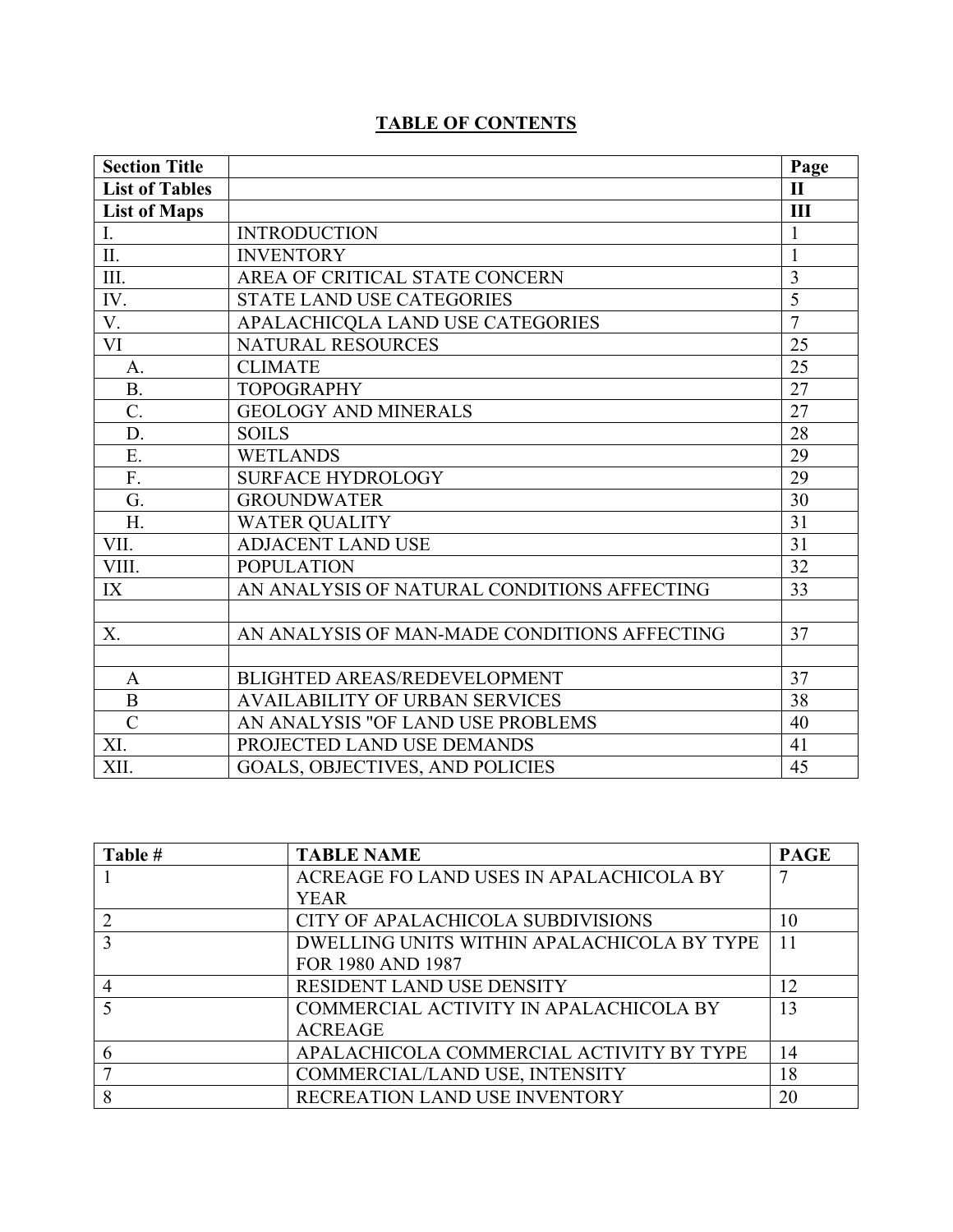| 9  | PUBLIC FACILITIES LAND USE WITHIN THE CITY OF | 22 |
|----|-----------------------------------------------|----|
|    | <b>APALACHICOLA</b>                           |    |
| 10 | ARCHAEOLOGICAL SITES IN THE CITY OF           | 23 |
|    | <b>APALACHICOLA</b>                           |    |
|    | RESIDENTIAL POPULATION CITY OF                | 32 |
|    | <b>APALACHICOLA</b>                           |    |
| 12 | SOIL MAP UNIT ACREAGES AND SUITABILITIES FOR  | 36 |
|    | DEVELOPMENT IN APALACHICOLA                   |    |
| 13 | POPULATION TO LAND USE RATIO APALACHICOLA     | 41 |
| 14 | LAND USE DEMAND PROJECTIONS IN                | 42 |
|    | <b>APALACHICOLA</b>                           |    |

# LIST OF MAPS

| MAP <sub>3</sub> | <b>MAP TITLE</b>                              |
|------------------|-----------------------------------------------|
|                  | <b>EXISTING LAND USE MAP</b>                  |
| 1A               | <b>EXISTING LAND USE MAP</b>                  |
| $\overline{2}$   | <b>FUTURE LAND USE MAP</b>                    |
| 2A               | <b>FUTURE LAND USE MAP</b>                    |
| 3                | <b>HISTORIC RESOURCES</b>                     |
| $\overline{4}$   | <b>EXISTING WATERWELLS</b>                    |
| 5                | BEACHES, SHORES, ESTUARIES, RIVERS, BAYS      |
| 6                | AREA OF CRITICAL STATE, CONCERN               |
| 7                | MINERALS, SOILS                               |
| 7A               | <b>DRAINAGE CLASS OF SOILS</b>                |
| 8                | <b>WETLANDS</b>                               |
| 9                | ADJACENT COUNTY LAND USE                      |
| 19               | DEPTH TO BASE OF POTABLE WATER IN THE FLORIDA |
|                  | <b>AOUIFER</b>                                |
| 11               | POTENTIOMETER SURFACE OF THE FLORIDA AQUIFER  |
|                  | (ARTESIAN FLOW)                               |
| 12               | POTENTIOMETRIC SURFACE OF THE FLORIDA AQUIFER |
|                  | (ELEVATION)                                   |
| 13               | FLOOD INSURANCE RATE MAP - APALACHICOLA       |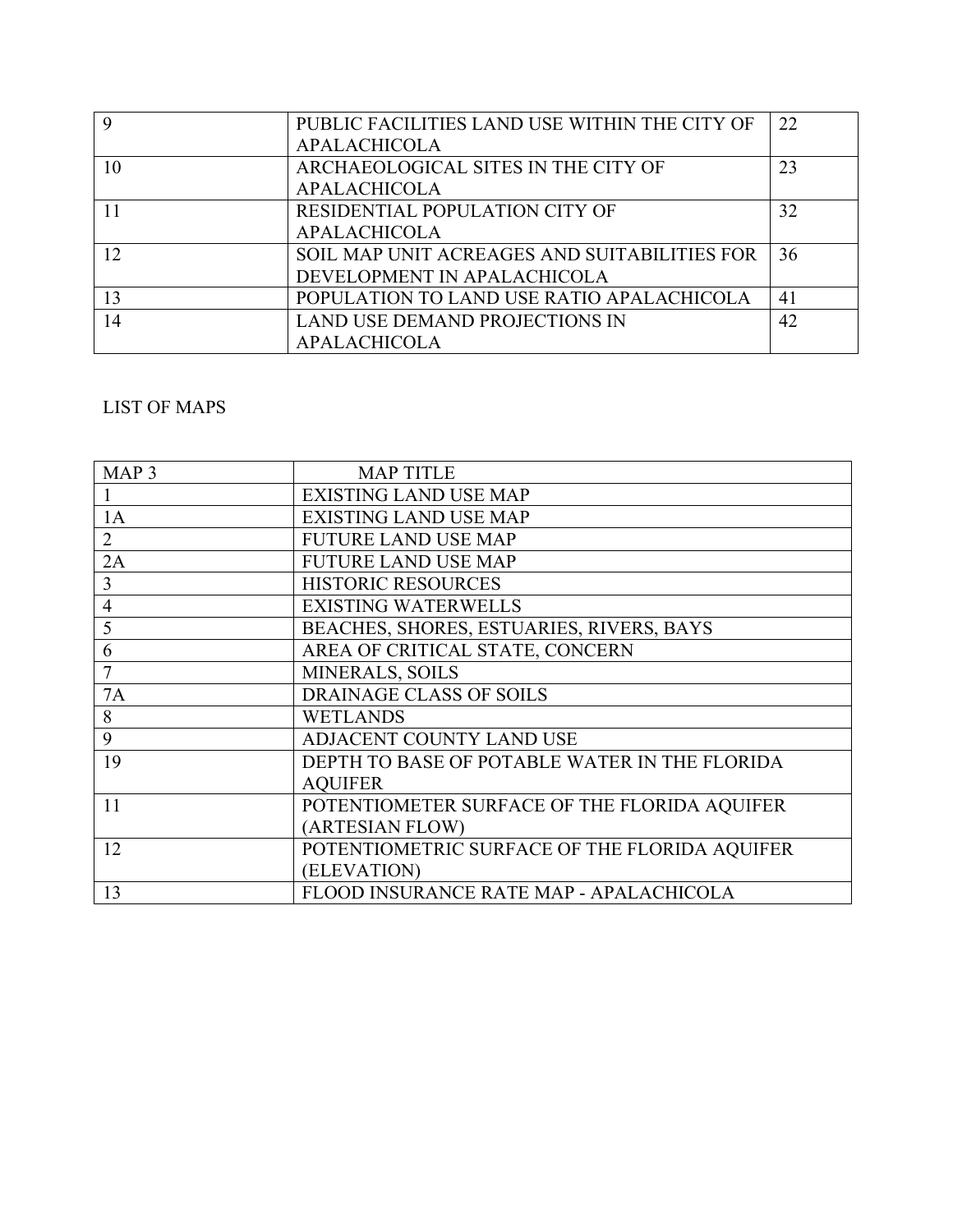# **I. Introduction:**

As the traditional keystone of the Comprehensive Plan, the Future Land use Element sets forth the physical plan for the future development of the City of Apalachicola. The Future Land Use Element describes the approximate location for future land uses and promulgates the policies regulating the location and development of all land uses. This element sets forth not only the density and intensity of approximate land uses, but also considers other factors affecting land use development such as timing, cost and current development trends.

The Future Land Use Element is arguably the most important as it must be consistent with all other Comprehensive Plan Elements and articulate the Goals, Objectives and Policies of the other elements in the form of specific land use policies.

The Existing Land Use Map series included as part of this element, describes the location and distribution of land uses in the City of Apalachicola in 1989. The Future Land Use map, also included in the element, is the focus of the Comprehensive Plan. It indicates the proposed location and distribution of land uses throughout the years of 1995 and 2000. All the policies contained within this plan must be consistent with the Future Land Use map. All land development regulations that go into effect subsequent to the adoption of this plan must be consistent with the Future Land Use element within one year of submission date.

The element addresses land uses for Apalachicola summarizes existing conditions and potential development trends and problems.

This plan element is a required element; the minimum criteria for its content are established in Chapter 9J-5. This plan element was formulated to be consistent with those criteria as well as relevant sections of Chapter 163, Part II, F.S., relevant sections of Chapter 381, F.S., Chapter 380.0555, Chapter 10-D, F.A.C., the State Comprehensive Plan, and the Comprehensive Regional Policy Plan.

# **II. Inventory**

Apalachicola is a small coastal community of significant historical value due to its role as a cotton shipping port at the turn of the century. Located at the mouth of Apalachicola River, the town overlooks Apalachicola Bay to the south, and is adjacent to the Apalachicola National Forest on the northeast. The town also borders the Apalachicola National Estuarine Research Reserve, a highly productive estuary which is a resource of both regional, state and national importance.

The Apalachicola River, which forms the Eastern boundary of the City, links the freshwater swamps and uplands of the drainage basin in Florida with the coastal lowlands and brackish bay adjoining the Gulf of Mexico. The river, in addition to being a commercial mainstay of the town, provides excellent recreational opportunities for fishermen, hunters, and campers. It also serves as the north-south commercial barge transportation route in the Panhandle.

The City has an estimated population of 2,799 (1990 figures). The City limits of ^Apalachicola .cover an area of 1 3/4 square miles (978 acres). Highway 98 intersects the City east to west, and a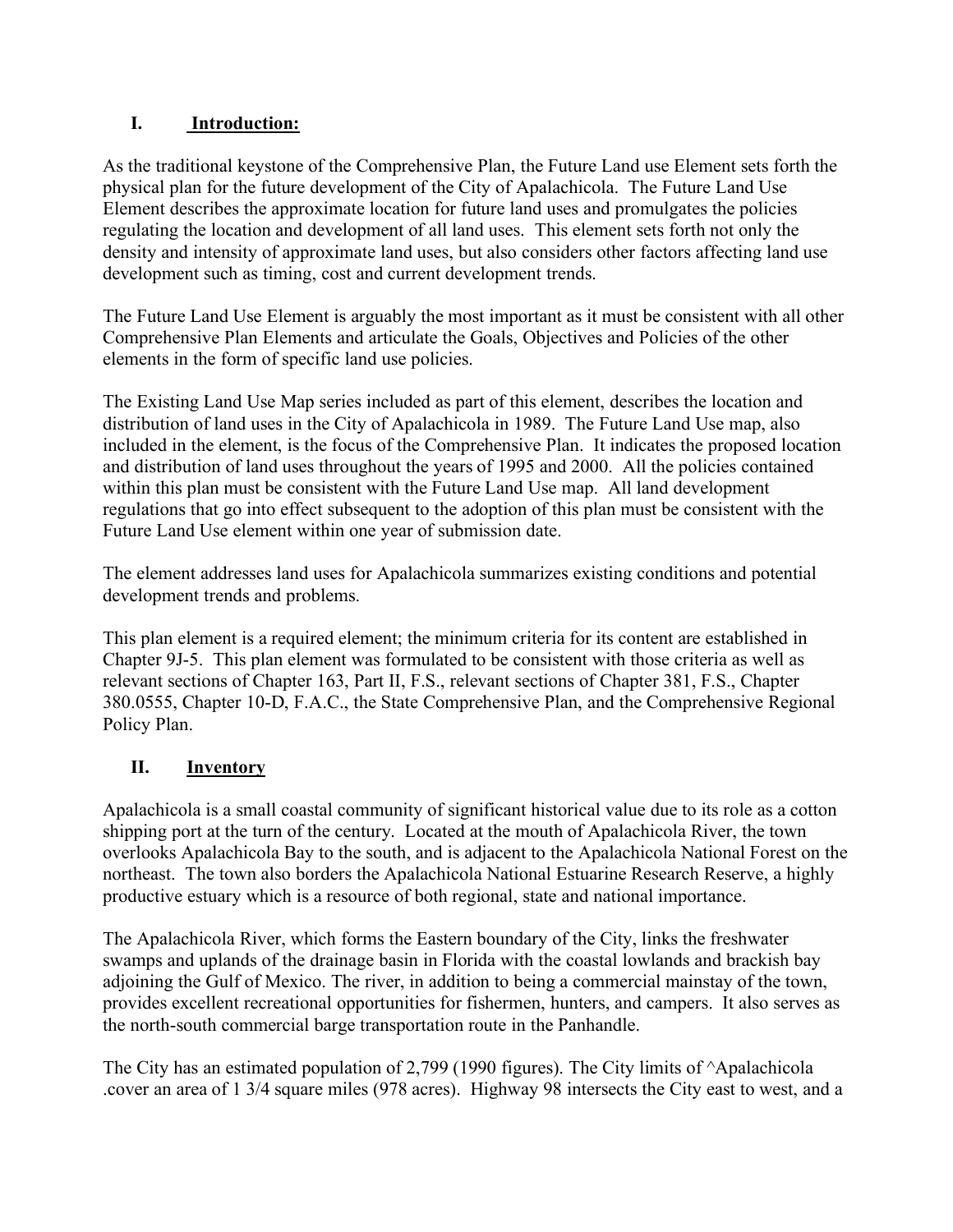small undeveloped airfield lies west of town. The City is generally considered divided into two sections: "Old" Apalachicola represents the original City limits and contains the City's historic district and central business district. "Greater" Apalachicola is the "newer" section of the City and comprises most of the City's low-to-moderate income and high density residential areas, as well as most of the City's undeveloped residential parcels. The climate is humid and sub-tropical with average monthly rainfall ranges from 2.99 to 7-8 inches. There are two dominant wet periods, one occurring in winter and the other in early spring.

Apalachicola's attributes .are many. It is located adjacent to a pristine estuary, the lifestyle is slow paced, density rates are low, traffic congestion is minimal, recreational opportunities abound. Located within 77 miles of the state capitol, Apalachicola offers access to four barrier islands, and miles of scenic beach property, all of which are addressed in both the recreation/open space element and the conservation coastal management element.

Of greatest importance when considering future land use needs is the availability of developable land. With enclosed data and analysis indicating a minimum of natural and man-made limitations to land throughout the City, it is asserted in this element that most undeveloped acreage is acceptable for future development.

The preponderance of housing units in the City limits are single-family residences. The greatest densities of single-family homes occur between Avenue J and Avenue M and along the 24th Avenue corridor of Greater Apalachicola: both are areas inhabited predominately by low to moderate income residents. Multifamily development is limited to the two City public housing developments and Southern Villas Apartments, with scattered single family conversions, occurring elsewhere. The greatest concentration of undeveloped land is located in the west/northwest portion of Greater Apalachicola, all of which is currently zoned for high density residential, with a significant portion in Greater Apalachicola allowing mobile homes.

As is indicated by the Existing Land Use map 1 and Table 1, land use within the City of Apalachicola is predominately residential in nature, with commercial development limited primarily to the downtown area (Market, Commerce and Water Streets) and the U.S. Highway 98 (Avenue E) corridor.

Conservation lands are limited to the river wetlands adjacent to Scipio Creek, in the northeast section of the City.

Recreational land is limited entirely to old Apalachicola, with all developed sites occurring in the older, more developed sections closest to the Apalachicola River and Bay. No recreation facilities exist in Greater Apalachicola.

# III. **AREA OF CRITICAL STATE CONCERN**

On June 18, 1985 Apalachicola and most of Franklin County was designated an area of Critical State Concern through Chapter 380.0555, Florida Statutes. The exact boundaries of the designated area are described in the Statutes as Franklin County less all Federally owned land and less all lands lying east of the line formed by the eastern boundary of U.S. 319 running from the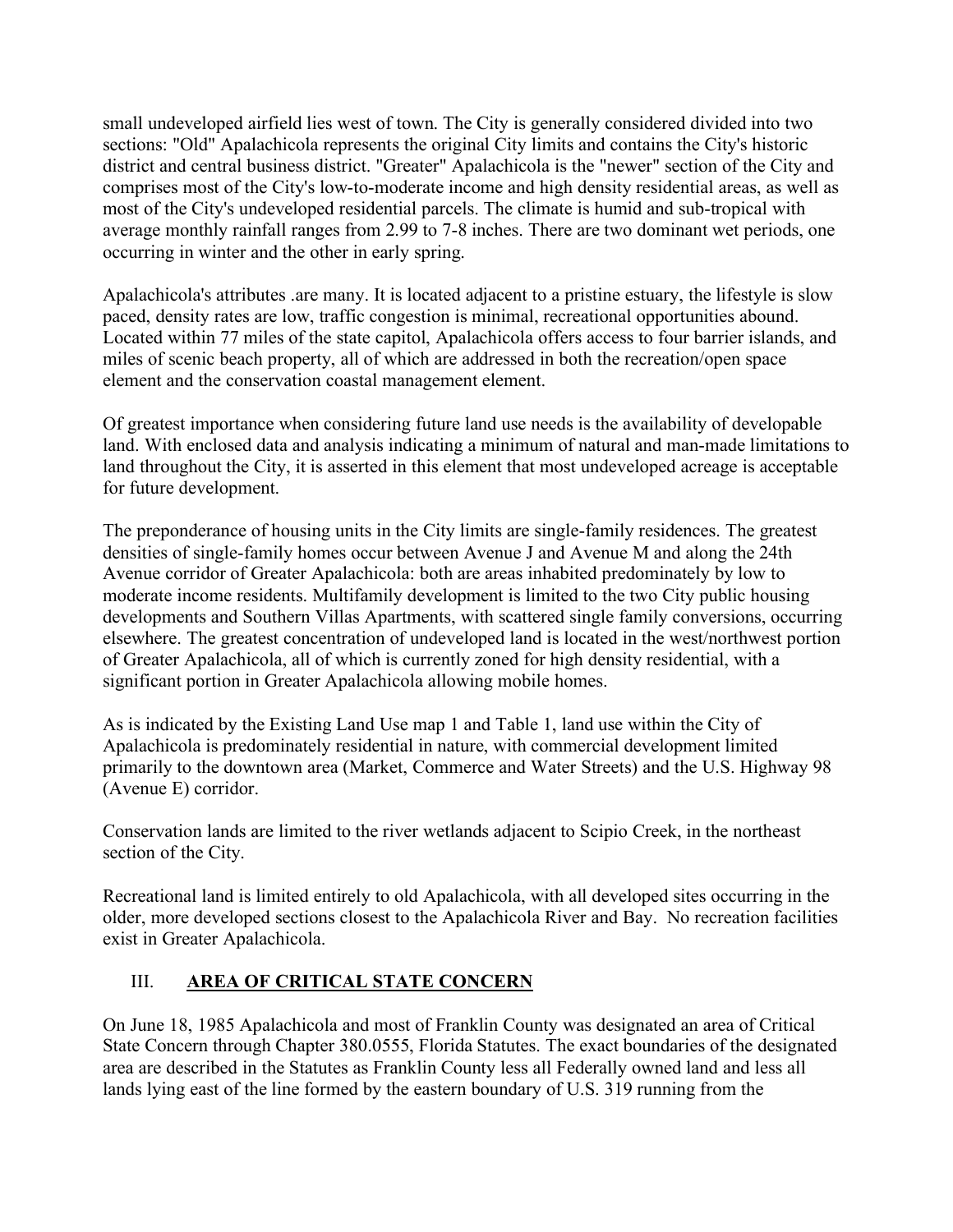Ochlocknee River to the intersection of U.S. 319 and U.S. 98 and. then due south to the Gulf of Mexico. The legislative intent of the "Apalachicola Bay Area Protection Act", in part, was:

To protect the water quality of the Apalachicola Bay area.

 To financially assist Franklin County and its municipalities in upgrading and expanding their sewage systems.

 To protect the Apalachicola Bay Area's natural and economic resources by implementing and enforcing Comprehensive Plans and Land Use Regulations. To promote a broad base of economic growth which is compatible with the protection and conservation of the natural resources of the Apalachicola Bay area.

The requirements for local governments were, in part for Franklin County and the municipalities within it:

> To within sixty days after a sewage system is available for use, notify all owners and users of onsite sewage systems of the availability of such a system and that connection is required.

> After consultation with the Department of Health and Rehabilitative Services (HRS) and the Department of Environmental Regulation (DER) shall develop a program designed to correct any onsite sewage treatment systems that might endanger the water quality of the Bay.

> Shall enact land development regulations to protect the Apalachicola Bay area from stormwater pollution.

> Shall survey existing stormwater management systems and its charges to determine their effect on the bay and develop a Comprehensive Stormwater Management Plan to minimize such effects

To implement these and other requirement within the Area of Critical State Concern, the law established several principles, for guiding development. These "principles" are generally included in the goals, policies and objectives of the attached elements. Generally, these principles guiding the development include the following:

> Land development shall be guided so that the basic functions and productivity of the Apalachicola Bay Area's Natural Land and Water System will be conserved. Land development shall be consistent with a safe environment, adequate community facilities, a superior quality of life and a desire to minimize environmental hazards. Aquatic habitats and wildlife resources of the Apalachicola Bay area shall be conserved and protected.

> Growth and diversification of the local economy shall be fostered only if it is consistent with protecting the natural resources of the Apalachicola Bay Area. Water quantity shall be managed to conserve and protect the Natural Resources, and Scenic beauty of the Apalachicola Bay.

 The quality of water shall be protected, maintained and improved for public water supplies.

 No wastes shall be discharged into any water of the Apalachicola Bay Area without first being given the degree of treatment necessary to protect the water uses.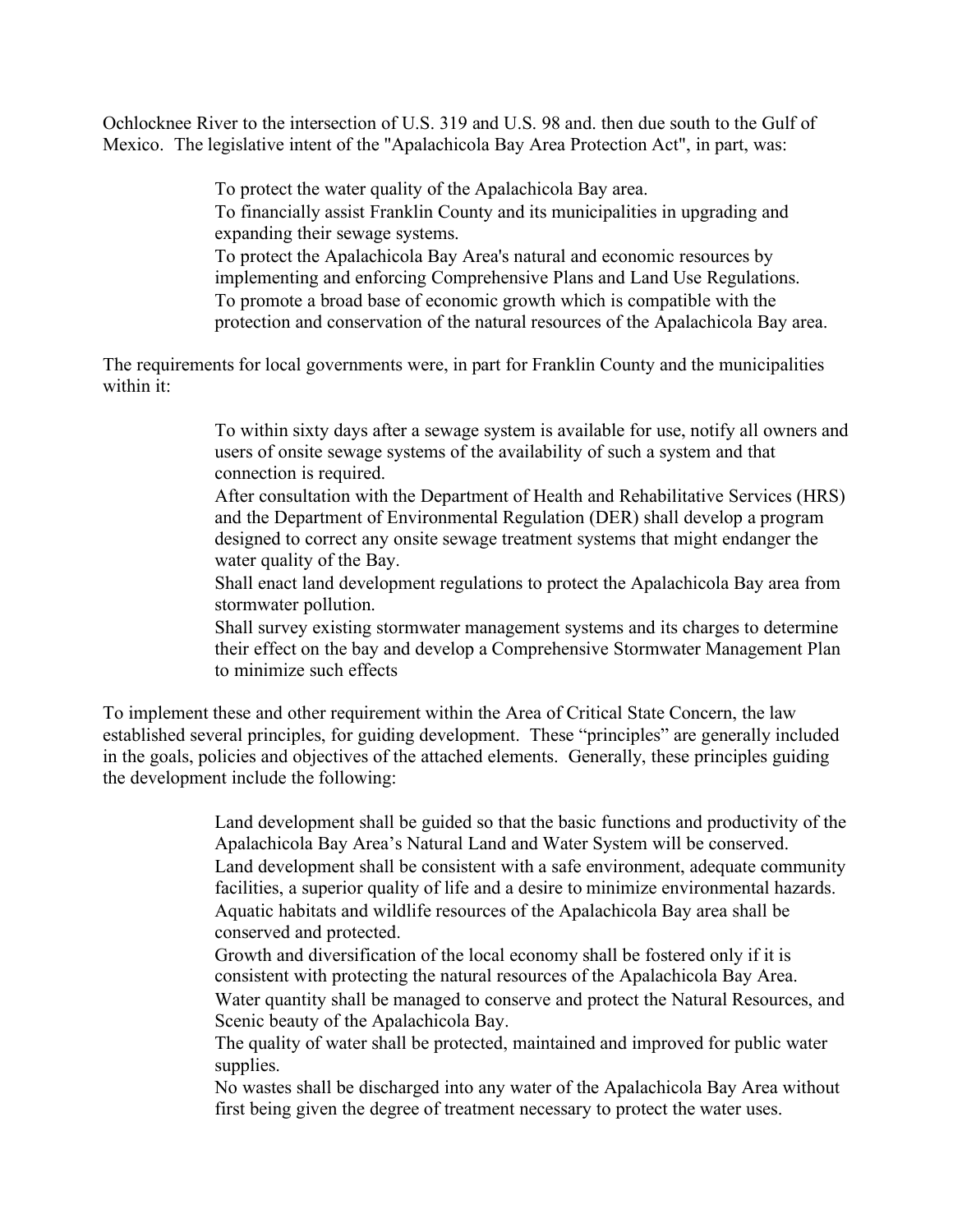Stormwater discharges shall be managed in order to minimize their impacts on the bay system and protect the numerous uses of the bay.

 Coastal dune systems, specifically the area extending landward from the extreme high-tide line to the beginning of pinelands of the Apalachicola Bay Area shall be protected.

In summary/ the Area of Critical State Concern provides numerous state mandates for Franklin County and its municipalities. The main thrust focuses on the .Apalachicola Bay Area and the numerous natural resources, water quality, sewage and stormwater drainage impacts which have the potential to reduce the overall quality of the Bay Area. All of these issues will be addressed in the following Local Government Comprehensive Plan Element discussions.

### **IV. STATE LAND USE CATEGORIES**

The Local Government Comprehensive Planning and Land Development Regulation Act and Florida Administrative Code 9J-5 identify eleven generalized1 land uses, with other land use designation being optional. Those eleven categories are defined as follows:

### **Residential**

The residential classification refers to a parcel of land used specifically for housing and accessory activities, such as patios and off-street parking. Residential land uses generally fall into the following four categories:

Single-Family  $-A$  single housing unit designed to accommodate one family is categorized singlefamily.

Duplex —————— This subcategory refers to a single structure in which two families reside in separate residences.

Multi-Family — Multi-family refers to a single structure in which three or more families reside in separate residences.

Mobile Home ——— A lightweight structure designed to be transportable, usually occupied by one family or several individuals, is categorized a mobile home.

### **Commercial**

A commercial classification includes all structures which are used for general business, office, service, or other use where goods or services are made available to the general public. In this study, different types of Commercial activities, such as business offices, shopping centers, or hotels and motels, are not separated.

### **Industrial**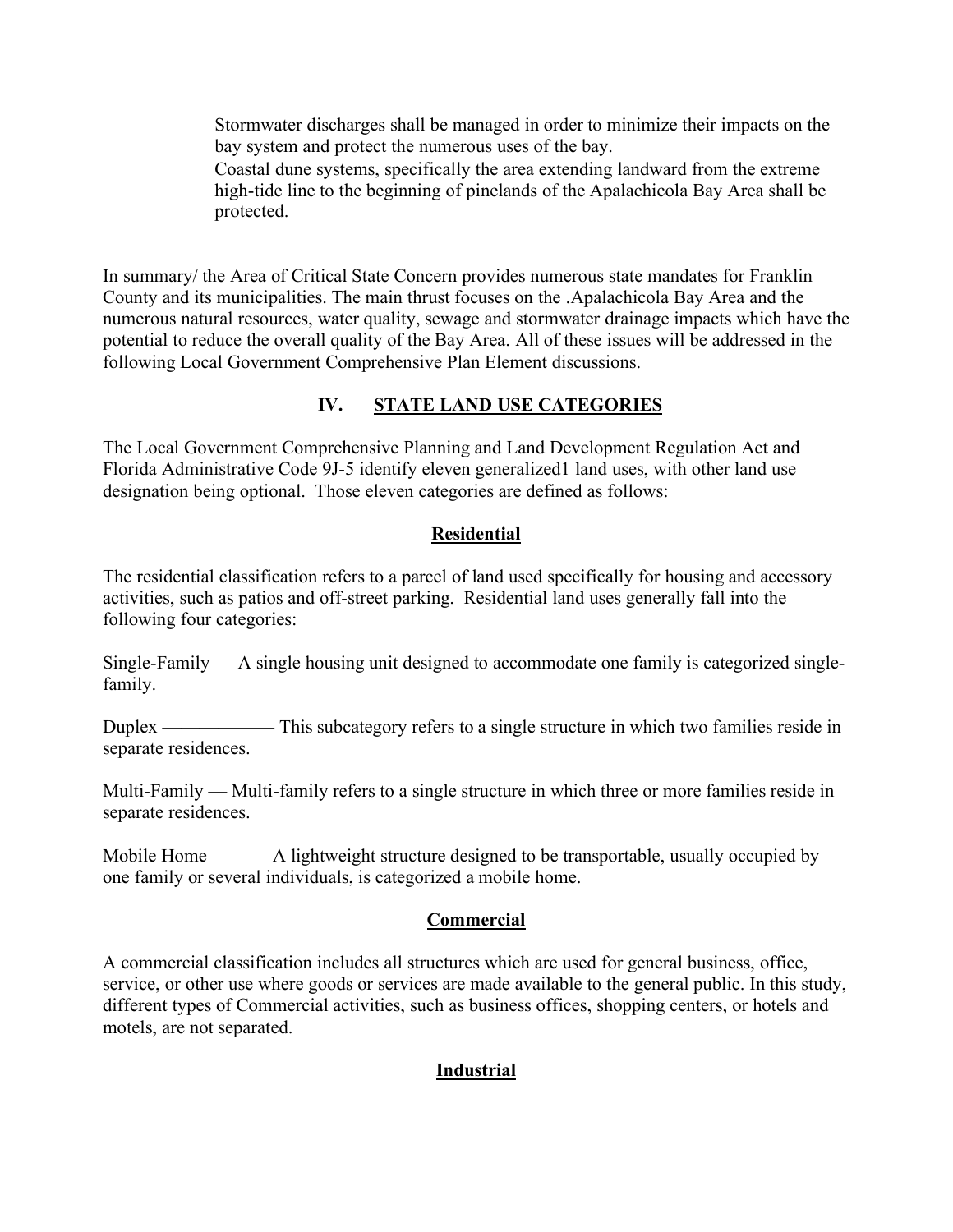Refers to the activities within land areas predominately connected with manufacturing, assembly, processing or storage of products.

### **Agricultural**

Refers to activities which are predominately used for the cultivation of crops and livestock including: cropland; pastureland; orchards; vineyards; nurseries; ornamental horticulture areas; groves; confined feeding operations; specialty farms; and silviculture (commercial Forest). "The raising of fowl for commercial purposes would also be considered as an agricultural use".

### **Recreational**

Refers to activities within areas where recreation occurs. This would include passive (e.g. picnicking) as well as active (e.g. softball fields) recreation.

### **Conservation**

Refers to areas designated, for the purpose of conserving or protecting natural resources or environmental quality and includes areas designated for-such purposes as flood control, protection of quality or quantity of groundwater or surface water, floodplain management, fisheries management, or protection of vegetative communities or wildlife habitats.

### **Educational**

Refers to activities and facilities of public or private primary or secondary schools, vocational and technical schools, and colleges and universities licensed by the FDCE, including the areas of buildings, campus open space, dormitories recreational facilities or parking.

### **Public Buildings and Ground**

Refers to structures or lands that are owned, leased or operated by a government entity, such as civic and community centers, hospitals, libraries, police stations, fire stations, and government administration buildings.

### **Other Public Facilities**

Refers to transportation systems or facilities, sewer systems or facilities, solid waste systems or facilities, educational systems or facilities, parks and recreational systems or facilities, and public health systems or facilities.

# **Vacant or Undeveloped Land**

Most applicable to urban areas (including small cities); i.e., it is usually defined as meaning vacant or undeveloped urban land. For most rural counties, fallow lands or silva use (i.e. agricultural use) will occupy what otherwise might be considered vacant or undeveloped land. In rural counties this category is most applicable in areas under transition from agric/silva use to urban development (e.g., between Quincy and Tallahassee) or where intensive coastal development is occurring' (e.g. on Cape San Bias or St. George Island).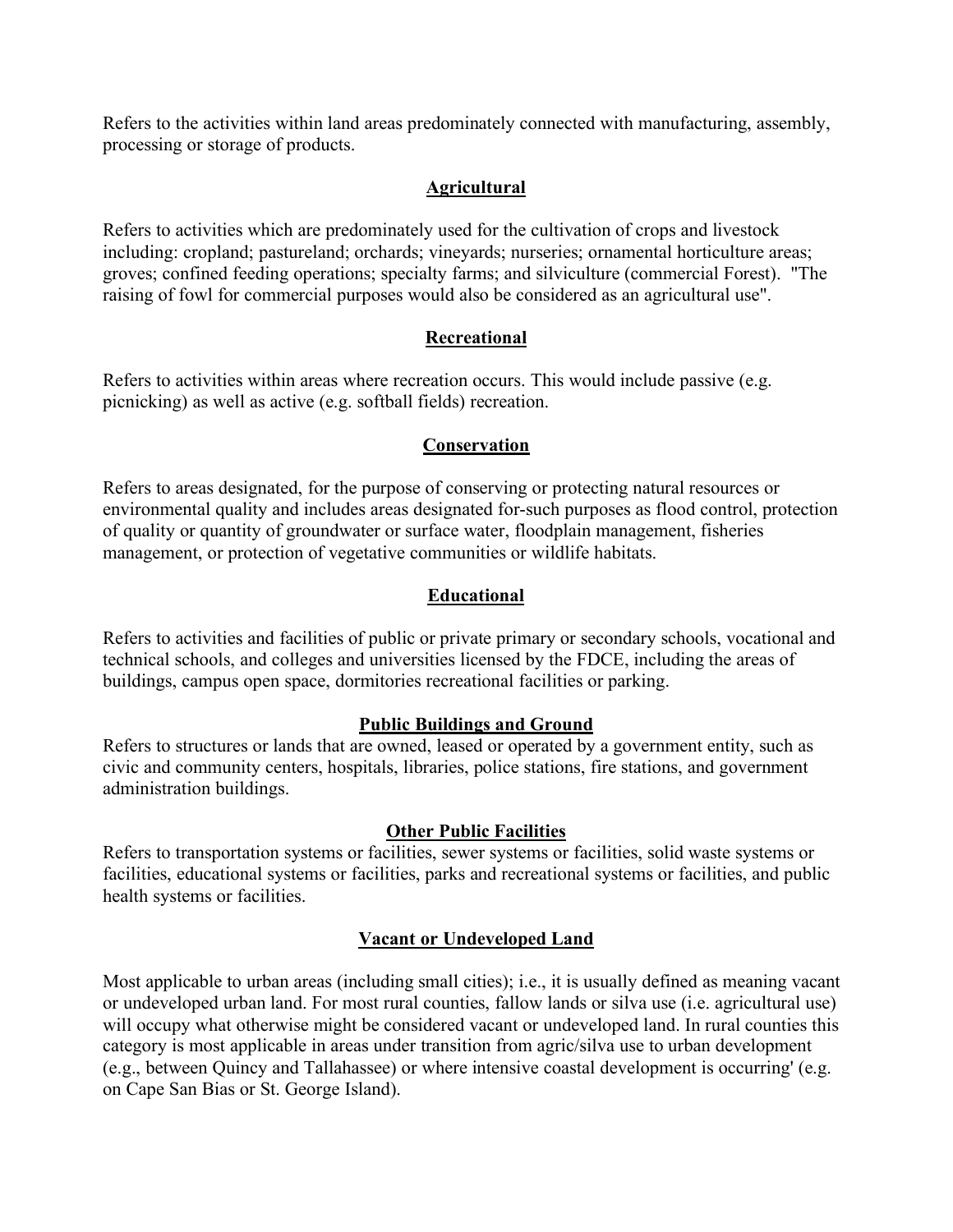#### **Historic Resources**

Refers to all areas, districts or sites containing properties listed on the Florida Master Site File, the National Register of Historic Places, or designated by a local government as historically, architecturally, or archaeologically significant properties.

### **V. APALACHICOLA LAND USE CATEGORIES** (OVERVIEW)

As described in Table 1 as represented on the Existing Land Use map 1, there are 5 land use classifications within the City of Apalachicola. They are as follows: residential, commercial, recreation, conservation, and public facilities. There is no existing agricultural or industrial land within the city limits nor is any proposed in this element. For the purposes of this plan, the historic resources are shown as an overlay district on the existing and future land use map series (A more detailed discussion of historic resources is found in the housing element and in the optional historic prevestion element). As permissible by Florida Administrative Code 9J-5, the educational, public buildings and other public facilities have been combined into one land use category entitled public facilities.

### **DESCRIPTION OF LAND USE**

The following table summarizes the amount of land to be found in the various land use categories for the City of Apalachicola in 1989, and includes projections for 1995 and 2000. The current land use totals are reflected in the Existing Land Use Map; 1989, to be found in the appendix of this plan. The Future Land Use Map for the year 2000 depicts the distribution of land use categories based on the population projections and land requirements necessary to sustain the projection.

As indicated in Table 1 and the Existing Land Use map 1, Apalachicola does not currently have any agricultural or industrial land within the incorporated limits pf the City and therefore none appear on the land use map. Educational and public facilities uses have been combined in Table 1 and on the land use map. Apalachicola does not have a historic land use designation, but has several historic sites which are indicated on the Existing Land Use map 3.

| тарый тастеаде от цани обез не аратаспісота буттеат |                      |                  |                  |
|-----------------------------------------------------|----------------------|------------------|------------------|
| <b>Land Use Acreage</b>                             | <b>1989 (Actual)</b> | 1995 (Projected) | 2000 (Projected) |
| Residential:                                        | 242.0                | 272              | 278              |
| Residential/Mixed use                               | $\theta$             |                  |                  |
| Commercial : General                                | 31.2                 | 35               | 36               |
| Industrial:                                         | 0                    | $\theta$         | $\theta$         |
| Recreation:                                         | 14.2                 | 16               | 16               |
| Conservation:                                       | $200+/-$             | $200+/-$         | $200+/-$         |
| <b>Public Facilities:</b>                           | 29.5                 | $*58$            | $*60$            |
| <b>Public Buildings</b>                             | 22.8                 |                  |                  |
| Schools Trans.                                      | $250+$               |                  |                  |
| Facilities                                          |                      |                  |                  |
|                                                     | 302.3                |                  |                  |

**TABLE 1 Acreage of Land Uses in Apalachicola by Year**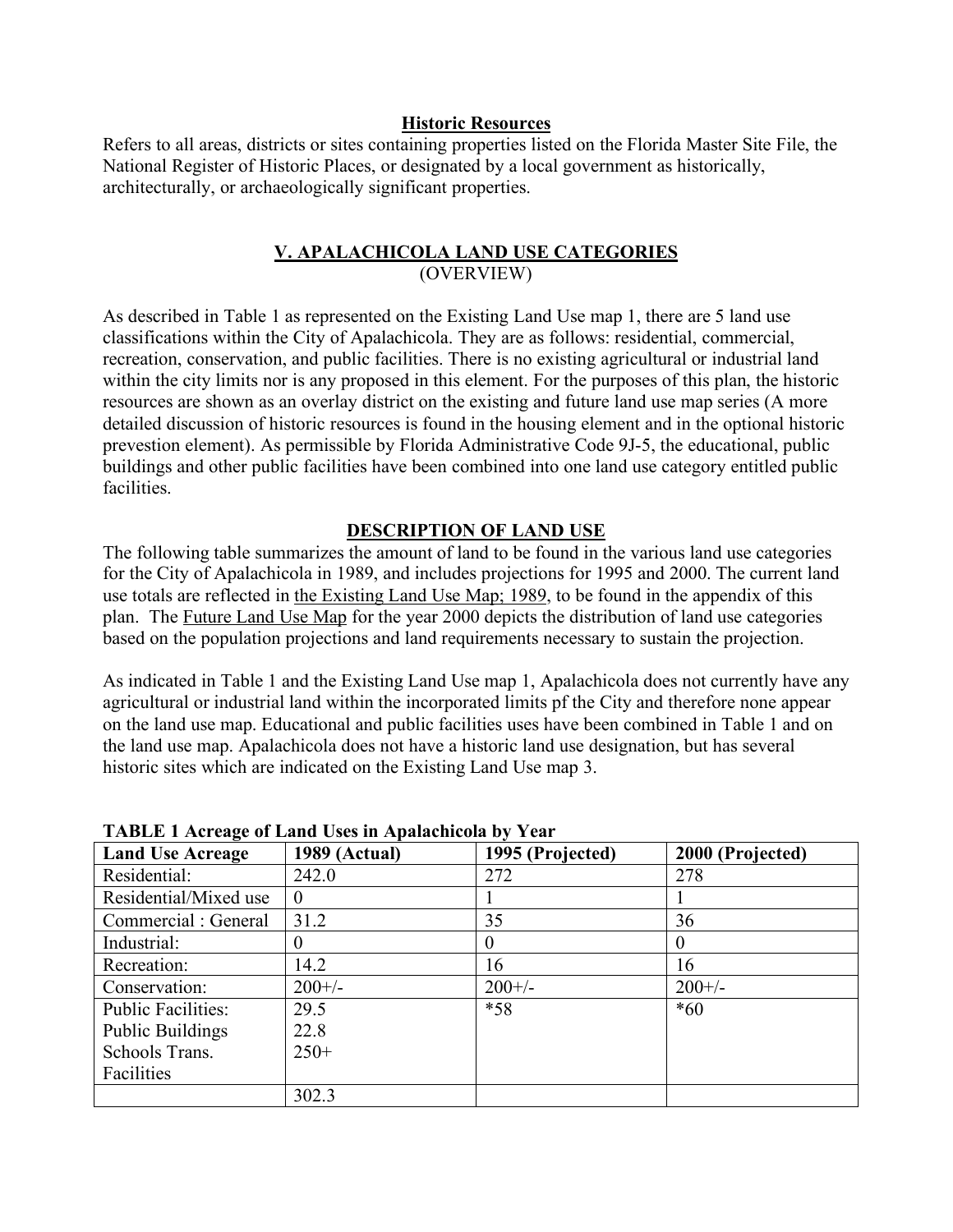| Agricultural:                                                     |       |  |  |  |
|-------------------------------------------------------------------|-------|--|--|--|
| Undeveloped/Vacant                                                | 188.7 |  |  |  |
| <b>TOTAL</b>                                                      |       |  |  |  |
|                                                                   | 978.4 |  |  |  |
| Source: Apalachicola Planning Department/ BEBR, DCA calculations. |       |  |  |  |
| (methodology explained in analysis section)                       |       |  |  |  |
| * includes public buildings & educational                         |       |  |  |  |
|                                                                   |       |  |  |  |

# **A. Residential**

There are 242 acres of land within the City which are currently being used for residential/ or living, purposes. (See land use map and Table 1) The residential category comprises approximately one quarter of the use of all land within the City. The residential category is defined as including such uses as single- and multi-family structures/ accessory buildings (garages/ sheds); mobile home parks and apartment complexes. The category does not include hotels, motels/ bed and breakfast inns, shelters or time-sharing facilities. These uses are defined as commercial land uses and are discussed elsewhere in this element.

This category has been divided into three subclassifications: high-density residential, medium density residential and low-density residential use. The category of high-density residential use includes residences developed at densities between 16-20 units per acre and usually features apartments, condominiums multi-family residences and some mobile home parks. It also includes single family residences which are located within the range blocks of the downtown commercial 'area because of the size of the lot (2,400 sq. feet or 18 units per acre.)

Medium density residential uses include residences developed within the range of 6-15 units per acre. This category features the single- and multi-family residences built on platted city lots, (6,000 sq. ft = 7 units per acre; 7,000 sq. ft. = 6 units per acre; 3,000 sq. ft. = 14 units per acre) some mobile home parks and low-density apartments.

Low-density residential development, includes residences developed at a density of less than six units per acre. Most residences in this category are large-lot or multi-lot residences.

The largest density of residential land in Apalachicola occurs in the western portion of the city in an area referred to as Greater Apalachicola. These lots were platted at a size of 3,000 sq. ft for a density of 14 units per acre. However, the larger amount of residential acreage is found within an approximate six block radius from the center of town in an area known as Old Apalachicola. Of the 242 acres which presently exist for the residential category in the City, 134 acres of land are within the environs of Old Apalachicola. Old Apalachicola lots were platted at 6,000 sq. ft. each for a density of approximately 7 units per acre, exactly one half the density of the adjacent eastern city land.

Most of the residential land within the City can be classified as medium density (6-15 units per acre). Some subdivisions within the City, including Philaco Shores/ and Neel's Addition, have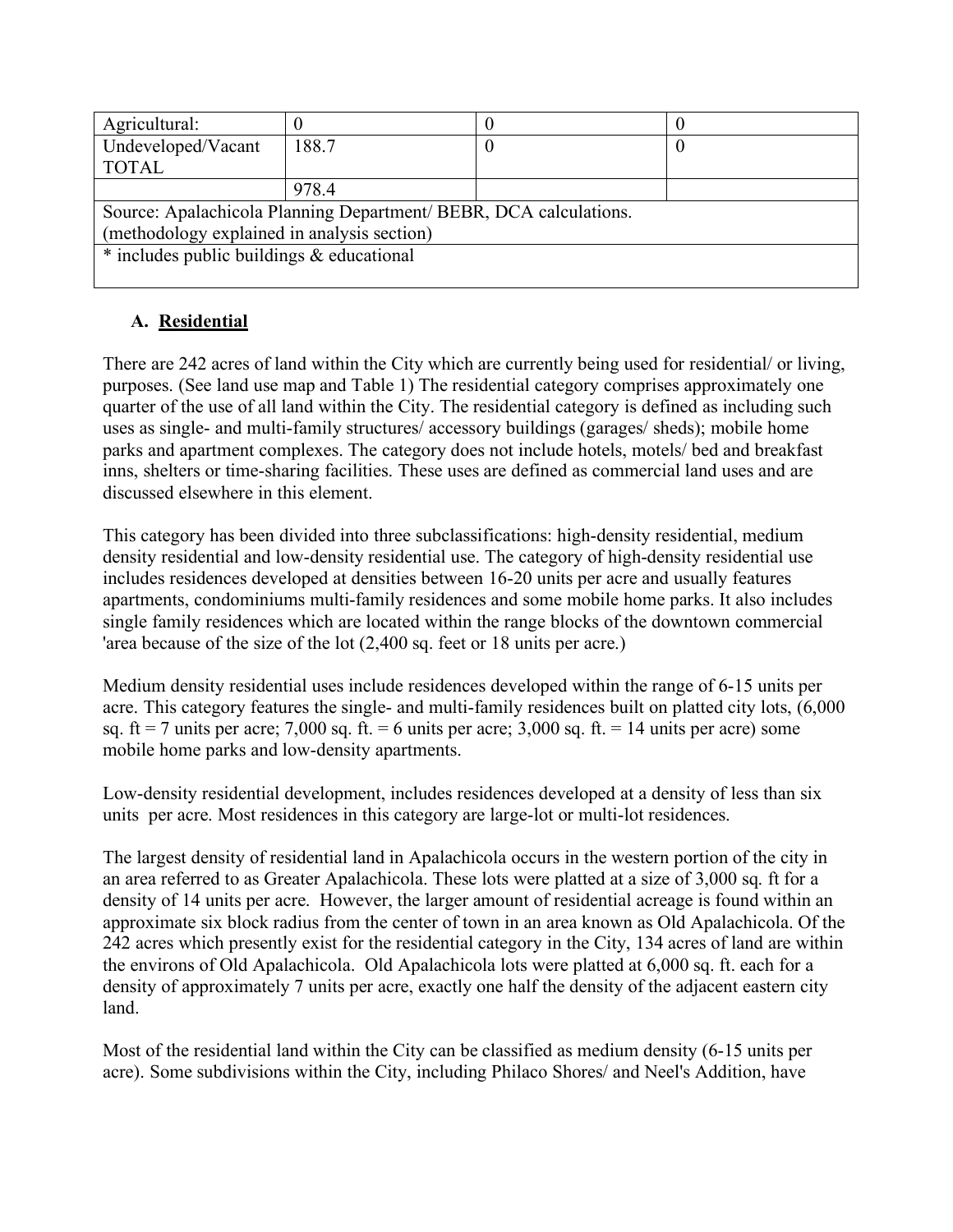experienced build-out. The Cottage Hill Addition, on the other hand, (as shown on the existing land use map and in Table 2) is as of yet mostly undeveloped/vacant.

| <b>City of Apalachicola Subdivisions</b> |                       |                    |                 |
|------------------------------------------|-----------------------|--------------------|-----------------|
| <b>Subdivision Name</b>                  | <b>Number of Lots</b> | <b>Vacant Lots</b> | Percentage      |
|                                          |                       |                    | <b>Buildout</b> |
| Philaco Shores                           | 95                    |                    | 93%             |
| Cottage Hill Addition                    | 143                   | 137                | .04%            |
| Neel's Addition                          | 149                   |                    | 98%             |

**TABLE 2 City of Apalachicola Subdivisions**

As indicated in Table 3, most dwelling units within the City are single-family units. Mobile homes account for only 3 percent of all housing stock within the City. Most of the single-family units are found within areas of medium density (6-15 units per acre).

Other land uses found within areas classified as residential areas include roadways, alleys and buffer zones. There are no unincorporated enclaves within the boundaries of the City.

| <u>D WELLING CIVILD WITHIN IN HEIR CHRYCEN DT TITE FOR 1700 &amp; 17</u> |      |                                                                             |  |  |
|--------------------------------------------------------------------------|------|-----------------------------------------------------------------------------|--|--|
| <b>Type</b>                                                              | 1980 | 1987                                                                        |  |  |
|                                                                          |      |                                                                             |  |  |
| Singe-family units                                                       | 1104 | 1146                                                                        |  |  |
| Mobile Homes                                                             | 38   | 44                                                                          |  |  |
| Multi-family units                                                       | 40   | 47                                                                          |  |  |
|                                                                          |      |                                                                             |  |  |
| <b>Total Units</b>                                                       | 1182 | 1237                                                                        |  |  |
|                                                                          |      |                                                                             |  |  |
| * Does not include mobile homes                                          |      |                                                                             |  |  |
|                                                                          |      |                                                                             |  |  |
|                                                                          |      | Source: 1980 Census of Population, and Housing; Apalachee Regional Planning |  |  |
| Council; Dept. of Community Development, July, 1987                      |      |                                                                             |  |  |

**TABLE 3 DWELLING UNITS WITHIN APALACHICQLA BY TYPE FOR 1980 & 1987**

### **Residential Density/Intensity**

As indicated in Table 4, the average density of development within the existing residential use category is approximately 5 units per acre. As discussed earlier in this section, 5 units per acre is classified as low density development. The lot coverage restrictions range from 35% for a single family dwelling (with a minimum lot size of 6,OOO sq. feet) to 5O% for multifamily dwellings with a minimum lot size of 12,OOO sq. feet.

**TABLE 4 Residential Land Use Density**

| <b>Land Use</b> | Acreage | # of Units | Units per acre |
|-----------------|---------|------------|----------------|
| Residential:    |         |            |                |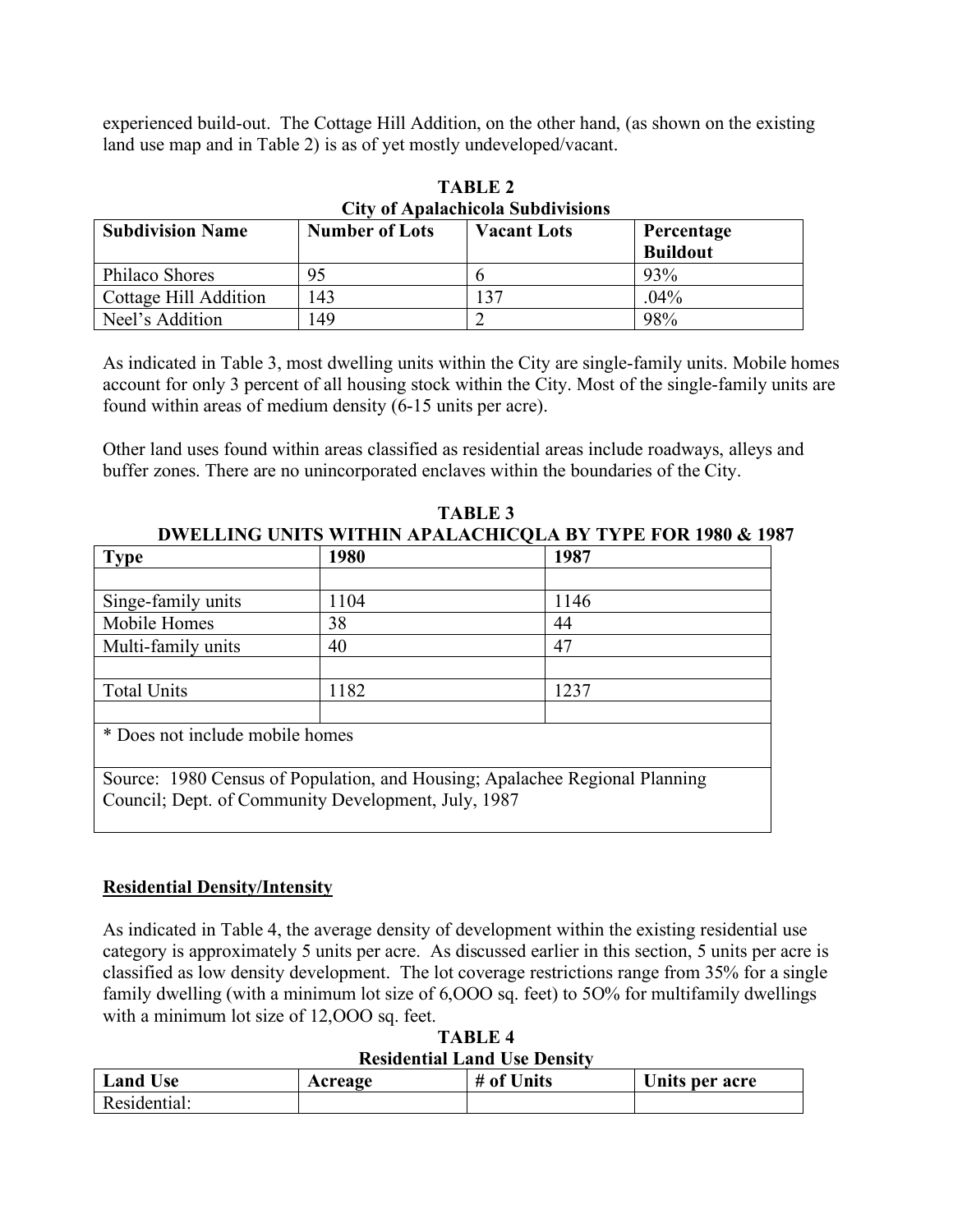| Single-family*             | 233.7 | 90 |  |  |
|----------------------------|-------|----|--|--|
| Multi-Family               |       | 40 |  |  |
| Includes Mobile Homes      |       |    |  |  |
| Source: Apalachicola, 1987 |       |    |  |  |

B. Commercial Land Use

There are 31 acres of land within the City which are currently being used for commercial purposes. (see Existing Land use map 1 and Table 1). The commercial category comprises 3 percent of the use of all land within the City. The commercial category includes land used for retail and wholesale trade, offices, hotels, motels, restaurants, service outlets, automobile service stations, and repair facilities. It also includes land used for seafood processing and distribution warehousing and storage.

Commercial land use in Apalachicola is described by the following levels of intensity: the commercial business district with its dense arrangement of early 190O structures used for offices and retail stores and seafood processing; commercial nodes such as highway strip commercial where retail trade is clustered along a major arterial, and; scattered neighborhood business such as convenience stores and service stations.

Of the 31 acres of commercial land within the city limits of Apalachicola, highway strip commercial accounts for 6. 5 acres which is confined to the western, or Greater, Apalachicola region. The remaining 25.1 acres is dispersed throughout eastern or Old Apalachicola in the form of the central business district which accounts for approximately 1O.6 acres; and 6.5 acres of neighborhood convenience facilities.

As identified in Table 6, there are 161 commercial business located within the City's entire 31-acre commercial land use classification (see Table 5).

In Apalachicola, most commercial development is typified by low-intensity land use. Retail stores, restaurants, hotels, service stations/ offices and services, auto repair, and small grocery stores are typical of both the central business district and highway commercial district. Seafood processing and distribution, also considered a low intensity land use is almost entirely limited to the central business district, specifically along the riverfront.

There is no intense commercial development within the City, as there are no shopping malls inside the city limits of Apalachicola. In fact, very little commercial development is found outside the central business and highway commercial district,

Future commercial development is anticipated to occur in two places based on district growth trends within the city. The first (and preferred) place will be a continued infill of the central business district. Throughout the central business district, there exists many vacant structures that could easily be redeveloped for commercial activities. There is a minimum of 18 deteriorated buildings in need of renovation or removal. This would free a considerable amount of commercial property for infill redevelopment. Second, as the 'city continues to grow toward the west, (a result of residential infill) it is anticipated that more commercial facilities will locate just outside the City limits. There are few neighborhood convenience facilities, such as convenience stores and service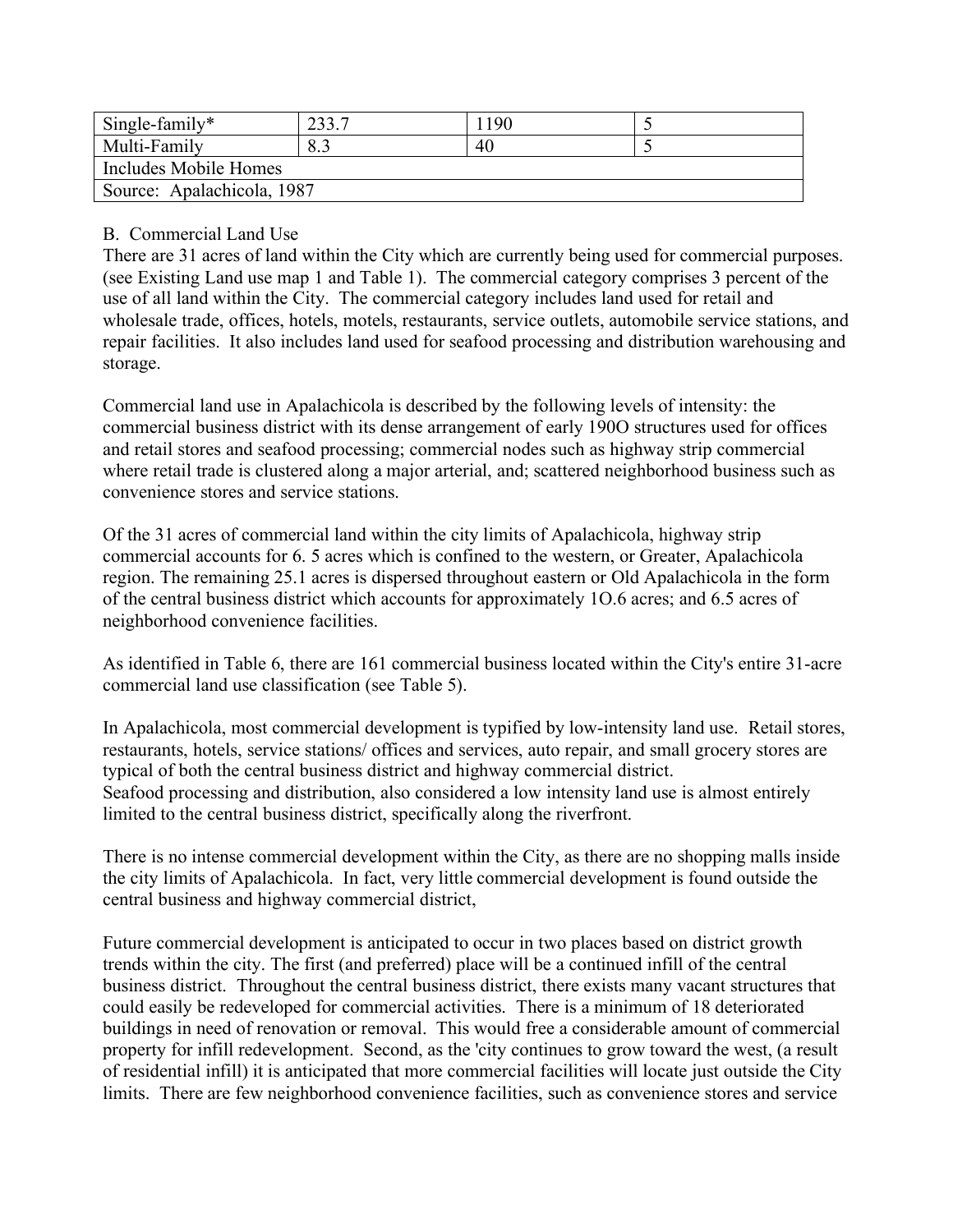stations within the Greater Apalachicola region. As the Greater Apalachicola region develops however, the need for additional neighborhood convenience facilities will become evident.

**TABLE 5 COMMERCIAL ACTIVITY IN APALACHICOLA BY ACREAGE**

| <b>DESIGNATION</b>             | <b>ACREAGE</b> |
|--------------------------------|----------------|
| Commercial Business District*  | 18.6           |
| Highway Strip                  | 6.5            |
| Neighborhood Convenience       | 6.5            |
| Total                          | 30.6           |
| * Including seafood commercial |                |

Source: Apalachicola Planning Department, 1987

#### **TABLE 6 APALACHICOLA COMMERCIAL ACTIVITY BY TYPE**

| <b>Type</b>                                       | Acreage        |
|---------------------------------------------------|----------------|
| Realty; 3 Century 21, Marks Realty Franklin       | 3              |
| Realty of Apalach, Inc. Sandbar Realty, Inc.      |                |
| Professional; 10 Dodd Title Co., Inc. Browne      | 10             |
| Appraisal Services, Inc. Architect Willoughy      |                |
| Marshall Granger, Santry, Mitchell and Heath      |                |
| Shuler & Shuler Watkins & Russell Garlick &       |                |
| Associates, Dan Newman Marshall                   |                |
| Baskerville - Donovan Engineers, Inc. Kissinger   |                |
| Campo & Assoc. Corp.                              |                |
| 14 AIU Insurance Company<br>Insurance;            | 14             |
| American Pubic Life Insurance Co. Atlanta Life    |                |
| Insurance Co., Cook Insurance Agency Inc. Ford    |                |
| Life Insurance Cornapny Loyalty Life Insurance    |                |
| Co. Mark's Insurance Agency Inc. State Farm Fire  |                |
| & Casualty                                        |                |
| <b>Insurance Company State Farm Mutual</b>        |                |
| Automobile                                        |                |
| <b>Insurance Company</b>                          |                |
| Medical;                                          | $\overline{7}$ |
| 7 Nichols Clinic                                  |                |
| Sereebutra, Chai, MD, PA, Inc. Hosea, Dr.         |                |
| Richard Saunders Chiropractic Center              |                |
| Apalachicola Health Care Center Weem's            |                |
| Memorial Hospital Padgett, James A. Jr., DOS.     |                |
| Restaurants; 7 Flat Top Restaurant Risa's Pizza   | $\overline{7}$ |
| Pot Restaurant, The Red Top Restaurant Grill,     |                |
| The Gibson Venture Frog Level Marine              |                |
| Seafood:<br>12 Apalachicola Premium Scallop       | 12             |
| Co., Inc. Bayside Shellfish, Inc. Eodiford Shrimp |                |
| Co./ Inc. D & G Seafood Leavins Seafood, Inc.     |                |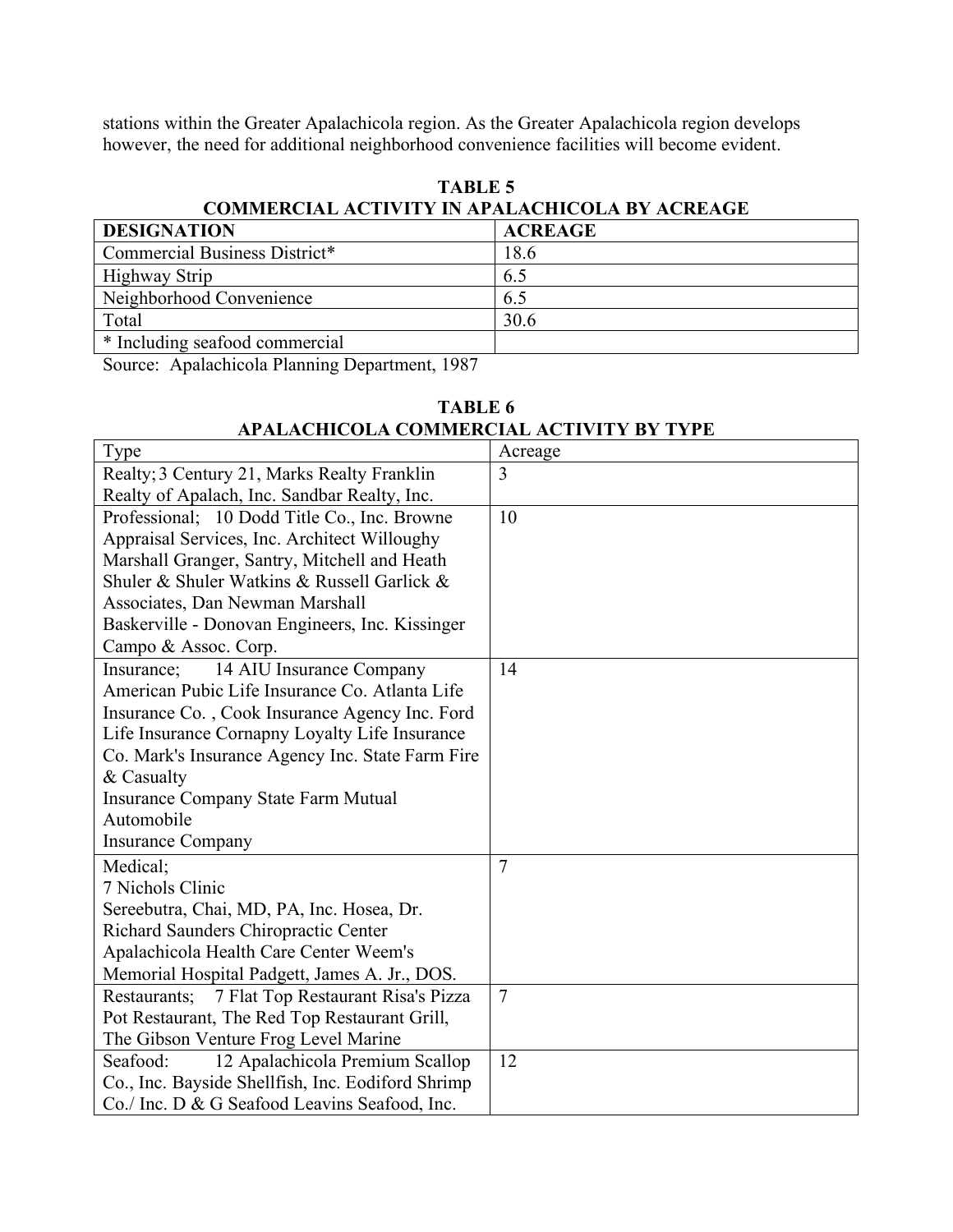| Quality Seafood Raffield Fisheries Riverside      |                |
|---------------------------------------------------|----------------|
| Seafood, Inc. San Fran Seafood Taranto & Son      |                |
| Seafood, Joe. Ward & Son Seafood, Buddy Water     |                |
| Street Seafood, Inc.                              |                |
|                                                   | 29             |
| <b>Building Contractors/Services;</b>             |                |
| Conoley, James T. Franklin Electric Lane Electric |                |
| Service McLavin's Refrigeration,                  |                |
| Edwards & Sons                                    |                |
| $C & C$ Plumbing $& \triangle$ Electric           |                |
| Prickett, Glenn                                   |                |
| Claude A. Roman                                   |                |
| <b>Furniture Wholesalers</b>                      |                |
| Harris, Charles E.                                |                |
| Apalachicola Window Co.                           |                |
| <b>Apalach Building Supply</b>                    |                |
| Sizemore's Ace Hardware                           |                |
| Power's                                           |                |
| Parish, Raymond                                   |                |
| Tillman, James                                    |                |
| <b>Cummings Plumbing</b>                          |                |
| Donna's Plumbing                                  |                |
| Sasnett Plumbing Co., Inc., E.W.                  |                |
| Cole, Daniel                                      |                |
| Conoley, James T. Ill                             |                |
| Conoley, James Thomas                             |                |
| Parrish-General Contractor, Mike                  |                |
| Poloronis Construction                            |                |
| Siprell, L. Robert                                |                |
| Ward Builders, Darrell                            |                |
| McCormick Contracting Co.                         |                |
| Dearing Service Co.                               |                |
| <b>Driesbach Construction</b>                     |                |
| Motel/Hotel/Inns;                                 |                |
| Apalach Motel                                     | Ć              |
| Magnolia's - A Guest House Rainbow                |                |
| Incorporated Rancho Inn Pink Camellia Inn, the    |                |
| 3 Miller Marine Inc.                              | $\overline{3}$ |
| Marine Supply;                                    |                |
| Wefing's Apalach Marine Works & Supply            |                |
| 2 Kennedy Drugs, Inc. Lanier<br>Pharmacy;         | $\overline{2}$ |
| Pharmacy                                          |                |
| <b>Automotive Sales/Service/Parts;</b>            | 8              |
| Cook Motor Company Gulf Ford Inc. Pendleton       |                |
| "76" Phil's Service Center River City Gulf        |                |
| Apalach Auto Parts Maxwell Tire & Battery Red's   |                |
| Teruko Service                                    |                |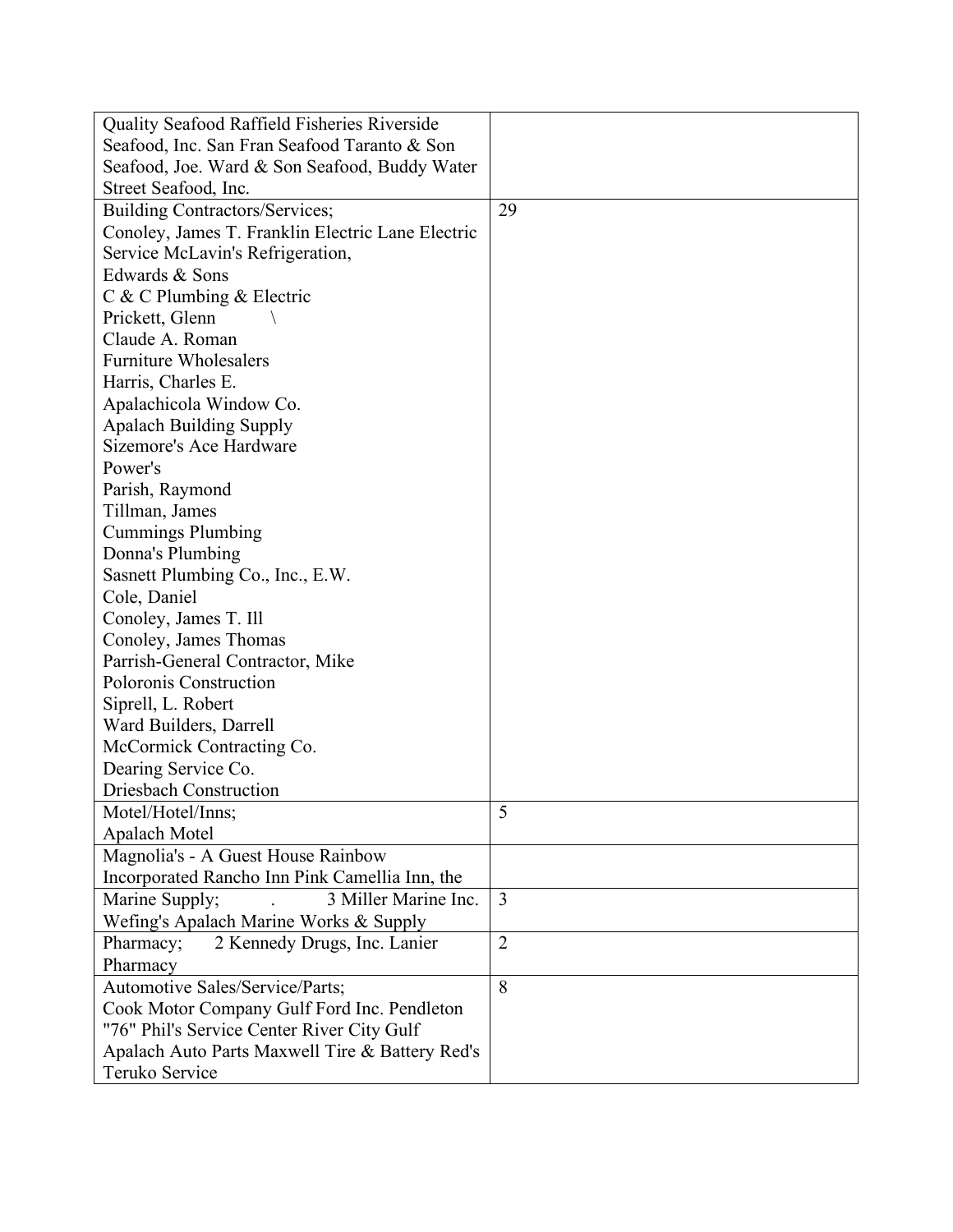| Retail;                                             | 17 |
|-----------------------------------------------------|----|
| Pied Piper, The Seahorse Gift & Florist Peddler     |    |
| Cove Variety Store & Pawn Shop Louise, Mariam       |    |
| Apalachicola Adventures 8th Street Flea Market      |    |
| Neighbors Furniture Sandpiper Antiques Market       |    |
| <b>Street Market Family Dollar Stores Inc. Long</b> |    |
| Dream Gallery Outrigger, The Jr. Food Store *20,    |    |
| 152 Camouflage Shop Mary's Jewelry Red Rabbit       |    |
| Isbelle\s Economy Store                             |    |
| Miscellaneous;                                      | 41 |
| <b>Apalachee Electronics</b>                        |    |
| St. Joseph Telephone & Telegraph Co.                |    |
| Multivision Cable T.V.                              |    |
| Professional Paint & Body                           |    |
| Middlebrooks Funeral Home                           |    |
| Long's Video                                        |    |
| Scarabiri's Barber Shop                             |    |
| Headquarters                                        |    |
| Clipper Shoppe, The                                 |    |
| Mane Salon, The                                     |    |
| <b>Starfire Lounge</b>                              |    |
| Apalachicola Bottling Co.                           |    |
| C & C Photo                                         |    |
| <b>Tri-County Refuse</b>                            |    |
| Spatan Car Wash Co.                                 |    |
| Argus Services, Inc.                                |    |
| Apalachicola Martial Arts.                          |    |
| <b>Cut Rate Whiskey Store</b>                       |    |
| Computer Data Packet Manufacturing Co.              |    |
| Siler-Sunlight Stained Glass Studio '               |    |
| Green Lantern                                       |    |
| Apalachicola Times                                  |    |
| The Green House . Dan Garlick Properties            |    |
| Southern Villas of Apalachicola, Ltd.               |    |
| Nobles Studio, Pam                                  |    |
| Clown Around Day Care                               |    |
| <b>Big A Cleaners</b>                               |    |
| <b>Bon Ton Cleaners</b>                             |    |
| Florida Power Corporation                           |    |
| Pete's Oasis                                        |    |
| M & M Quality Monument Co.                          |    |
| Laing Photography                                   |    |
| <b>WOYS Radio Station</b>                           |    |
| Gander, J.V. Distributors, Inc.                     |    |
| West Florida L.P. Gas                               |    |
| Maries Laundryland #1                               |    |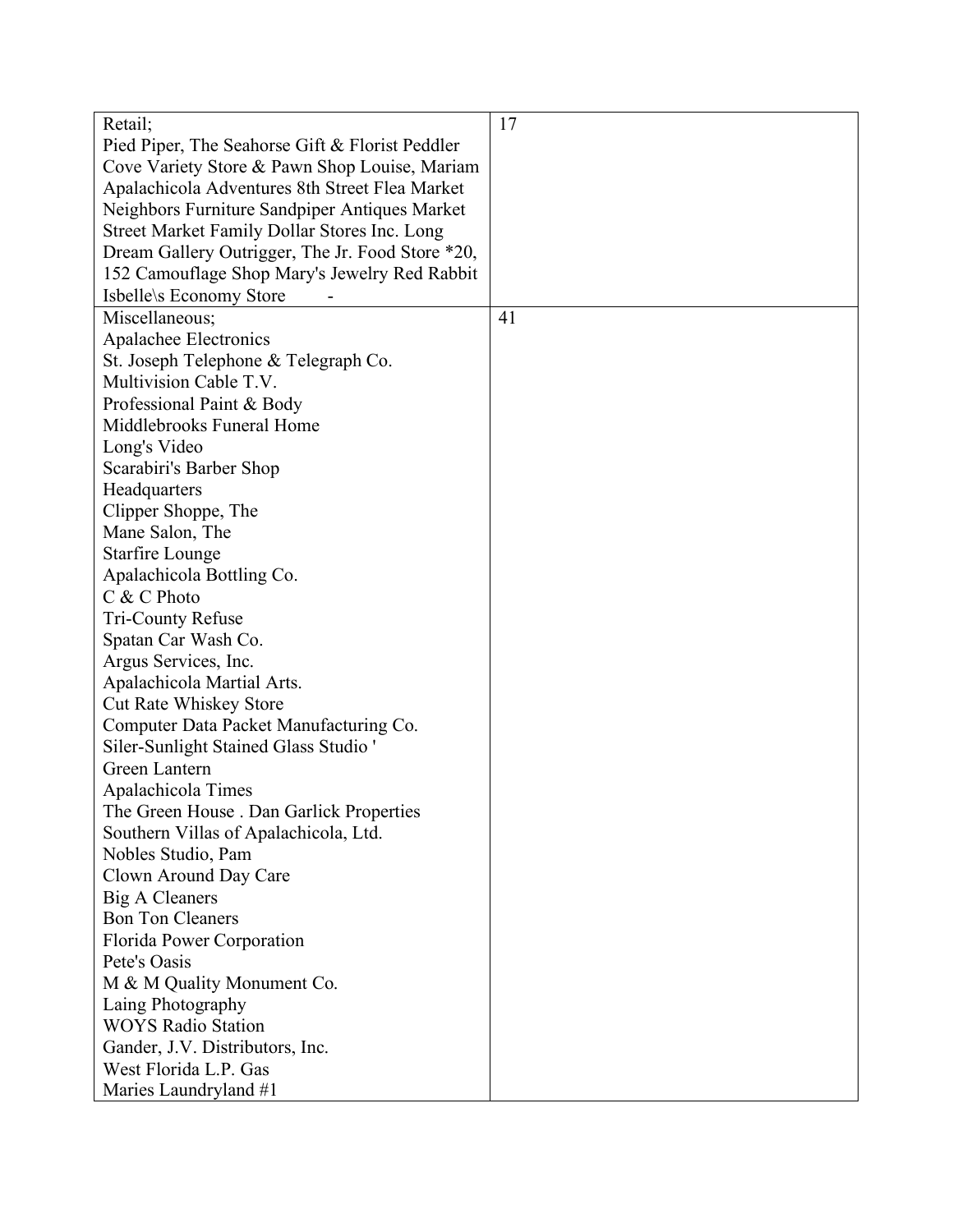| Rhodes Laundry                                   |     |
|--------------------------------------------------|-----|
| Banks; 3 Apalachicola State Bank Gulf State      |     |
| Bank                                             |     |
| Citizen's Federal Saving                         |     |
| <b>TOTAL</b> 161                                 | 161 |
| Source: Apalachicola City Administration Office, |     |
| 1989                                             |     |

### **Commercial Land Use Intensity**

| <b>Commercial/Land Use Intensity</b> |                             |       |
|--------------------------------------|-----------------------------|-------|
| <b>Type</b>                          | <b>Maximum Lot Coverage</b> | Acres |
| Neighborhood Commercial              | 60%                         |       |
| General Commercial                   | 80%                         | 10    |
| (Central Business District)          |                             |       |
| Seafood Commercial (Riverfront)      | 100%                        | 8.6   |
| Total                                |                             | 31.6  |
| Source: City of Apalachicola Zoning  |                             |       |
| Ordinance                            |                             |       |

**TABLE 7**

As indicated in Table 7, the intensity of land use while low overall/ varies with the use of land. For example along the riverfront in the downtown central business district, seafood processing establishments are permitted 100% lot coverage to maximize the use of the riverfront for water dependent activities. As you move away from the river/ however/ the lot coverage or intensity restrictions increase to areas where lot coverage is limited to 60% in the neighborhood highway commercial areas.

# **C. Recreation/Open Space Land Use**

This category includes land used for neighborhood and community parks and open space areas. Apalachicola has a total of fifteen (14) acres of recreational/open space lands.

The recreational land uses found throughout the City can be classified both natural resource-based and activity-based areas. Those natural resource-based facilities support such water activities such as boating and fishing. The activity-based facilities support such uses as tennis, basketball, volleyball and softball. Recreational land in Apalachicola includes user oriented facilities such as baseball diamonds or tennis courts. Open space land is generally resource oriented land and may include wildlife management areas or beaches.

The City is surrounded by natural waterbodies, both freshwater and saltwater. The two largest City parks, Battery Park and Lafayette Park, (see Table 8) are located on the water. The amenities at both parks support natural resource-based recreational needs. There ore no public saltwater beach areas within the City limits. However, DNR figures indicate there are 269 acres, or 36 miles, of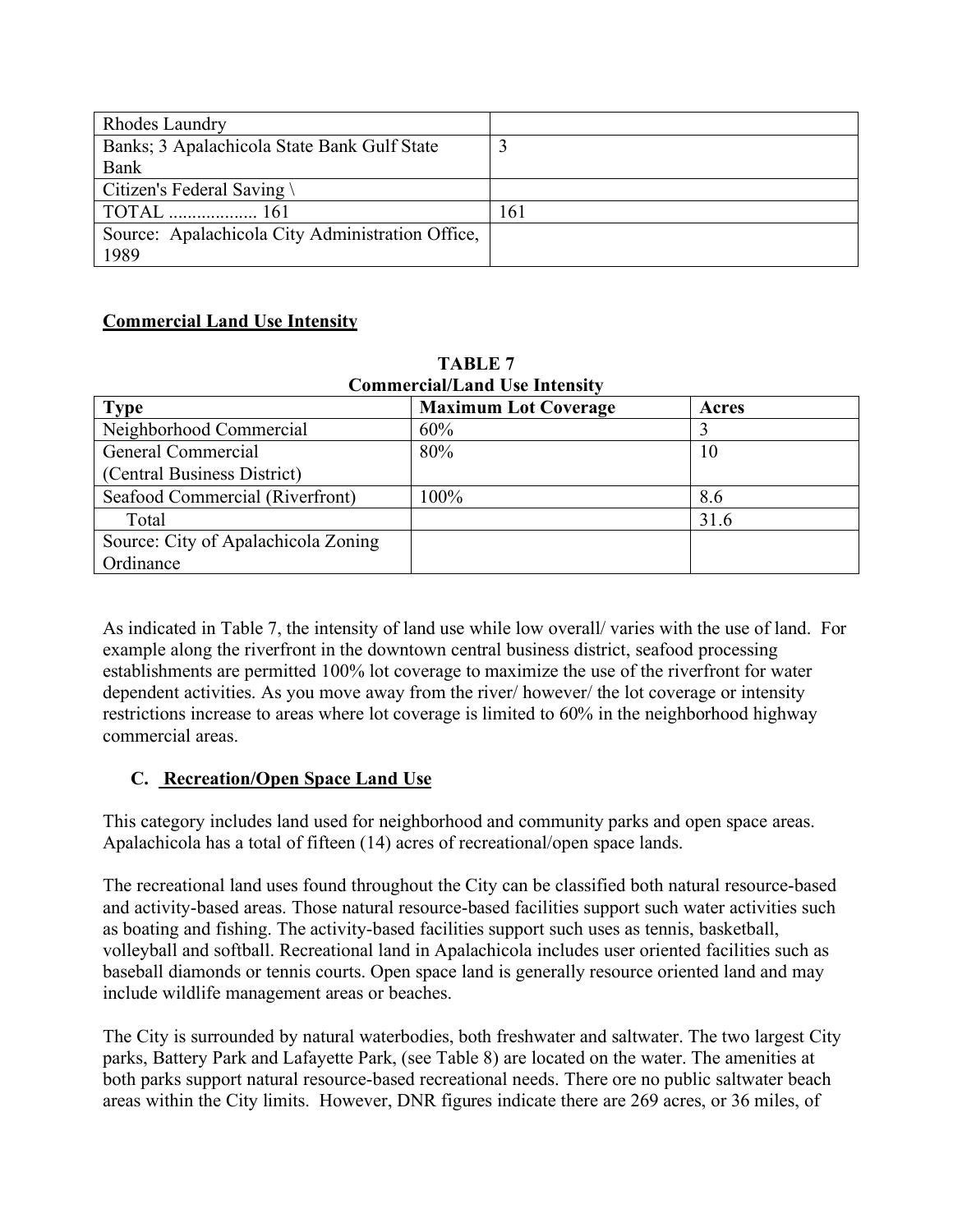public saltwater beach area within the adjacent County boundaries - more than enough, according to State user standards, to meet the County's and Apalachicola's needs.

The City maintains several parks, which provide recreational facilities open space for citizens of the community. A summary of these sites are presented below:

| <b>Park Name</b>                                                                   | <b>Description</b>    | Acres          |
|------------------------------------------------------------------------------------|-----------------------|----------------|
| <b>Battery Park</b>                                                                | 1 Baseball            | 6              |
|                                                                                    | Diamond               |                |
|                                                                                    | 1 fishing pier,       |                |
|                                                                                    | 1 boat dock $(1,000)$ |                |
|                                                                                    | ft.)                  |                |
|                                                                                    | 1 .equipped           |                |
|                                                                                    | playground            |                |
| Chapman Square                                                                     | 2 Tennis Courts       | 1              |
| Franklin Square                                                                    | Community             | 1              |
|                                                                                    | building              |                |
|                                                                                    | 1 equipped            |                |
|                                                                                    | playground            |                |
|                                                                                    | 2 tennis courts 4     |                |
|                                                                                    | picnic tables 2       |                |
|                                                                                    | shelters              |                |
| Lafayette Park                                                                     | 1 equipped            | $\overline{4}$ |
|                                                                                    | playground            |                |
|                                                                                    | 1 gazebo              |                |
|                                                                                    | 1 fishing pier        |                |
|                                                                                    | 2 picnic tables       |                |
| <b>Madison Square</b>                                                              | Open Space            | 1              |
| *Gorrie Square                                                                     | 1 museum              | N/A            |
|                                                                                    | 1 City library        |                |
| *Chapman Elementary                                                                | 1 equipped            | N/A            |
|                                                                                    | playground            |                |
|                                                                                    | 1 gym                 |                |
| *Apalachicola High                                                                 | 1 gym                 |                |
|                                                                                    | 1 baseball field      |                |
|                                                                                    | 1 football field      |                |
| City Historic Site                                                                 | Museum                | .25            |
| City Square                                                                        | Open Space            | $\mathbf{1}$   |
|                                                                                    |                       |                |
| Total                                                                              |                       | 14.25          |
| Department of Natural Resources/Division of Recreation; and Parks, 1989<br>Source: |                       |                |
|                                                                                    |                       |                |
|                                                                                    |                       |                |

**Table 8 Recreation Land Use Inventory**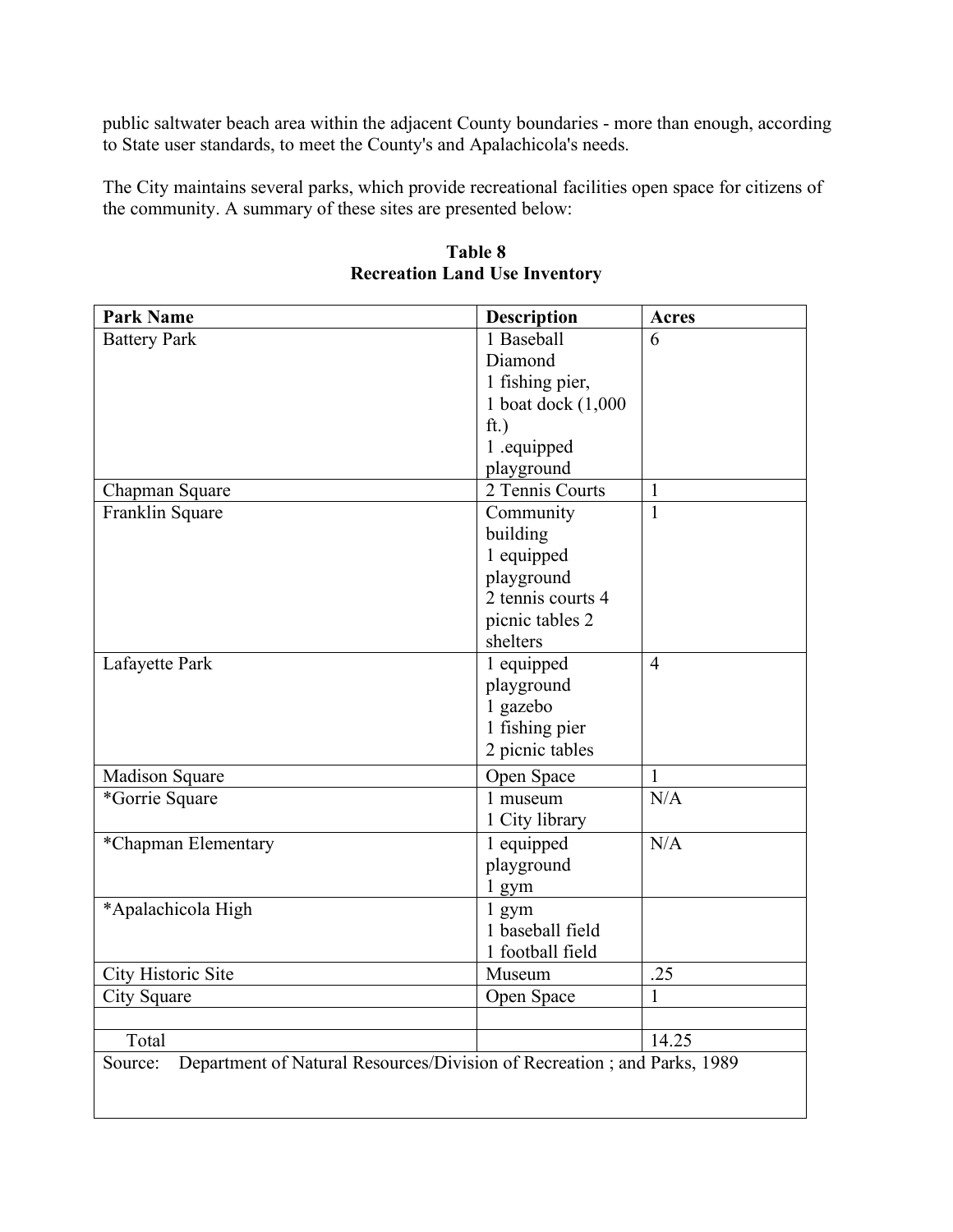\* Indicates areas which can be used for recreation purposes but which are not classified on the Land Use map as Recreation/Open Space Land.

Apalachicola's recreation facilities are discussed in detail in the Recreation/Open Space Element.

# **Recreation Land Use-Intensity:**

Most of the recreation land in Apalachicola can be considered low intensity in use. Activities such as picnicking, baseball, tennis and walking tours do not generally impact traffic circulation around those designated recreation lands. There is one recreation area in Apalachicola, however, that could be described as medium-to-high in the intensity of the land use. Battery Park, located at the mouth of the Apalachicola River, generates a considerable amount of traffic at certain times of the year as it is the most accessible of the two public boat ramps in the City. Battery Park is also the site of the Florida Seafood Festival, an annual event which attracts more than 30,000 people to the 6-acre waterfront park - a very intensive use of the land.

# **D. Conservation Land Uses**

This category, which encompasses more than 200 acres, includes wetlands, upland hardwood areas, and other areas in which valuable ecological resources are found.

The second largest of the land use categories, (20%) development in the conservation area is limited due to State and local environmental regulations.

The major areas of conservation land in the City are the marsh/wetlands north of Scipio Creek Boat Basin. This area is comprised of approximately 200 acres, 95% being marsh, the remainder being pine uplands following an abandoned railroad right-of-way.

# **Intensity**

The intensity of the City's conservation land is low, as development in the environmentally sensitive land is limited.

# **E. Public Building Land Use**

This category includes land used for governmental buildings, post offices, libraries, public utilities and maintenance yards, schools, hospitals and health care centers. The public land use category, which also includes all roads and alleys, is the largest of the City's land use acreage classification  $(30\%)$ .

Table 9 shows that, public buildings occupy 52.3 acres of land in Apalachicola, the majority of which is occupied by schools and related facilities. Public roads, including alleys, account for approximately 250 acres of land.

# **TABLE 9 PUBLIC FACILITIES LAND USE WITHIN THE CITY OF APALACHICOLA**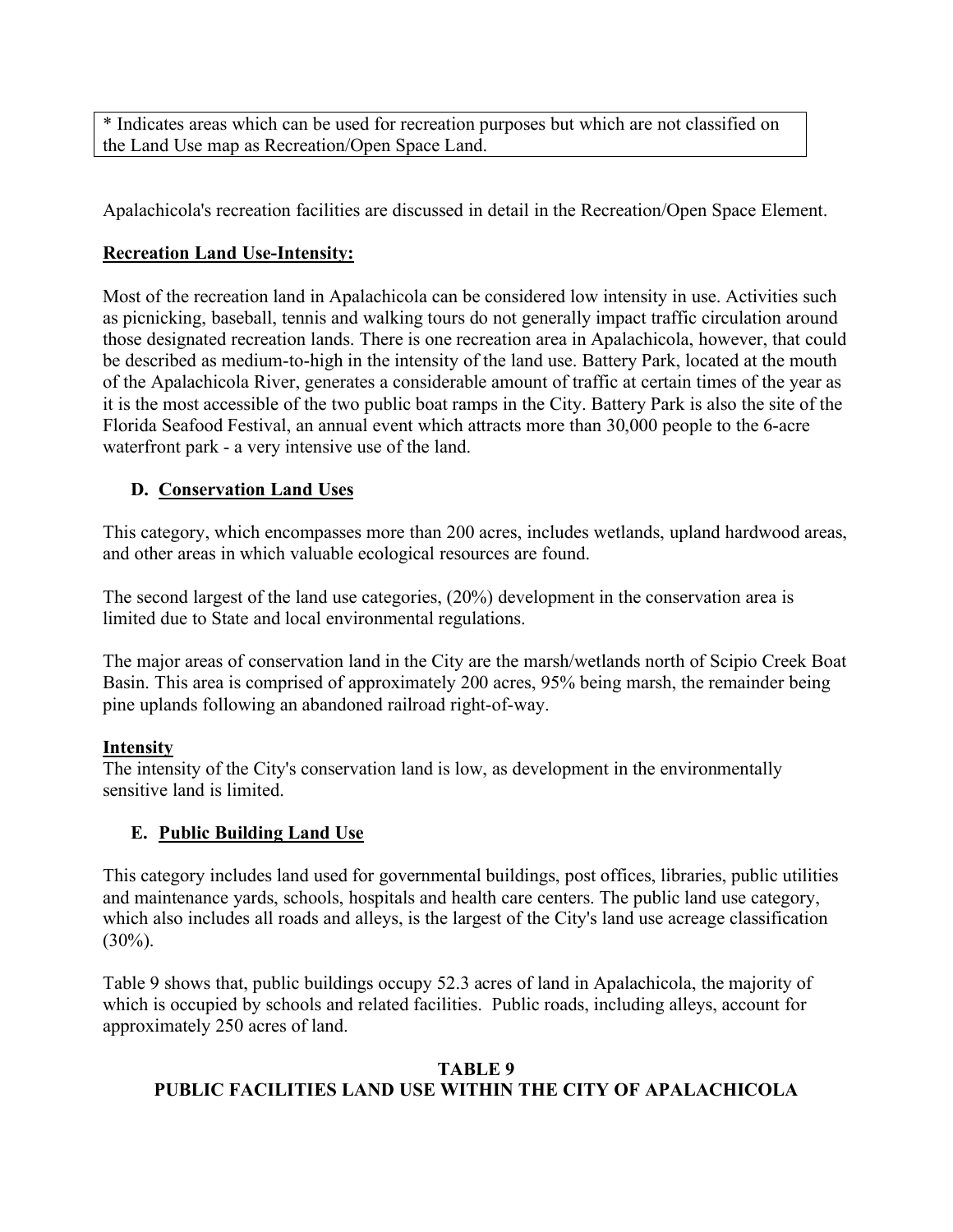| #                | Name                                      | Sq. Ft.   | Approximate |
|------------------|-------------------------------------------|-----------|-------------|
|                  |                                           |           | Acreage     |
| 1.               | Apalachicola City Hall & Fire Station     | 15,000    | .34         |
| 2.               | Land: Housing Authority Municipal         | 433,500   | 9.95        |
|                  | Library                                   |           |             |
| 3.               | Municipal Library                         | 28,050    | .64         |
| $\overline{4}$ . | Franklin County Jail                      | 40,800    | .93         |
| 5.               | Franklin County Courthouse                | 36,000    | .82         |
| 6                | David G. Raney House                      | 10,000    | .22         |
| $\overline{7}$   | Washington Square: (includes              | 312,000   | 7.16        |
|                  | the following)                            |           |             |
|                  |                                           |           |             |
|                  | Weems Memorial Hospital Franklin          |           |             |
|                  | County Health Dept. Apalachicola Health   |           |             |
|                  | Care Center Apalachee Community           |           |             |
|                  | Mental Health                             |           |             |
| 9                | U.S. Post Office                          | 12,000    | .27         |
| 10.              | Public Utility (Water Plant)              | 72,000    | 1.65        |
| 11.              | Chapman Elementary School &               | 312,000   | 7.16        |
|                  | <b>Administration Building</b>            |           |             |
| 12.              | Apalachicola High School                  | 684,000   | 15.70       |
| 13.              | State of Florida : DNR & ANERR<br>242,194 |           | 5.56        |
| 14.              | Gorrie Square & Museum                    | 84,150    | 1.93        |
|                  |                                           |           |             |
|                  | <b>TOTAL</b>                              | 2,281,694 | 52.33       |

SOURCE: Apalachicola Planning Department, 1989

The Franklin County Courthouse is located in Apalachicola The County Seat contains the Florida Department of Health and Rehabilitative Services, Florida Department of Agriculture and Consumer Services, Florida Department of Labor, Florida Department of Natural Resources, and the State's Attorney. Other offices within the City contain the Florida Game' and Freshwater Fish Commission, Department of Environmental Regulation, and Department of Community Affairs. Other County offices include the County Planning and Building, the Director of Civil Defense, the Property Appraiser and Tax Collector, and the School Board Administration.

### **Intensity**

All public roadways in the Apalachicola roadway system would be considered low intensity as all are operating well below capacity, and the roadway system is sufficiently meeting the C or better Level-of Service standard. Traffic circulation is discussed in detail in the Traffic Circulation Element.

Public buildings, especially schools, could be considered moderate in intensity of use.

# **F. Historical Archaeological and Architectural Resource Land Use**

This land use category includes historic buildings, archaeological and prehistoric sites which are catalogued by the Secretary of State, Division of Archives. The archaeological sites in Apalachicola are listed in Table 10 and identified on map 3. The entire area of old Apalachicola is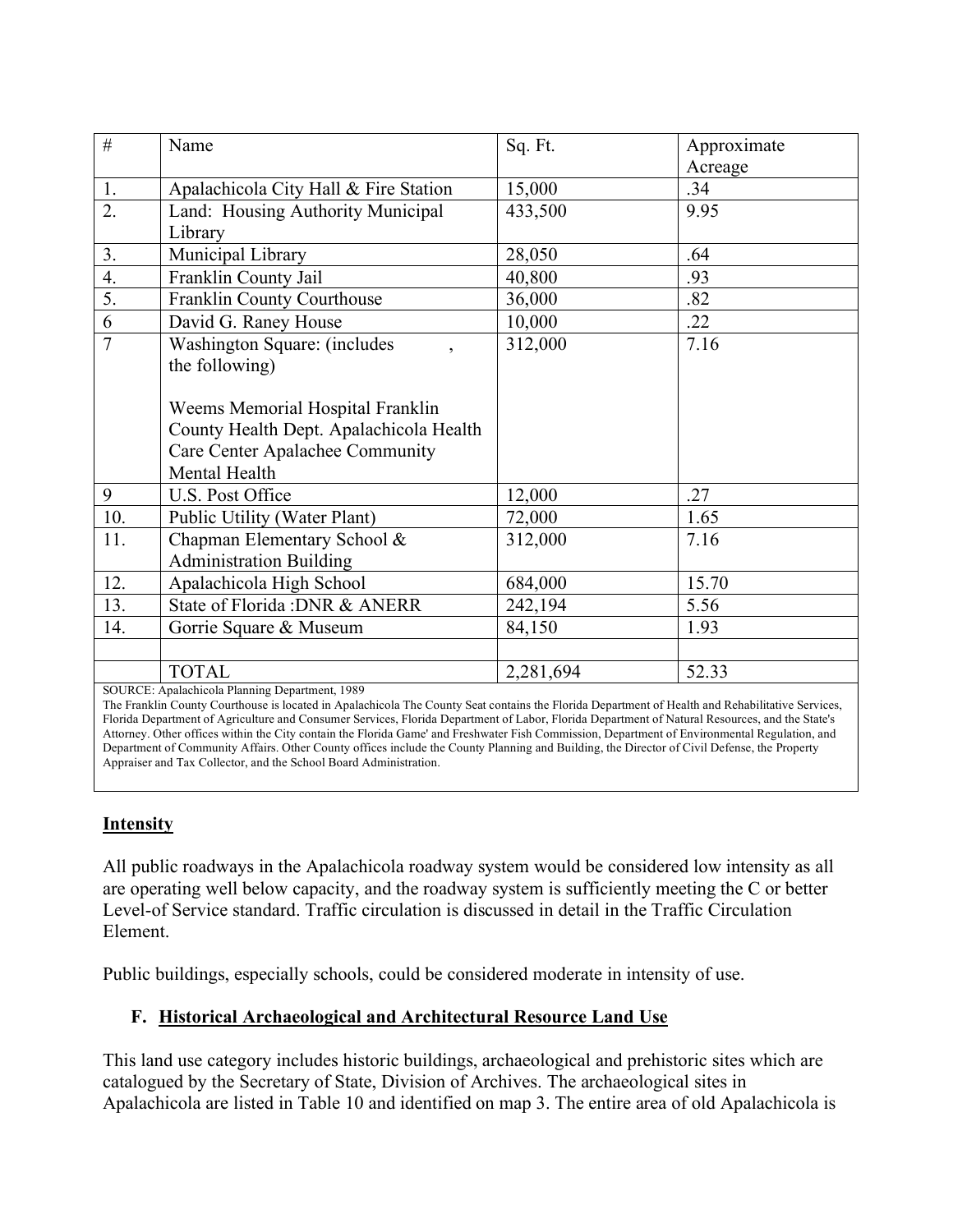listed on the National Register of .; Historic Places and are therefore, not listed separately in this element. These structures will be discussed and analyzed in greater detail in the City's Historic Preservation Element.

| <b>Site Name and Number</b>               | Significance                     | Rehab.<br><b>Potential</b> |
|-------------------------------------------|----------------------------------|----------------------------|
| Pierce Site (8Fr14) (east of<br>cemetery) | Prehistoric Indian Burial        | Poor                       |
| Cool Springs Mound                        | Prehistoric Indian Burial        | Disappeared                |
| Cemetery Mound (8Fr21)                    | Prehistoric Indian Burial        | Disappeared                |
| Civil War Powder Magazine<br>(8Fr61)      | Confederate Army Powder Magazine | Fair                       |
| North Ridge Site (8Fr73) Cistern<br>Site  | Prehistoric Indian Site          | Poor                       |

### **TABLE 10 ARCHAEOLOGICAL SITES IN THE CITY OF APALACHICOLA**

# **G. Vacant/Undeveloped Land Analysis**

As indicated in Table 1 and the Existing Land Use map 1, there are approximately 188 acres of vacant/undeveloped land in Apalachicola. The vacant land within the City is about 60/40 split in location between the residential and commercial areas.

# **Residential :**

In the residential area, the majority of the vacant land is part of platted but not yet developed areas such as the Cottage Hill Addition and blocks within the Northwest "Greater" Apalachicola area. In terms of topography, these undeveloped residential areas range in elevations from 12 to 18 feet and are all rated as "C" (areas of minimal flooding) on the Federal Insurance Rate Maps. According to the Franklin County Soils Survey, completed by the USDA Soils Conservation Service, the soils of most of the undeveloped residential area in the northwest quadrant of the City are suited for development, with the exception of an area north of the railroad tracks (See Existing Land Use map series - Soils) which drops off into the Apalachicola River Floodplain and a small stream channel south of the railroad tracks which runs through the Cottage Hill subdivision. The vegetation of the majority of the vacant residential land consists of hardwoods, with live oaks, magnolias and sycamores. There are also patches of softwoods with slashpines being the dominant vegetation.

There is one area of vacant residential land located along the southern perimeter of the City that may not be well suited for development. The area, which stretches from 6th Street to 13th Street along the south Bide of Bay Avenue (See Existing Land Use map 1) borders Apalachicola Bay and an extensive tidal marsh. The area, which has elevations ranging from sea level to 12 feet is located predominately in a "V" or velocity zone as indicated on Federal Insurance Rate Maps. The soil on many of the lots is muck and supports vegetation which the State Department of Environmental Regulation considers jurisdictional , such as sawgrass, cattails and juncus. State and Federal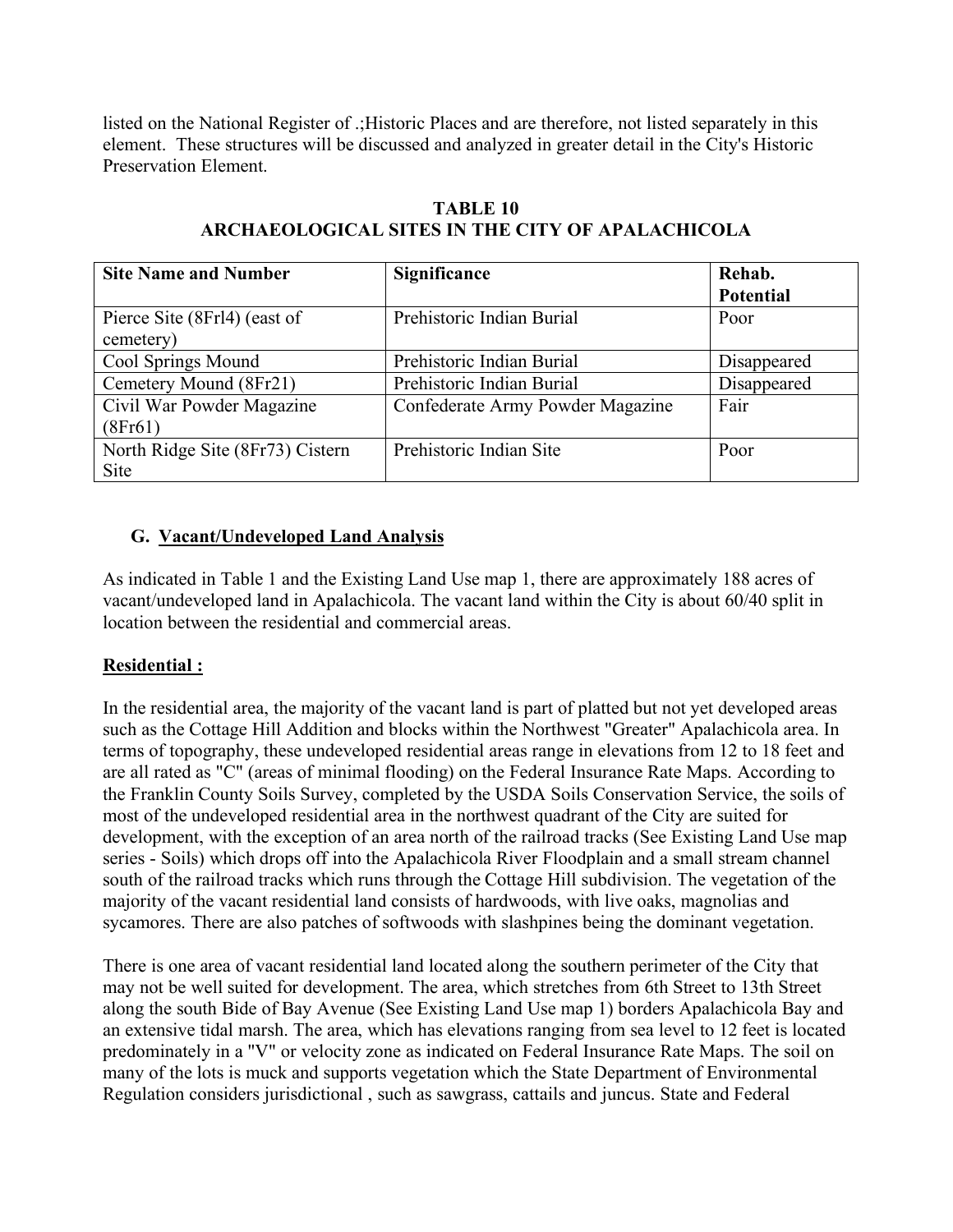regulations already restrict development within the jurisdictional area and the City Zoning regulations prohibit development within 20 feet of the jurisdictional wetland areas.

### **Commercial**

The second big concentration of vacant/undeveloped land within the City occurs with a 14-block area located in the City's central business district. (See Existing Land Use map 1). Adjacent to the river, the area ranges in elevations from 2 feet (land northwest of Avenue F) to 12 feet (land southeast of Avenue F to the base of the old bridge). According to the Franklin County Soils Survey/ the soils of most of the central business district of Apalachicola are considered to be highly man-altered soils. Dredge spoil, sawdust from a yesteryear timber industry, oyster shells, construction debris and brick comprise much of the waterfront "upland" soils composition. The vegetation of the upland areas include plants that colonize waste areas. The lower elevated areas, (from Avenue F to Scipio Creek) are partially tidal marsh in composition and therefore State jurisdictional in areas. The soil in the lower areas is muck and supports tidal marsh vegetation including cattails, hyacinths, coastal plain willows, juncus, Spartini and Distichilis. Obviously, development should be encouraged to happen on the upland areas which have already been disturbed. In addition to the vacant land which exists in the central business district, there are also a number of underdeveloped parcels. There are 18 dilapidated buildings within the central business district which could be renovated/ demolished to make way for additional commercial businesses.

# **VI. NATURAL RESOURCES**

The occurrence and spatial distribution of natural resources have profoundly affected the land use pattern in Apalachicola.

Apalachicola is surrounded by approximately 8 miles of shoreline of the Apalachicola River and Bay. The River coast has been developed for municipal, marinas, commercial seafood processing and other commercial uses. The shallow bay coastal waters and tidal marshes have limited the commercial and residential development along Apalachicola Bay because shoreline entry is not feasible without extensive dredging.

A series of freshwater wetlands lies near the western boundary of the city, running northward from Apalachicola Bay to Scipio Creek; other areas of wetlands are located in the Northeastern quarter of the city. Many of these wetlands have not been used for homesite or commercial development because of the limitation posed by wetness and load bearing strength of the soils there. Some of these areas however have been drained and/or filled to accommodate residential and commercial land uses

### **A. Climate**

Apalachicola has a moderate climate. Summers are long, warm and humid Winters are mild. The Gulf of Mexico moderates the maximum and minimum temperatures. In winter the average temperature is 56 degrees F, and the average daily minimum temperature is 48 degrees. The lowest temperature on record occurred on January 21, 1985 and is 9 degrees. • The highest recorded temperature, is 102 degrees, and occurred on July 14, 1932.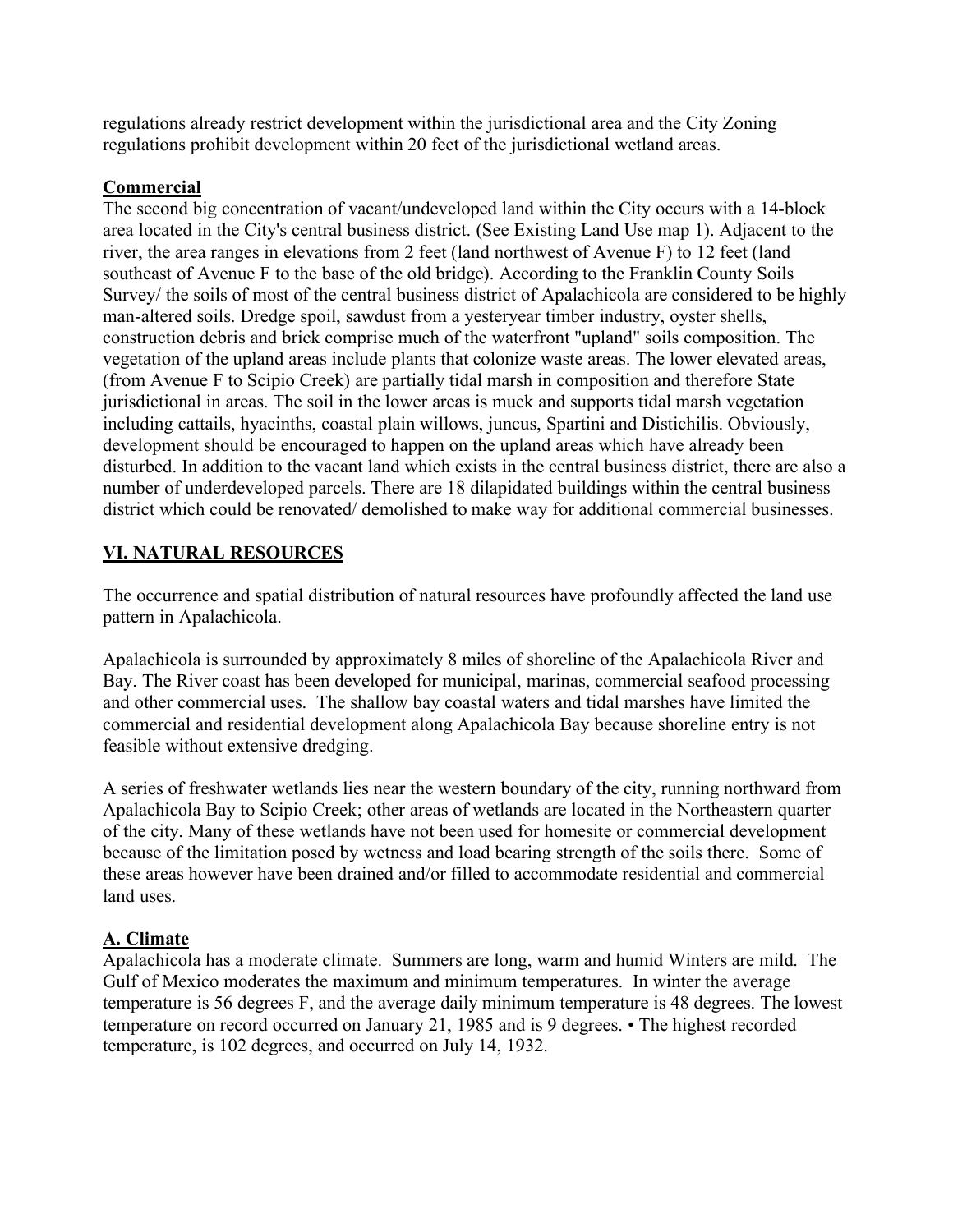The total annual precipitation is 56 inches. Of this, 29.5 inches or 52 percent usually falls in the summer rainy season from June through September. About 16 inches, or about 30 percent falls in the winter rainy season from late December through April. May, October and November-are generally the driest months.

.The average relative humidity in midafternoon is about 60-70 percent. Humidity is higher at night, and the average at dawn is about 85 percent. The sun shines 65 percent of the time possible in summer and 60 percent in winter. The prevailing wind is from the north in winter and south in summer. The annual mean windspeed is 7.9 miles per hour. The lowest monthly windspeed is 6.5 miles per hour in July and August and the highest, 9.0 miles per hour, occurs in March.

In summer, because the air is moist and unstable thunderstorms occur frequently and generally are of short duration. Thunderstorms occur>about 70 days each year. In summer, thunderstorms occur on an average of 2 to 4 days each week. Sometimes 2 or 3 inches of rain falls within 1 to 2 hours. Rain lasting all day is rare in summer. Winter and spring rains generally are not as intense as the summer thunderstorms. Occasionally, heavy rain and high winds accompany the passage of a tropical disturbance or hurricane. The heaviest 1-day rainfall during the period of record in Apalachicola was 11.71 inches in September 1932.

In winter, as cold continental airflows from the north across Apalachicola and the Florida Panhandle, the cold air is appreciably modified. The coldest weather generally occurs on the second night after the arrival of a cold front, after heat is lost through radiation. The average date of the first killing frost in the winter is December 21st in Apalachicola. The average date of the last killing frost is about February 2.

Summer temperatures are moderated by the Gulf breeze and by cumulus clouds, which frequently shade the land without completely obscuring the sun. Mean average temperatures in June, July, August, and September is about 80 degrees F. Temperatures of 90 degrees or higher occur in May, June, July, August and September, but 100 degrees is reached only rarely. In July and August, the warmest months, the average maximum temperature is 88 degrees.

Fog occurs on an average of 5 mornings a month in winter and almost never occurs in summer and fall. Snowfall is extremely rare. In 90 percent or more of the winters, there is no measurable snowfall. The snowfall, usually of short duration, is less than .5 inches. The heaviest 1-day snowfall on record was 1.2 inches which occurred in February 1958.

### **B. Topography**

The land surface in Apalachicola is relatively flat with only a few notable exceptions. The tidal estuarine delta marshes that border the city to the north, east and south are the landscapes of lowest relief. The interior of the City is characterized by a North Florida Flatwoods matrix in the west merging eastward with a series of low knolls and flatwoods swales. Slopes here are generally less than 3 percent. A coastal ridge of relict dunes borders the eastern and northern coast. The ridge has been breached by shallow perennial streams, and has been eroded landward from the coast. Areas near this ride are landscapes of highest relief in the City. Slopes are generally short, steep and several distinct bluffs occur along the river and bay marshes, and river floodplains. Elevation in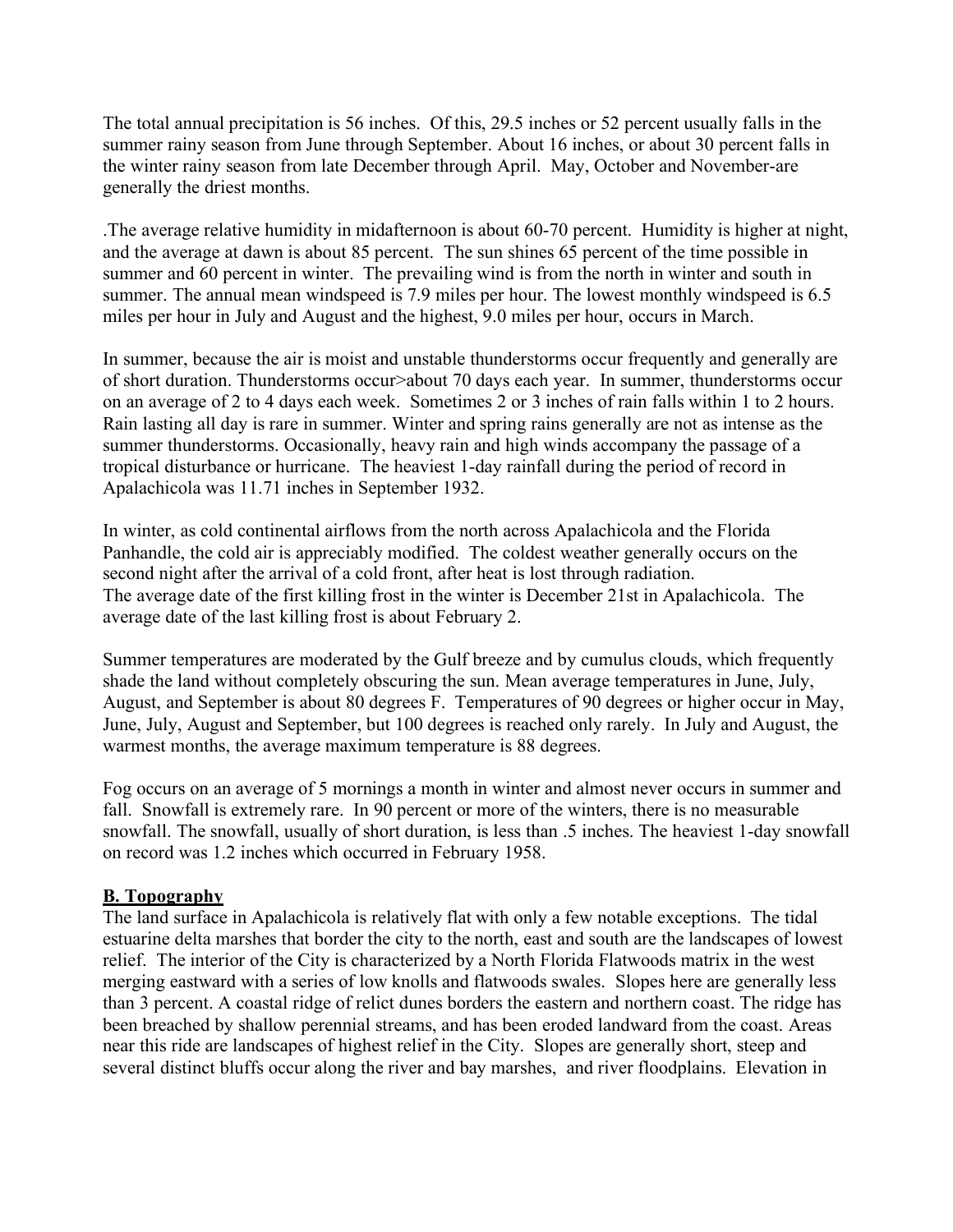the city ranges from sea level, in the coast marshes to nearly 20 feet above sea level in the northwest quarter of the City. Average elevation is about 12 feet above sea level.

#### **C. Geology & Minerals**

The City of Apalachicola lies on a relict coastal landscape similar to the younger St. George and St. Vincent Islands. Sandy marine and windblown sediments have built the existing land surface when &ea levels were higher, the shallow intermittent stream beds that dissect the low knolls and ridges likely represent, a subsequent lower sea level stand.

Clayey arid silty Alluvial sediments from a migrating Apalachicola River delta plain underlie the marine and Aeolian sands. The alluviam ranges from near the surface along the river . coastline to at least 30 feet deep in other areas, undiffercultialed layers of marine sand and clays and unconsolidated shell beds occur at depths of 100 feet or more. Pliocene and Miocene limestone formations are at least several hundred feet deep and perhaps deeper than in any other region of the state.

Surficial marine and Aeolian sands are dominantly quartz with less than 5 percent silt and clay. Small amounts of sand-size heavy minerals are also present. Recent river allusium is dominantly smectitic clays and quartz sand, with varying amounts of clay to sand size mica.

### **D. Soils**

The USDA - Soil Conservation Service completed the Franklin County soil survey fieldwork in early 1989. Fourteen different map units were used in the mapping of Apalachicola/ The Leon Scranton and Mandarin soils however/ comprise over 60 percent of the area. Leon and Mandarin soils are sandy throughout, poorly to somewhat poorly drained with as subsurface organic hardpan at depths of 10 to 30 inches. Surface hydraulic conductivity (the rate at which liquids and gasses 'pass through the soil) is 6 to 20 inches per hour. Hydraulic conductivity slows to 0.6 to 6.00 inches per hour in the hardpan subsurface/ seasonal high water tables (SHWT) are at 0 to 12 inches in the Leon soil/ and at 18 to 42 inches in the Mandarin soil. Both soils, however/ may be droughty during periods of low rainfall. The Scranton soil is similar to Leon except that it lacks an organic hardpan layer.

The next largest group of soils are the tidal map units 4/3 and 7. Map unit 4 consists of the sandy and organic Bayvi and Dirego soils/ and map unit 7 consists of the clayey and organic Bohicket arid Tisoniy soils (see map 7) . These VPD soils are flooded daily by normal high tides.

The very poorly drained soils in freshwater swamps include the Rutlege, Pamlico, Pickhey/ Dorvan/ Maurepas and Soils. Rutlege and Pickney soils are sandy throughout with thick dark surfaces/ Pamlico/ Pickney and Kavropas soils are organic to depths of 18 to 80 inches or more. These soils all have a SHWT above the surface.

Highly man altered soils are grouped into map unit 5/ Accents. Aquents are generally located in areas that were too wet for commercial use and thus filled with a variety of materials including sand/ clay/ bricks/ shells/ garbage; and refuse from turn of the century cypress mills. The behavior of these soils is difficult to predict. The SHWT ranges from slightly above the surface/ to 20 inches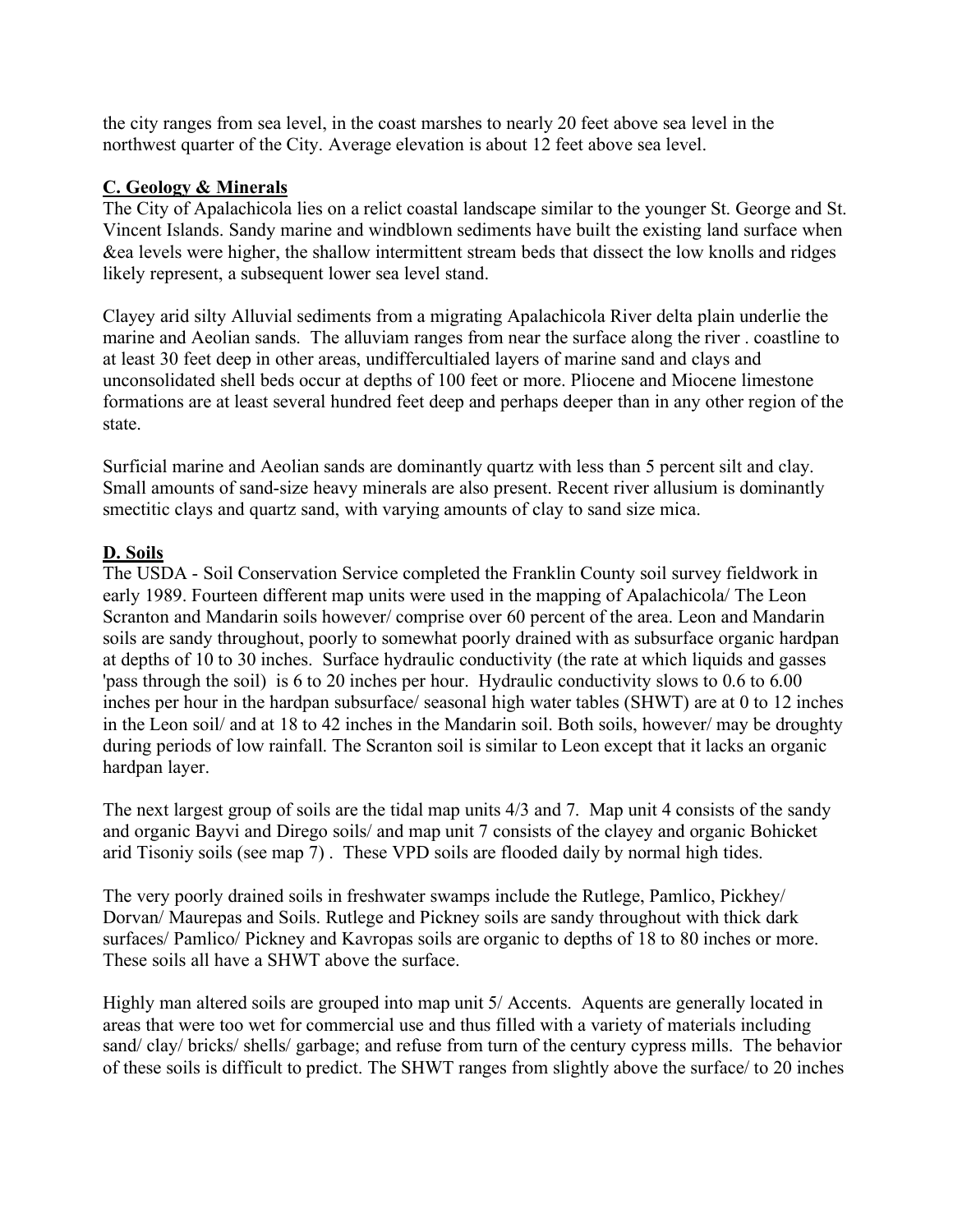below the surface. The largest area of these soils lies within the boundaries of Scipio Creek to Battery Park between Market Street and Water Street.

The driest soils in Apalachicola are in the Resota map unit. They are characterized by hydraulic conductivity rates greater than 20 inches per hour, a SHWT at 40 to 60 inches, and sandy textures throughout. They ace droughty for the duration of most years.

Most areas in the older developed sections of Apalachicola have soils that have been altered to various degrees. Some have been drained with ditches; others have been filled. A thin surface layer of oyster shells is common in many areas. This increases the effective depth to the SHWT/ and makes the soil increasingly more alkaline.

Soils which have optimum conditions for crop growth fall in the USDA category of prime farmland. Soils that are optimum for a specific crop are classified as unique farmland. While there are no areas of unique or prime farmland in Apalachicola, a considerable number of residents supplement their income with dooryard agricultural production. . Some soils require slight modification for optimum growth -of certain crops such as blueberries.. Satisfactory growth of other crops, such as pecans, require little or on soil modification on many Apalachicola sites,

### **E. Wetlands**

Wetlands in Apalachicola consist of 5 general types and can be correlated with the soil survey map 7. They include Bay tidal marshes (4), Riverine tidal marshes (7), Forested Floodplain (25), Freshwater marshes (23) and Freshwater swamps (30, 31, 11 & 36). The wetland map 8 shows the limits of wetlands in Apalachicola.

Many wetlands in the city, have been filled to accommodate commercial development, most notably, those marshes along the Apalachicola River. Other wetlands have been used for housing without fill and both with and without drainage. Many others are cleared and in residential lawns but have not been built on.

Future land use planning must ensure that wetlands are utilized to the best extent possible as components for stormwater management, flood control, and aesthetics. Further information on wetlands and their importance to the community can be found in the Conservation Element of this plan.

### **F. Surface Hydrology**

The surface water resources of an area are intrinsically valuable for recreation, commerce, land development and enhancement, irrigation, wildlife preserves, water storage, »' recharge of the groundwater and moderation of local climatic conditions (Garcia-Bengochea, et. al.,1975). Apalachicola is blessed with rich variety of nearby high quality surface water resources including the Apalachicola Basin, New River Basin, and Ochlockonee Basin. All of Apalachicola lies entirely in the Apalachicola Basin and there are no lakes within the city limits.

The Apalachicola River drains into the Apalachicola Bay estuary. The Apalachicola River, which cerveti as Apalachicola's eastern border, is the main stream of the longest and largest river system in the southeastern United States (Division of State Planning, 1977). The Apalachicola is formed by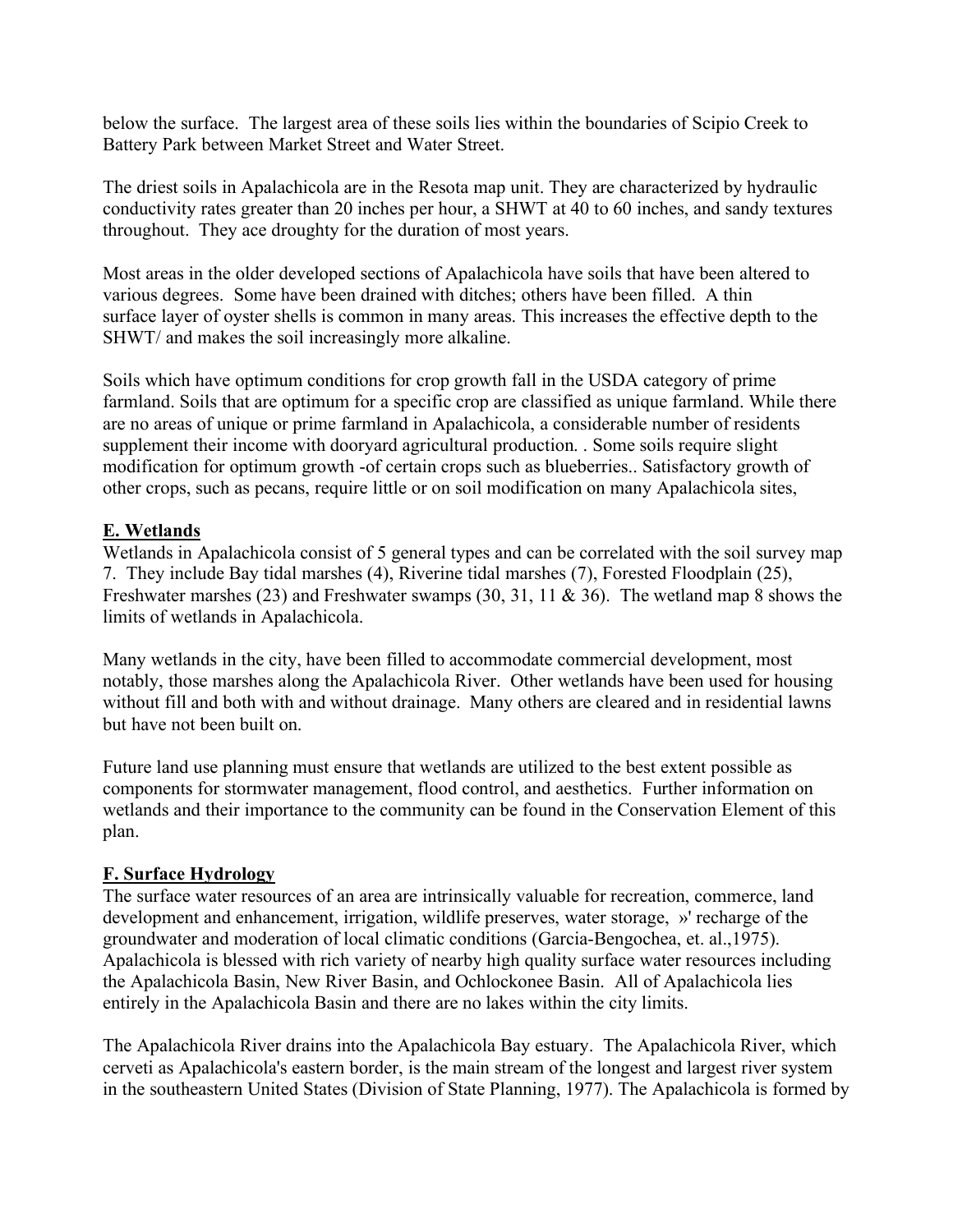the confluence of the Flint and Chattahoochee Rivers near the Florida-Georgia border. At the Gulf of Mexico, its average flow is approximately 16,000 mgd (million gallons per day). (N.F.D.C., 1973).

### **G. Groundwater**

Groundwater is a key asset to rural communities such as Apalachicola, in that it is the 'principle source of water for residential, commercial and industrial users. Aquifers, which are water bearing zones under the earth's surface that are capable of receiving, storing and transmitting water, are the primary source of groundwater in Florida.

The two most common types of aquifers are artesian and non-artesian. Artesian aquifers are those which occur where water is confined under sufficient pressure to rise above the geologic formation containing it. Mon-artesian Aquifers occur in unconfined or water table conditions in which the water surface is free to rise and fall (Garcia - Gengochea, et. al, 1975).

Apalachicola primarily utilizes the Floridan Aquifer, an artesian aquifer which underlies the north central portion of Florida, As mentioned-above, water in an artesian aquifer is under prefigure and it functions like a huge water main to channel the water from the recharge areas to areas of discharge. The Floridan Aquifer is replenished by rainfall absorbed through recharge areas (especially in areas of permeable soil) and along local river basins. Based on rough estimates it ranges in depth from 250 to 1250 feet in Northwest Florida, and stores approximately 3,319,708 million cubic feet of water for this region (Northwest Florida Water Management District (KWFWMD)).

Although the Floridan Aquifer is the dominant aquifer in the Apalachicola circa, a shallow nonartesian aquifer is also found in the area. It is used primarily in rural areas where water demand is low. Water for the aquifer comes mainly from local rain water. Saline intrusion can be a problem for areas in the coastal areas which utilize this; aquifer, in that salt water is in constant contact with the Bandy upper layer of the water table (N.F.U.C., 1973).

The City currently uses three wells (see map 4) which make use of the groundwater available within the Floridan aquifer. The wells are currently producing 130 million gallons annually to meet the needs of the City. The large quantities of both surface and groundwater resources are another valuable asset for the City There is no data available from the NWFWMD regarding areas of influence.

# **H. Water Quality**

The quality of " groundwater drawn from the Floridan Aquifer ,n Northwest Florida is excellent. In most cases, no treatment except for chlorination and perhaps aeration is required prior to pumping to the potable water distribution system. The consistently good quality ox water available Is due to several reasons. First, the geohydrology of Northwest Florida Is such that the Floridan Is typically confined or separated from the shallower water table aquifer by relatively Impermeable geologic materials. These materials limit transport of any pollutants from the surface through the shallow water table to the deeper Florida aquifer. Secondly, the recharge area for the aquifer is a good distance away in the predominately non-urbanized areas of Alabama and Georgia. Any pollutants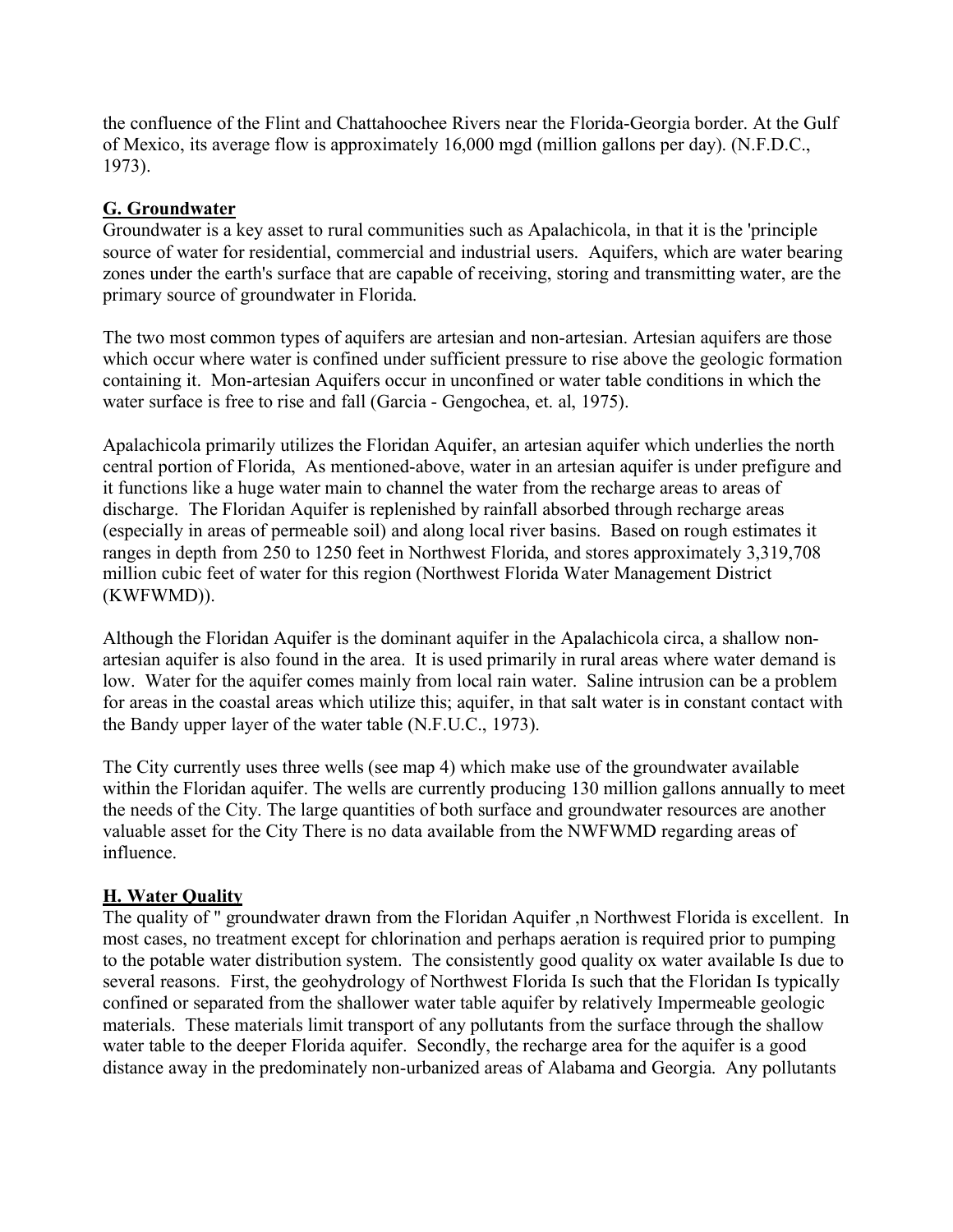entering the aquifer recharge system in the above area are effectively disbursed by diffusional forces as the water very slowly moves toward the Northwest Florida area.

The raw water from the Floridan is typically in the pH range of 7.5 - 8.5. Since the predominate geologic material in the aquifer is limestone composed of varying amounts of calcium and magnesium carbonite, the groundwater is considered moderately "hard" water with the majority of the hardness associated with the bicarbonate ion rather than the sulfate or chloride species. Likewise, the alkalinity is relatively high with values normally ranging between 1OO-175 mgl. The total dissolved solids in the aquifer is also relatively high with a common range of 150-200 mgl. Additionally, this water tends to be colorless, low in turbidity, iron, manganese, nitrates radionucleides, heavy metals, and organic carbon. With very few exceptions, the groundwater constituents in the Floridan are well below the maximum contaminant levels (MCL's) for drinking water specified by the FDER in 17-22 Florida Administration Code (NWFWWD, 1979).

Regarding the shallow aquifer, water quality throughout, most of the system is good; however, in certain Instances along the coast, the water quality Is poor due to high chloride concentrations. (NW Florida, 1979).

### **VII. ADJACENT LANDS**

The northwestern edge of Apalachicola is bounded by unincorporated Franklin County and is zoned commercial and residential (see map 9). The southern and western boundary is the Apalachicola Bay. The northern boundary is the Apalachicola River. There are no unincorporated enclaves within the City.

### **III. POPULATION**

The population of Apalachicola has remained relatively stable £or the last twenty-eight years. In fact, the population has experienced a IS percent decline since I960. While the majority ox other coastal communities in Florida have experienced strong growth. Table 12 shove the resident population beginning with the year 198O and projected through the year 200O.

|              | 1980                                                          | 1985       | 1990  | 1995  | 2000  |  |
|--------------|---------------------------------------------------------------|------------|-------|-------|-------|--|
| Apalachicola | 2,565                                                         | 2,613      | 2,799 | 2,923 | 2,986 |  |
|              |                                                               | $(31.3\%)$ |       |       |       |  |
| County       | 7.661                                                         | 8,406      | 9,000 | 9.400 | 9,600 |  |
| SOURCE:      | 1986 BEBR Bulletin No. 80 and DCA Planning Projections, 1989. |            |       |       |       |  |

#### **TABLE 11 Resident Population**

#### **Methodologv**

These population figures were calculated by multiplying a constant 31.17. (the percentage during 1986) to the County BEBR Projections. Apalachicola future population figures are predicated on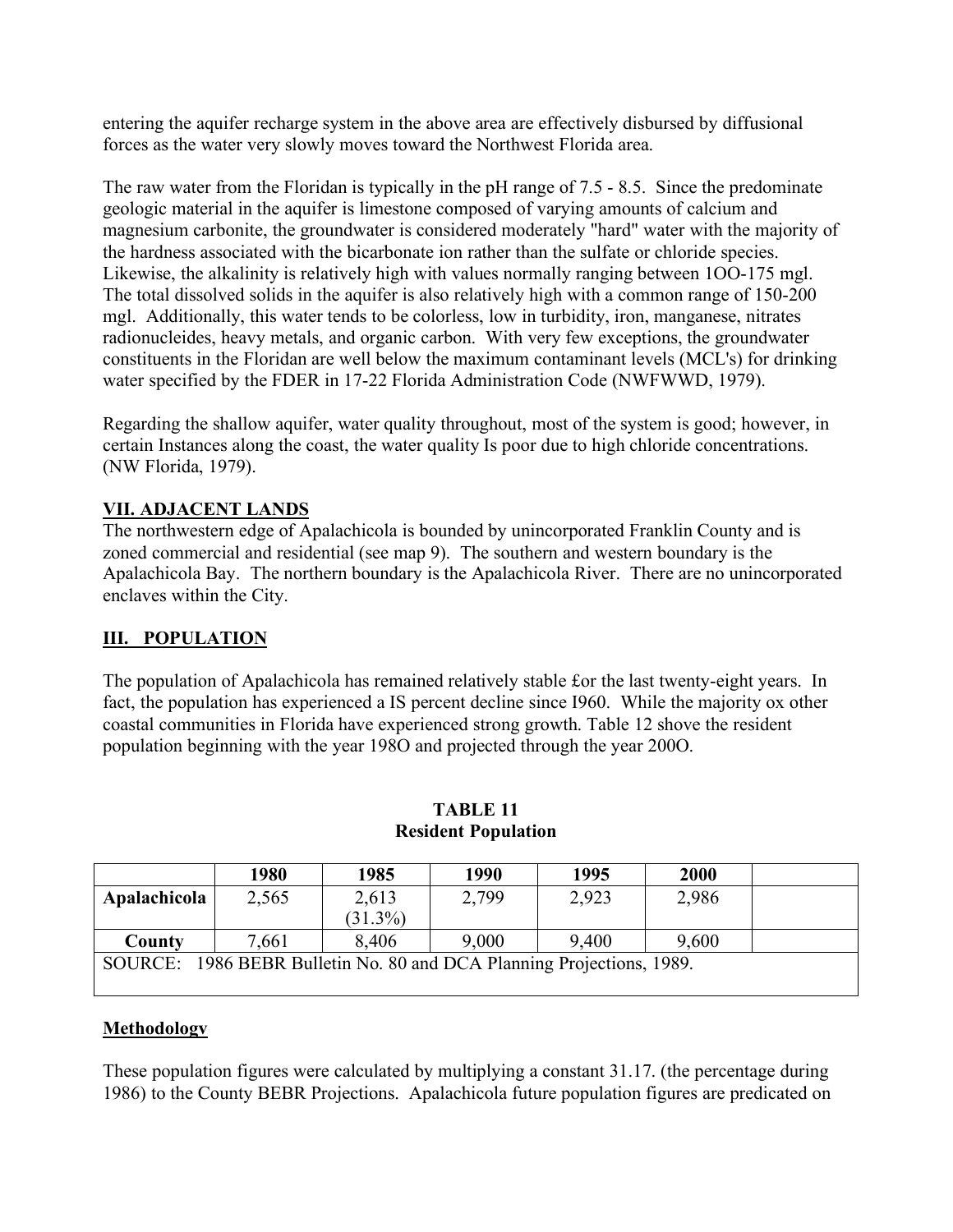the assumption that the historical preportions of The County population is a trend which will continue for the forecast periods (1990, 1995 and 2000).

# **IX. AN ANALYSIS OF NATURAL CONDITIONS AFFECTING DEVELOPMENT**

The occurrence and spatial distribution of natural resources are important factors in land use planning. Despite the variability and frequent unpredictability of natural systems, a well researched compilation of local natural resource data can b< a valuable planning tool. Natural resource-based planning strategies can provide economic and aesthetic benefits and generally increase the quality of life. Planning and implementation of such strategies can bring both short term and long benefits, and minimize the need to correct future development-related problems.

Excessive site modification may be cost prohibitive, aesthetically displeasing, and result in future problems that are expensive or impossible to correct. However, most project sites do not possess a perfectly suitable combination of natural resources for inexpensive, low impact, and otherwise feasible development. The best planning strategies require careful evaluation and assessment of natural resource data and reasonable limitation of site modification.

### **Soil & Related Factors Affecting Suitability for Development**

In 1988, the USDA-Soil Conservation Service completed Soil Survey field work in Franklin County and Apalachicola. A published soil survey is scheduled for distribution in 1992; however a preliminary report will likely be available in the fall of 1989.

Soil Survey mapping involves delineation of segments of the landscape. Each item on the soil survey legend consists of a soil type (series) or group of soil types called a map unit. The map unit occurs on a particular landscape position, has a specified range of physical and chemical soil characteristics, and has specified range of physical and chemical soil characteristics, runoff and drainage potential, and natural vegetation. Certain map units are considered hydric, and delineations of these map units can be used to define the boundaries of wetlands. The soil survey is therefore a natural . resource inventory that provides a considerable amount of natural resource data useful in land use planning.

### **Suitability of Soils with Like Drainage Interpretations and Suitabilities for a Wide Variety**

The published soil survey provides interpretations and suitabilities for a wide variety of land uses. These interpretations are developed using the SCS National Soils Handbook, soils data from Florida and the S.E. United States, local data, and input from experts in variety of fields. Many soil limitations can be overcome by using appropriate site modification. A soil that is poorly suited for septic tank absorption fields, for example, might accommodate a fully function drainfield using a mound of suitable thickness. Only those soils rated as "unsuitable" for a particular land use, have limitations that should not be considered for modification.

Modification pratices may involve extensive financial commitment, creative engineering,, and/or intensive labor. These practices however should have minimum impact on adjacent lands, surface waters, and groundwater.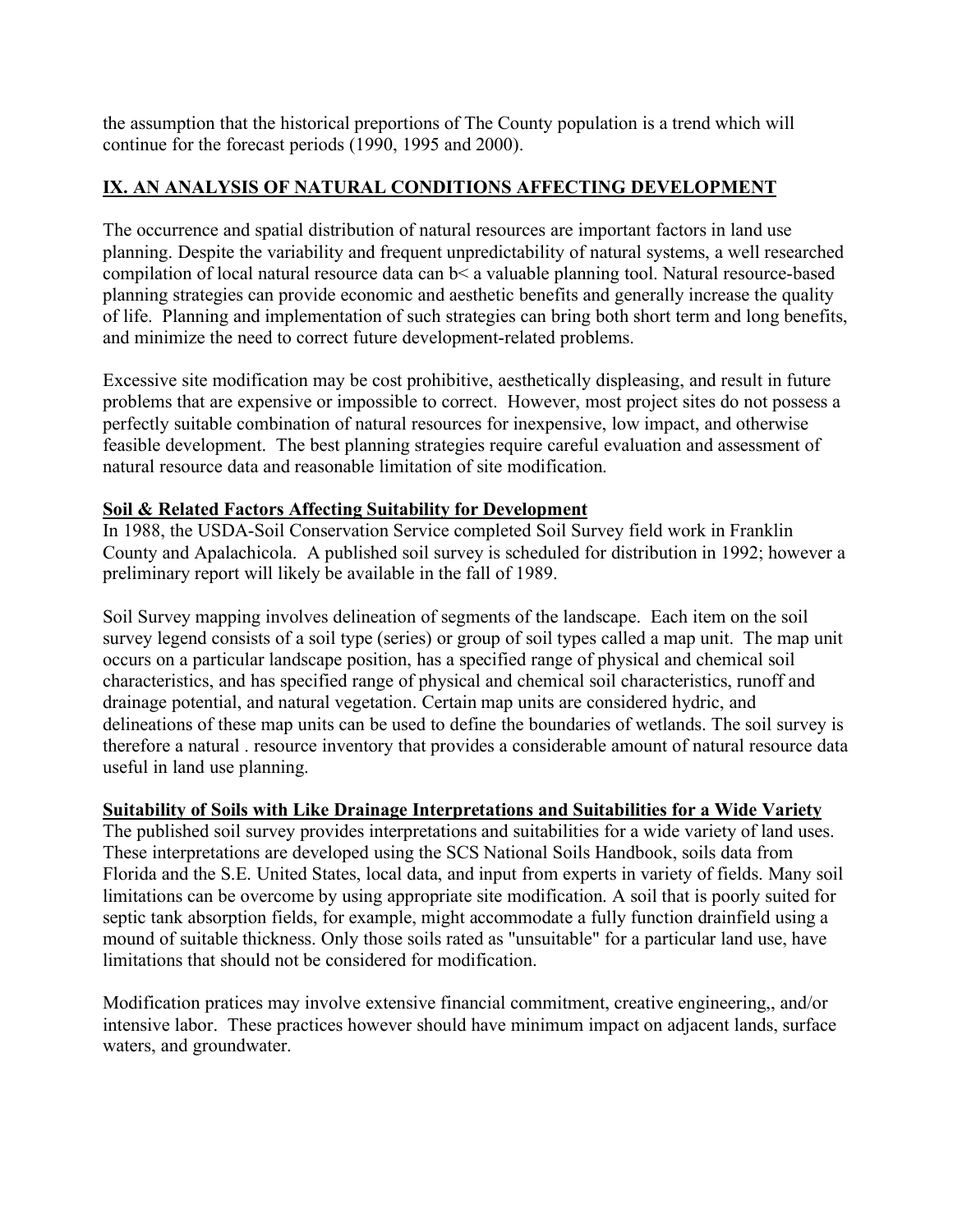In Apalachicola, the dominant restrictive soil feature is the depth to the seasonal high water table (SHWT). About 29 percent of the soils in the City have a SHWT above the surface during the wettest time of the year (see map 7). Development in these areas may lead to structural failure, unsanitary conditions, arid redirected stormwater flow. About two thirds of these VPD Soils ore unsuitable for most land uses because of daily tidal flooding or seasonal river flooding. About one third of these very poorly drained soils are poorly suited for commercial and residential land uses. Load bearing strength is a limitation associated with VPD soils where organic soil materials have accumulated. VPD soils also have high corrosion potential for concrete and steel.

Poorly drained soils make up about 28 percent of the soils in Apalachicola (see map 7). These soils have a SHWT from 0 to 18 inches below the ground surface. These areas are poorly soiled for commercial and residential development. Unaltered areas cannot support drainfields and are corrosive to concrete and steel. In their natural condition, these poorly-drained soils have a high runoff potential, despite moderate to rapid permeability rates. Runoff potential is high because of the low subsurface storage area from a thin unsaturated zone between the soil surface and the water table.

About 8% of the soils in Apalachicola were mapped as highly altered soils-. They are delineated as map unit 5, or "Aquents". These areas consist primarily of marshes and swamps that were filled to accommodate industry along the Apalachicola River. The type of fill is extremely variable, but may include clean sand, oyster shells, garbage, bricks, cypress and pine mill byproducts1, and dredge spoil. Based on the average range of fill thickness, and the observed buried natural soil characteristics, these soils may be SPD or PD. They have a SHWT from slightly above the surface to 20 inches below the surface. Permeability rates are often low due to compaction by heavy equipment traffic, routine vehicle traffic, and building or material weight placed on these areas. Thus, during periods of intense rainfall, surface ponding may occur in some areas. The unpredictable components and characteristics of these soils require careful site inspection during planning and construction phases of most projects.

About 32% of the soils in Apalachicola are moderately to well suited for most commercial projects. . These deep sandy soils are SPD to MWP with the SHWT ranging from 20 to 40 inches and 40 to 72 inches respectively. The SPD soils may present some problems due to water table depth' during construction. They may also require mounding for septic tank absorption fields. Both soils have rapid permeability ratios, and therefore development occurs in areas consideration should be given to the disposal of substances that might seep into adjacent waters. This concern should be addressed for all soils, however the MWD Resota soils (map unit 29) are often located on areas of relatively greater relief in Apalachicola, and water table "draw down" may increase the probability of seepage into coastal waters.

Because most of the soils in Apalachicola are sandy throughout, permeability rates are rapid. Also, sandy soils have low catcon exchange capacity (CEE), that is the ability to absorb or chemically hold, substances, that are carried in solution by soil water. When used in residential, development a fertilization and pest management plan should be considered carefully.

Sulfur-coated fertilizers, though expensive, are one type of "time released" fertilizer that is economical in the long term and reduces transport of fertilizer components. An integrated pest management (IPH) strategy should be considered for all development. IPM reduces the risk of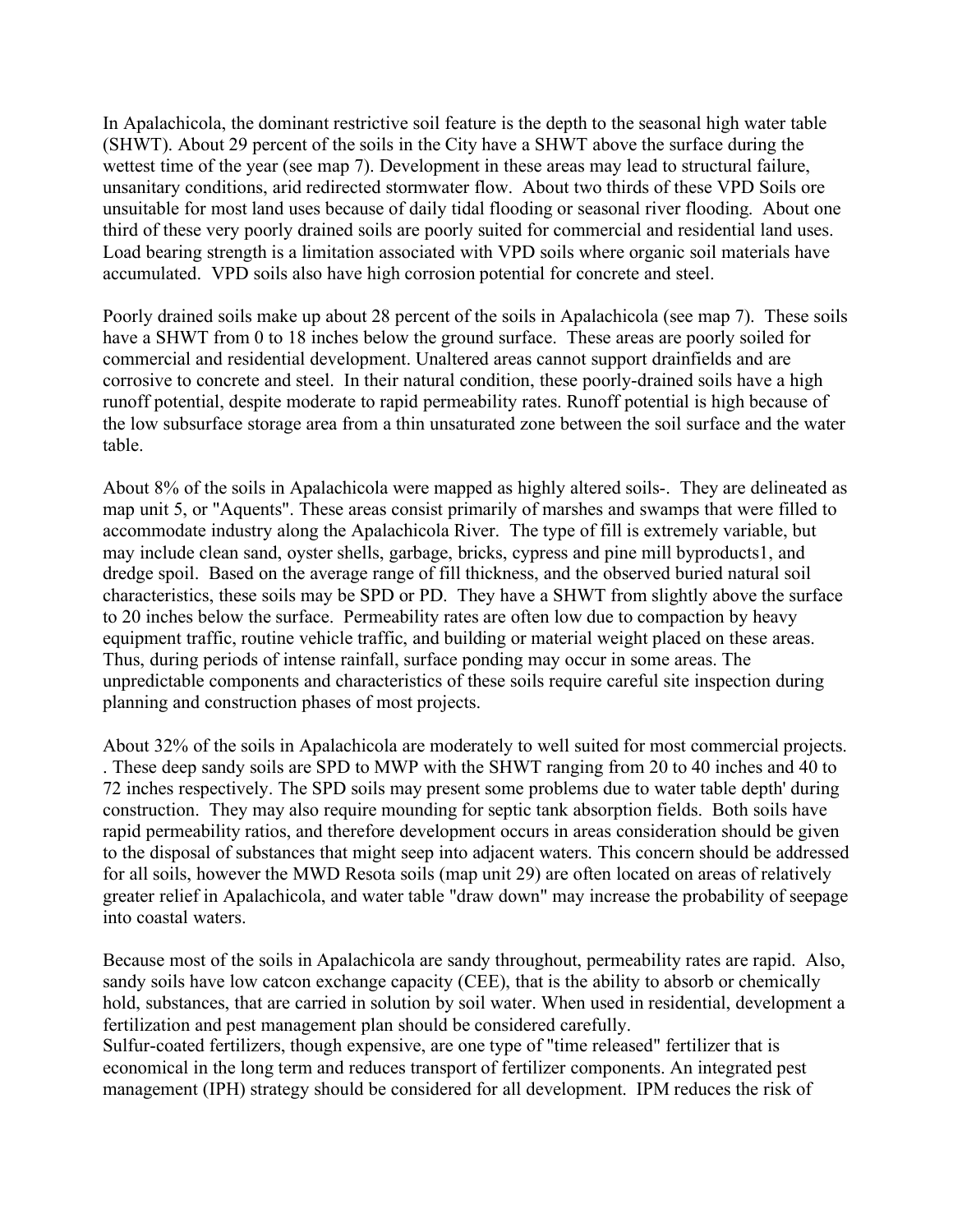water pollution through use of resistant plant varieties, use of less harmful pesticides, natural vegetation and other strategy that help limit the need for highly toxic pesticides. Soil erosion is not a major problem in Apalachicola, but should always be considered in the planning process.

Some areas along natural or man-made bluffs, may require stabilization. Two such prominent areas in the City have already been stabilized with vegetation. The old city dump site was stabilized during the Botanical Gardens project, and the Lafayette Park bluff was stabilized using SCS coastal plant . material research plots. In any eroding areas stabilized by vegetation,, foot and recreational traffic should be limited in order to reduce plant mortality. Any development, especially large projects, should attempt to leave as much natural vegetation intact, quickly stabilize cleared sites, and limit sediment transport downslope from the site. Since even poorly drained sandy soils can become droughty during periods of low rainfall, irrigation is recommended to quickly establish soil stabilizing vegetation, A variety of other erosion prevention and control practices can also be considered. Erosion control assistance should be obtained from a nearby field office of the Soil Conservation Service or a qualified engineer.

There are no prime farmland soils or highly credible soils in Apalachicola.

| Map Unit #                                 | <b>Percent of Land Area</b> | <b>Drainage Class</b> | <b>Suitability for</b> |  |
|--------------------------------------------|-----------------------------|-----------------------|------------------------|--|
|                                            |                             |                       | Development            |  |
| 4                                          | 5.3                         | VPD - Tidal           | Unsuitable             |  |
| 5                                          | 8.3                         | $PD - SPD$            | Variable               |  |
| $\overline{7}$                             | 11.4                        | VPD - Tidal           | Unsuitable             |  |
| 11                                         | .6                          | <b>VPD</b>            | Unsuitable             |  |
| 15                                         | .6                          | <b>MWD</b>            | Well                   |  |
| 20                                         | $\overline{.5}$             | <b>PD</b>             | Poor                   |  |
| 22                                         | 21.8                        | PD                    | Poor                   |  |
| 23                                         | 1.2                         | <b>VPD</b>            | Unsuitable             |  |
| 24                                         | 25.9                        | <b>SPD</b>            | Moderate               |  |
| 25                                         | 1.2                         | VPD - Floodplain      | Unsuitable             |  |
| 29                                         | 5.8                         | <b>MWD</b>            | Well                   |  |
| 30                                         | $\cdot$ 1                   | <b>VPD</b>            | Poor                   |  |
| 31                                         | 5                           | <b>VPD</b>            | Poor                   |  |
| 33                                         | 5.3                         | <b>PD</b>             | Poor                   |  |
| 36                                         | 4.2                         | <b>VPD</b>            | Unsuitable             |  |
| $VPD = Very Poorly Drained$                | $= +6$ to 0                 |                       |                        |  |
| $PD =$ Poorly Drained                      | $= 0.18$ "                  |                       |                        |  |
| $SPD =$ Somewhat poorly drained            | $= 18$ " to 36"             |                       |                        |  |
| $MWD =$ Moderately well drained            | $= 36"$ to 72"              |                       |                        |  |
| $SHWT =$ Seasonal high water table         |                             |                       |                        |  |
| Source: Franklin County Soil Survey Office |                             |                       |                        |  |
| <b>USDA</b> - Soil Conservation Service    |                             |                       |                        |  |

**TABLE 12 SOIL MAP UNIT ACREAGES AND SUITABILITY FOR DEVELOPMENT IN APALACHICOLA**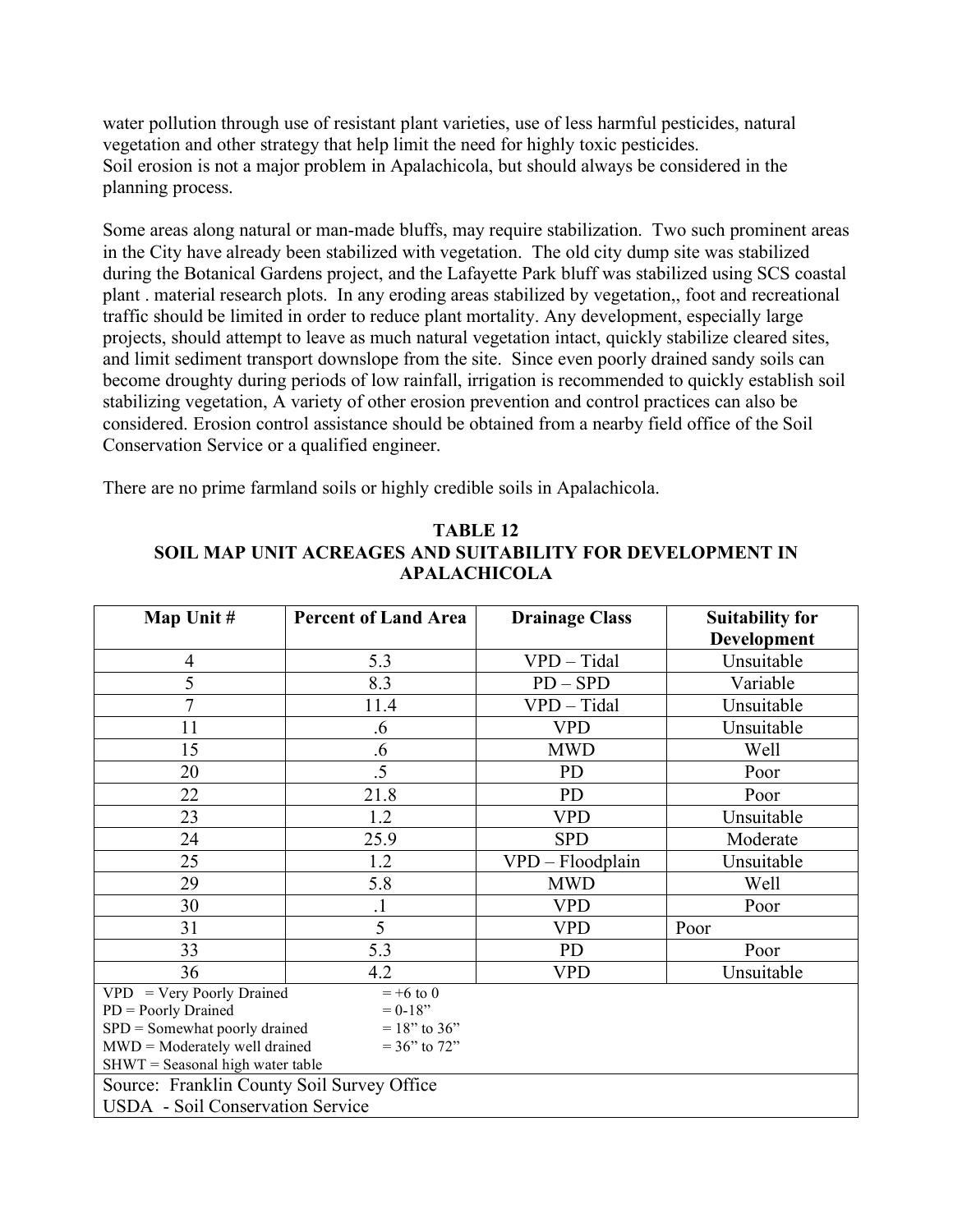#### **Wetland Resources**

Wetlands in Apalachicola correlate highly with mapped areas of VPD soils. A separate wetland map prepared from soil survey data appears as map 8. Discussion of soil-related suitablity for development in wetland areas is discussed in the Soils Section. Again, approximately 29% of the land area in Apalachicola may be classified as wetland based on the occurrence of hydric soils. Some older areas of the City contain hydric soils which no longer support wetland vegetation. The surface hydrology of these areas has been altered by development lawns, gardens, parking lots and buildings which occur there now. Many of these areas are still prone to flooding or surface water ponding during periods of heavy rainfall. Most-wetlands in Apalachicola do not have defined stream channels, and surface water flow is intermittent.

Wetlands are located on the lowest landscape position in Apalachicola, and before development, most were connected to each other and the Day and River (although some connections may be tenuous). They provided natural drainage for the area and many still function in this way. As a conduit for stormwater, they allow a slower release to coastal waters. Natural vegetation plays an important role in trapping sediment and slowing water velocity. Vegetation also helps remove water through transpiration. Preservation and restoration of wetlands may assist in buffering stormwater release to the coastal waters.

Wetlands provide many aesthetic benefits and can be used for low impact recreational and educational activities. Interpretive boardwalks and bird watching structures in the coastal river marshes and swamps are examples. Increased public awareness and appreciation for the aesthetic, environmental, and economic benefits of wetlands can lead to increased public support for natural resource planning and strategies.

# **X. AN ANALYSIS OF MAN-MADE CONDITIONS AFFECTING DEVELOPMENT**

Man-made conditions, like natural conditions, affect the development potential of an area. Man can provide services and infrastructure which make a place attractive to live in, but man can also degrade a place to the extent that it is no longer safe for habitation. This section discusses the areas served by central water, central sewer and other services.

#### **A. Blighted Areas/Redevelopment**

Blighted areas are considered to be areas where sound growth is substantially impaired by unsanitary or unsafe conditions, faulty lot layouts, inadequate street layout, inadequate infrastructure or services, inadequate parking facilities, or any conflicts between incompatible land uses. Blighted areas are economic and social liabilities to the community. Structures are often left unmaintained and deteriorate as reinvestment does not occur. The area becomes useless for most land uses and remains a burden to the community.

There are no blighted areas in Apalachicola. This is due to rural nature of the community and its small population. However, there are a number of buildings within the central downtown business district (many of which are historical structures listed on the National Register) which are currently vacant and in need of redevelopment.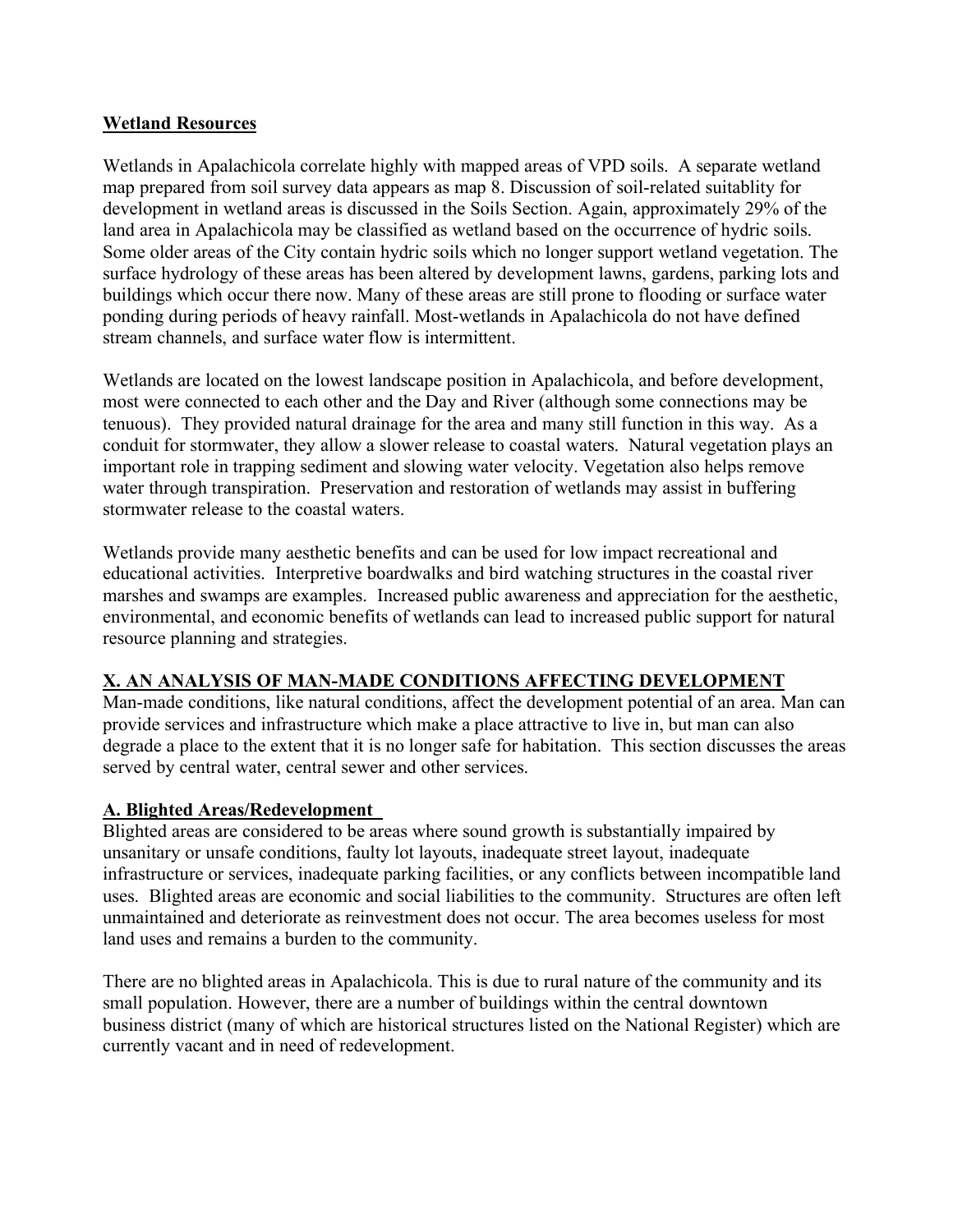Although the City of Apalachicola does not currently have a structure redevelopment program in place, the City does administer a one million dollar recycling program through which funds are distributed for the purpose of fostering business redevelopment within the City - some of which has so far happened within the central business district.

The City relies entirely on grant sources to fund economic redevelopment and does not include such programs in its capital improvements budget.

To avoid blighted areas in the City/ the continuation of the City's redevelopment grant program should be encouraged and in addition, a structured program targeting the downtown central business district should be adopted. Marine or seafood related business should he encouraged a& well as compatible tourism type businesses. The program should be tailored so that it does not create unfair competition for local businesses.

To further ensure that there will be no blighted areas, no development should be permitted to occur in areas without the appropriate services and supporting infrastructure. Land use conflicts should be minimized through the separation and buffering of incompatible uses; and, development shall be properly timed to occur as services and infrastructure become available. The Goals, Objectives, and Policies Section of this Element provides specific directives designed to prevent blighting in Apalachicola.

### **B. Availability of Urban Services**

All new commercial and residential development should be directed into those 'vacant residential and commercial areas which are already serviced by water & sewer and which have suitable soils for development. In addition, other services, such as drainage facilities, electrical utilities, telephone lines and local toads will be extended to new development in these areas by merely extending existing utilities and facilities. By infilling within existing serviced vacant areas, Apalachicola will be able to accept the new growth projected for the City while providing residents with a full range of services in an efficient and logical manner without the generation of deleterious environmental effects.

A summary of the detailed discussion of the facilities planned in Apalachicola Sanitary Sewer, Solid Waste, Drainage, Potable Water, and Natural Groundwater Aquifer Recharge Element of this Comprehensive Plan follows.

1.Central Sewage - The 1 million gpd capacity Apalachicola primary - treatment facility currently services 9OO residences/businesses within the Apalachicola City limits and none outside the City limits. The system is currently operating at 70% capacity (7OO,OOO gpd demand). By the year 2000, population projections indicate that the system will be operating at 80% capacity (8000,000 gpd demand).

Since 1985, more than 93 million has been appropriated by State and Federal agencies to rehabilitate existing sewer lines, upgrade the treatment plant and extend collection lines. Work has been completed on correcting an outfall flow (\$91,671) and replacing and installing new collection lines in the downtown area (\$786,719). Work is  $\sim$  underway to replace the oxidation ditch (\$468,500), extend sewerage lines throughout the greater Apalachicola area (\$977,400) and correct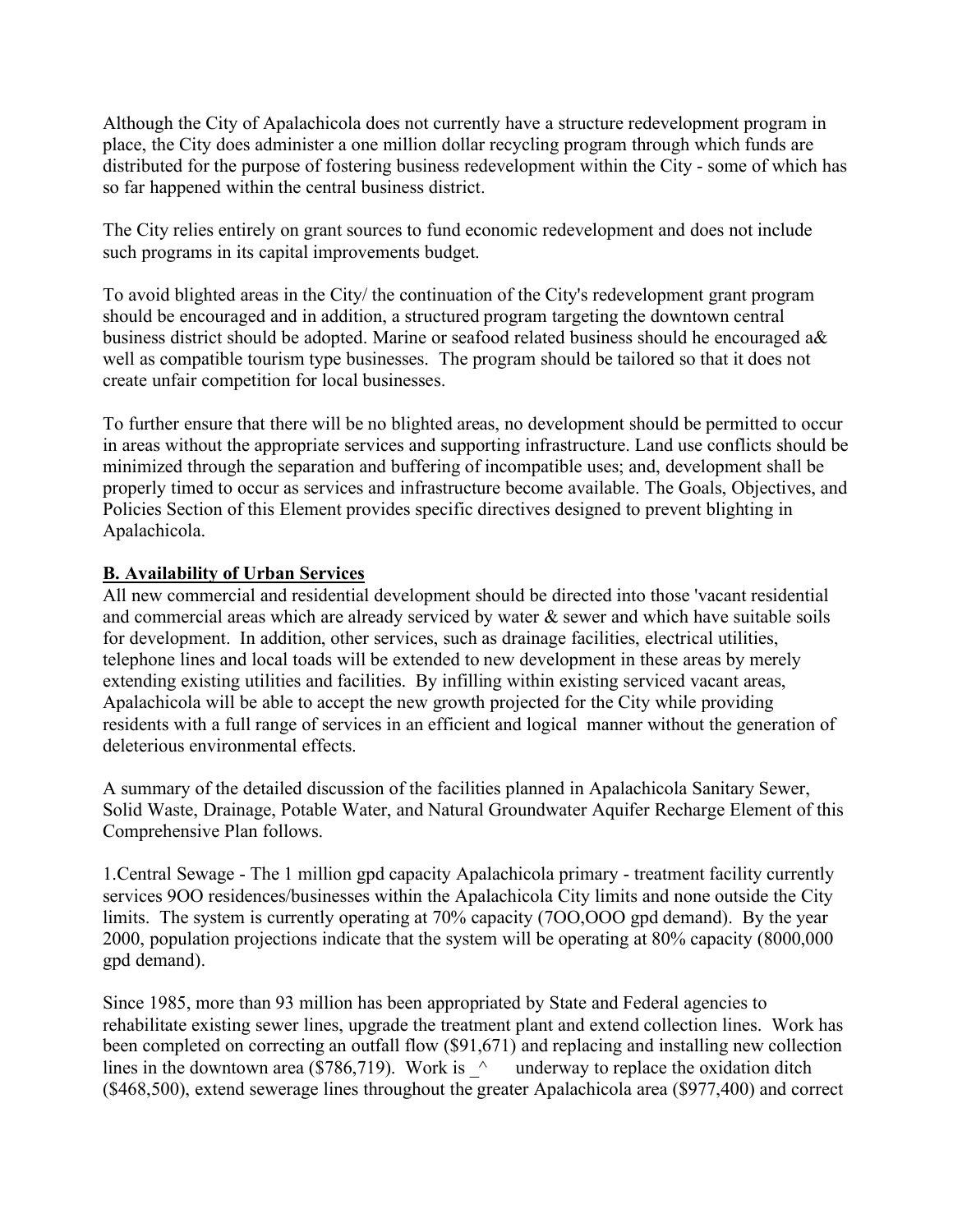the systems inflow and infiltration problem (\$769,566).• Work is expected to be completed on these projects by December 1989.

Septic Tanks - Approximately 2OO residences (primarily in the Greater Apalachicola area) were currently served by septic tanks. Sewer improvements to the Apalachicola facility has enabled those residences to be connected to sewer. Those residences, about 75, which are serviced by septic tanks are located in an area with soils classified as poor to moderate in terms of drainage, (see section on soils)

When it becomes available, hookup to the City's central sewer system will be mandatory for those residences currently served by septic tanks under a 1989 City ordinance. The Apalachicola Septic Tank Abatement Ordinance also outlines procedures for correcting faulty septic systems within the City.

2. Central Water - The 2 million gpd Apalachicola Water Treatment Plant currently serves 1,065 residences/businesses within the City limits and 263 outside the City limits. The system, which was recently upgraded through the addition of 15,000 gpd well, is currently operating at less than 50% capacity (850,000 gpd demand). By the year 2000, population projections indicate that the system will still be operating at less than 50% capacity.

3. Other services - Other services are also important influences on land development. The provision of solid waste collection services and emergency services (police, fire, and rescue) may seem insignificant but can figure strongly in the location of major residential areas. While these factors are not specifically examined in this Element or mapped they must be considered when evaluating specific site plans and development proposals (see the Sanitary Sewer, Solid Waste, Drainage, Potable Water and Natural Groundwater Aquifer Recharge Element and the Capita] Improvements Element for details).

4. Transportation - Existing roads cue within accepted LOS standards and are not expected to exceed those standards throughout the 10 year planning period (see the Traffic-Circulation Element.).

**C. An Analysis- of Land Use Problems and Potential Land Use Problems in Apalachicola** There are two major land use problems in Apalachicola. The two existing problems are: development in flood prone areas and; incompatible land use/zoning in the central business district. Each problem is discussed below.

1. Development in Floodprone Areas - Development in floodprone areas produces many problems, life and limb are threatened by floodwaters; property damage can be extensive; development costs are higher; and degradation of the environment occurs.

Because of the potential for extensive damage during storms residential development that occurs in the City's Velocity and Rated Flood Zones, (see existing land use map ) should be restricted when possible to the lowest densities. All development within the areas,(commercial and residential) should occur only in conformance with the City's Flood Hazard Ordinance, modeled after the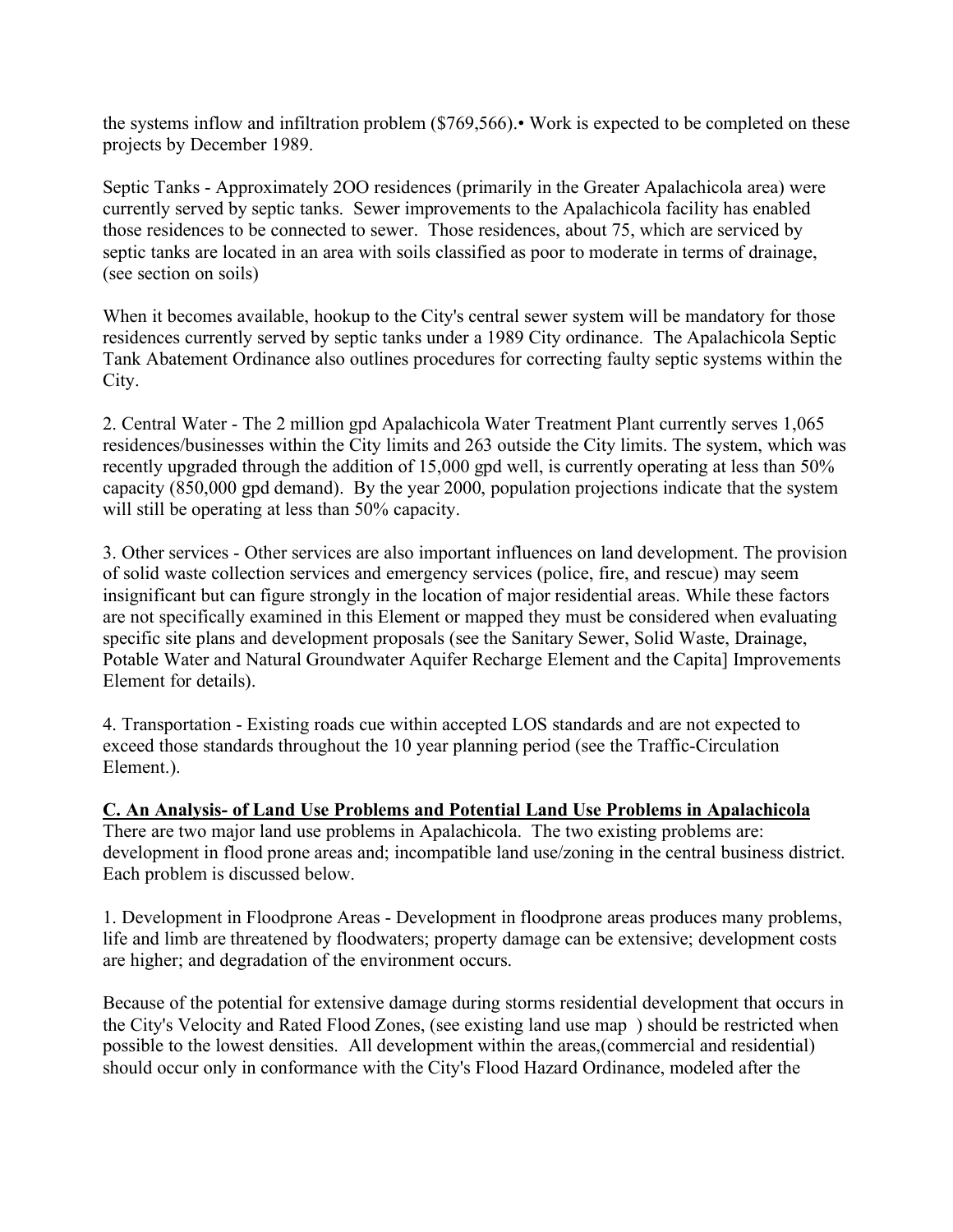Federal Emergency Management Agency's regulations. Development in those areas; should be allowed only after all required permits are obtained from appropriate regulating agencies. 40

2. Incompatible Land Use/Zoning - Within the Central

Business District, there is currently a zoning district which allows industrial development adjacent to the City's riverfront. The Future Land Use Element does not provide for any industrial development within the City, at least as defined in the current zoning regulations. The zoning district regulations will have to be amended to be consistent with the land use designation for that area, which is currently vacant but proposed as commercial.

### **XI. PROJECTED LAND USE DEMANDS BY TYPE**

This portion of the Future Land Use Element discusses the plan for locating future land uses in Apalachicola. The key component of this portion of the Future Land Use Element is the Future Land Use Map which graphically depicts the location of future land uses within the City.

Accompanying the population growth of the City will be an increase (albeit minimal) in demand of land for residential, commercial/ recreational and public facility use. Conservation land projections were not computed as they are not considered a population-dependent land use). Based upon the assumption that the nature of future development will generally follow existing patterns, minimum future land use demands can be derived by applying existing population-to-acreage ratios to the future population estimates of Apalachicola. Table 13 provides the breakdown of existing population-to-use ratios for Apalachicola and Table 14 identifies the future projected land use demands.

| <b>Land Use</b>                                                                            | Acreage | <b>Acreage/Population</b> | <b>Ratio</b> |
|--------------------------------------------------------------------------------------------|---------|---------------------------|--------------|
| Residential                                                                                | 242     | 242/2,613                 | .093         |
| Commercial                                                                                 | 31      | 31/2,613                  | .04          |
| Recreation                                                                                 | 14      | 14/2,613                  | .005         |
| Public                                                                                     | 52      | 52/2,613                  | .02          |
| Building/Facilities                                                                        |         |                           |              |
| (Excluding Roads)                                                                          |         |                           |              |
| Sources: Florida Statistical Abstract, 1986; Table 10: Existing Land Use; DCA Calculations |         |                           |              |

| <b>TABLE 13</b>                      |  |
|--------------------------------------|--|
| <b>Population to Land Use Ratios</b> |  |
| Apalachicola, Florida                |  |

| TABLE 14                                                 |
|----------------------------------------------------------|
| <b>LAND USE DEMAND PROJECTIONS APALACHICOLA, FLORIDA</b> |

| <b>Land Use</b> | Year | <b>Population</b><br><b>Projections</b> | <b>Total Acreage</b><br>Required | Increase in<br><b>Acres of</b><br><b>Current</b> |
|-----------------|------|-----------------------------------------|----------------------------------|--------------------------------------------------|
| Residential     | 1986 | 2,613                                   | 242                              |                                                  |
| .093)           | 1990 | .799                                    | 260                              | 18                                               |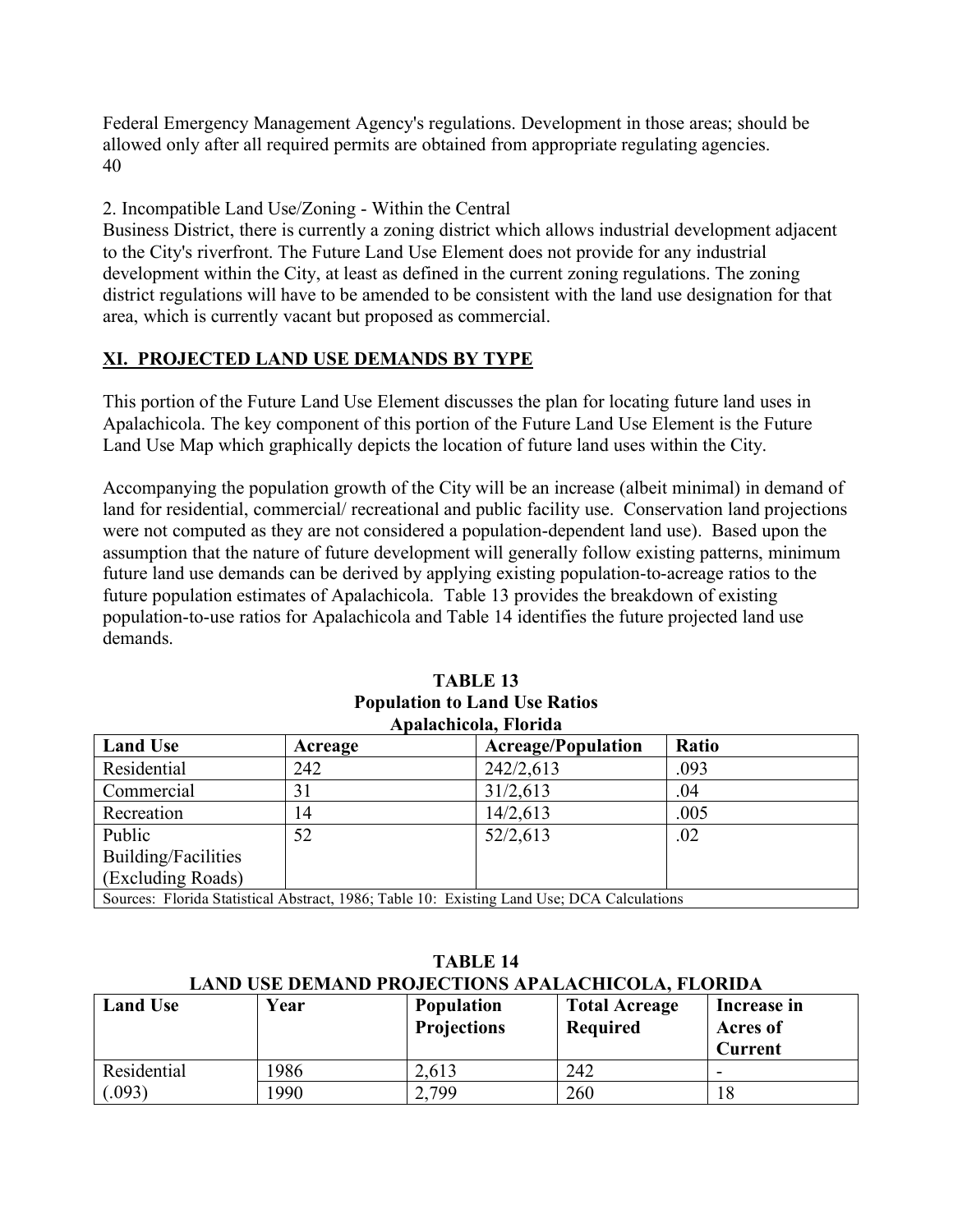|                                                                | 1995 | 2,923 | 272 | 30             |  |  |
|----------------------------------------------------------------|------|-------|-----|----------------|--|--|
|                                                                | 2000 | 2,986 | 278 | 36             |  |  |
|                                                                |      |       |     |                |  |  |
| Commercial                                                     | 1986 | 2,613 | 31  |                |  |  |
| (.04)                                                          | 1990 | 2,799 | 34  | 3              |  |  |
|                                                                | 1995 | 2,923 | 35  | 4              |  |  |
|                                                                | 2000 | 2,986 | 36  | 5              |  |  |
|                                                                |      |       |     |                |  |  |
| Recreational                                                   | 1986 | 2,613 | 14  |                |  |  |
| (.005)                                                         | 1990 | 2,799 | 15  |                |  |  |
|                                                                | 1995 | 2,923 | 16  | $\overline{2}$ |  |  |
|                                                                | 2000 | 2,986 | 16  | $\overline{2}$ |  |  |
|                                                                |      |       |     |                |  |  |
| Public                                                         | 1986 | 2,613 | 52  |                |  |  |
| Buildings/Facilities                                           | 1990 | 2,799 | 56  | $\overline{4}$ |  |  |
| (excluding roads)                                              | 1995 | 2,923 | 58  | 6              |  |  |
| (.02)                                                          | 2000 | 2,986 | 60  | 8              |  |  |
| Source: *Florida Statistical Abstract, 1986; DCA Calculations. |      |       |     |                |  |  |

The figures presented in Table 13 represent the minimum amount of land which should be designated in each population-dependent category. Based upon the above projections, the needs additional developable land for the City by the year 2000 would be approximately 51 acres. This represents roughly .25 percent of the land currently designated as Conservation land. However/ as discussed previously in the Land Use Analysis/ there exists a significant surplus (188 acres) of platted/ but undeveloped residential subdivision and commercial land which should first be used.

As shown on the Future Land Use Map 2, a 6th Land use category - Residential/mixed use is being proposed for Apalachicola. A description and analysis of the classification is contained in the following text.

# **A. Residential**

By the year 2000, the population of Apalachicola is projected to be 2,986, an increase of 373 people. As indicated by Table 13, there is a projected, need for 36 additional residential acres by 2000. There are currently more than 100 acres of vacant/undeveloped residential land within the City. These figures indicate that there is currently sufficient vacant residential land to handle the expected increase in population through the year 2000. Infill of existing underdeveloped subdivisions and platted lots in the upland Greater Northwest Apalachicola area should be encouraged. This new area has some of the best suited solid for development, and the platted lot sizes in the area lend themselves to, multi-family, affordable housing. On the other hand, development in the environmentally, sensitive residential land along the bayfront should be discouraged as much as possible, through low density and strict building regulations. Multi-family development should not be encouraged to occur in these areas.

### **B. Residential/Mixed Use**

There is approximately ten acres of land which border Avenue E (Highway 98) from 5th Street to 18th Street which is comprised of both residential and light commercial uses (including real estate,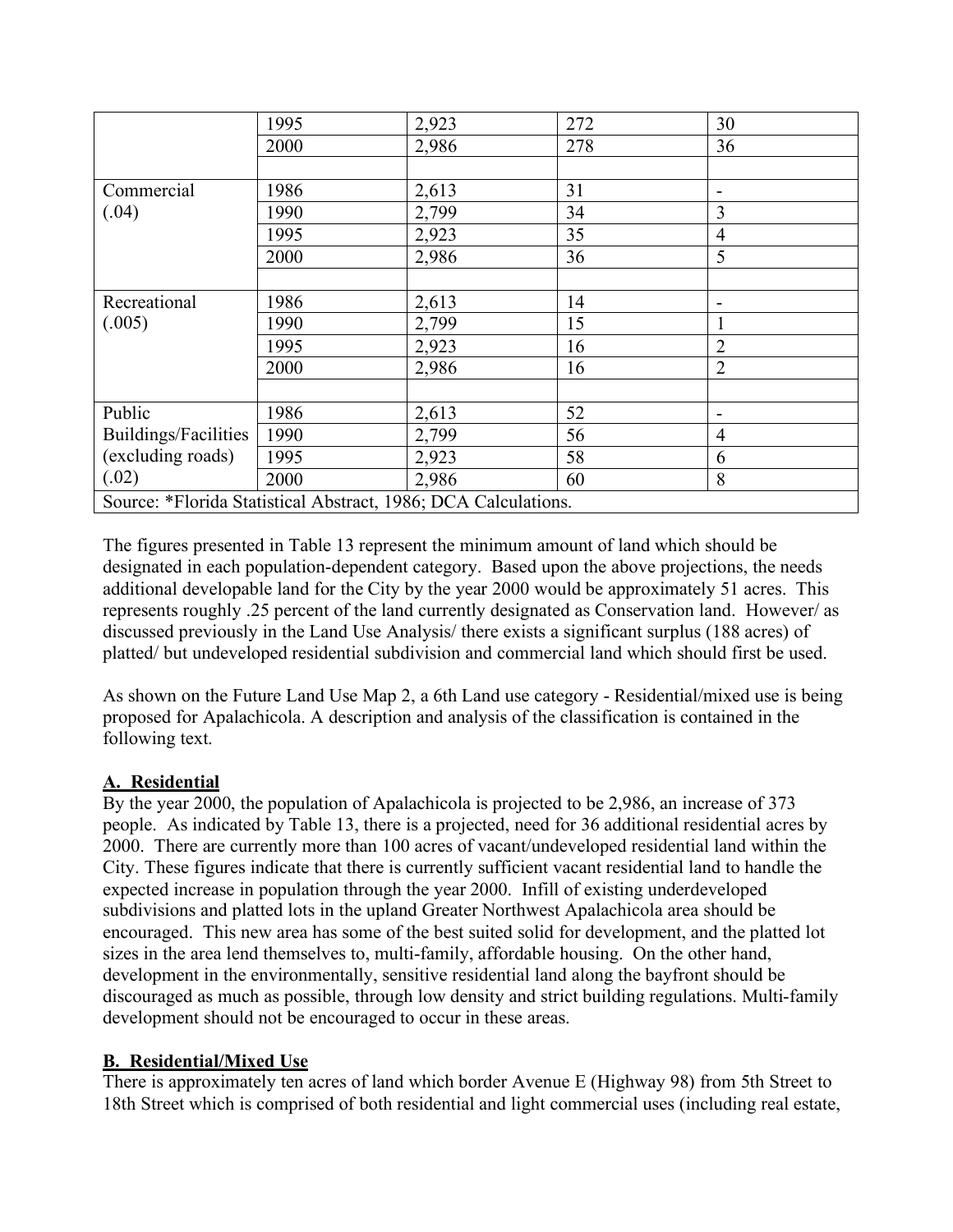doctors office and professional offices). A designation  $\uparrow \pm$  residential mixed use is being proposed for this area (as shown on the Future Land Use Map). The land use classification are coterminous with the City's Office Residential (OR) district which allows for the following principal uses: single family residential land use category (5 units per acre/1 unit per 6,000 sq. feet) Commercial use would be subject to the lot coverage restrictions allowed in the OR zoning district (40% maximum lot coverage). A mixed use residential land use category is considered for this area because of the predominance of existing residential use and because a commercial designation would encourage urban sprawl.

There is another area of approximately 4 1/2 acres on 12th Street between Avenue J and Avenue M which is also comprised of houses, residential and commercial uses. The uses are not the same mixture as occurs along Highway 98. The uses are more associated with neighborhood commercial zoning and include a laundrymat and a plant nursery. To accommodate the existing neighborhood commercial businesses and still preserve the residential character of the area, a separate residential mixed use designation is planned for the 12th Street parcel. The land use classification would allow for the following principal uses: single family residential (5 units per acre/1 unit per 6, OOO sq. feet), multiple family residential (20 units per acre/1 unit per BOO sq. feet), laundrymat, retail food & grocery, and nursery. The commercial uses

will be subject to the same development standards found in the land development regulations for a neighborhood commercial zone.

### **C. Commercial.**

The existing land use map and Table1 shows 31 commercial acres in Apalachicola. However, there is approximately 80 additional acres of 'undeveloped/vacant commercial land within the City. The projection in Table 13 indicates a need for 5 additional acres of commercial land by the year 2000. As in the residential category, it is recommended that instead of acquiring additional commercial land within the City, it would be wiser to infill existing vacant or undeveloped land where soils are suitable for development. Development should be encouraged to occur in the central business district and should be discouraged from occurring west along U.S. Hwy. 98 in "strip" fashion.

### **D. Recreation/Public Facilities**

There is a projected need for additional 2 acres of recreation land and 8 acres of land to be used for public facilities by the year 2000. Zoning regulations in the City currently allow both these uses in most residential and some commercial districts. As there is an abundance of vacant/undeveloped land in residential/commercial areas, it is recommended that instead of changing existing land uses, to accommodate the projected recreation and public facilities land needs, infill for these two uses be allowed to occur within the appropriate residential or commercial undeveloped districts.

### **E. Conservation**

A conservation land use designation should be considered for those platted areas within the City which fall under the complete jurisdiction of the State (less than one acre).

### **Density/Intensity Projections By Land Uses Type**

The projected population estimates for the City are not expected to increase the intensity of use in any land use category.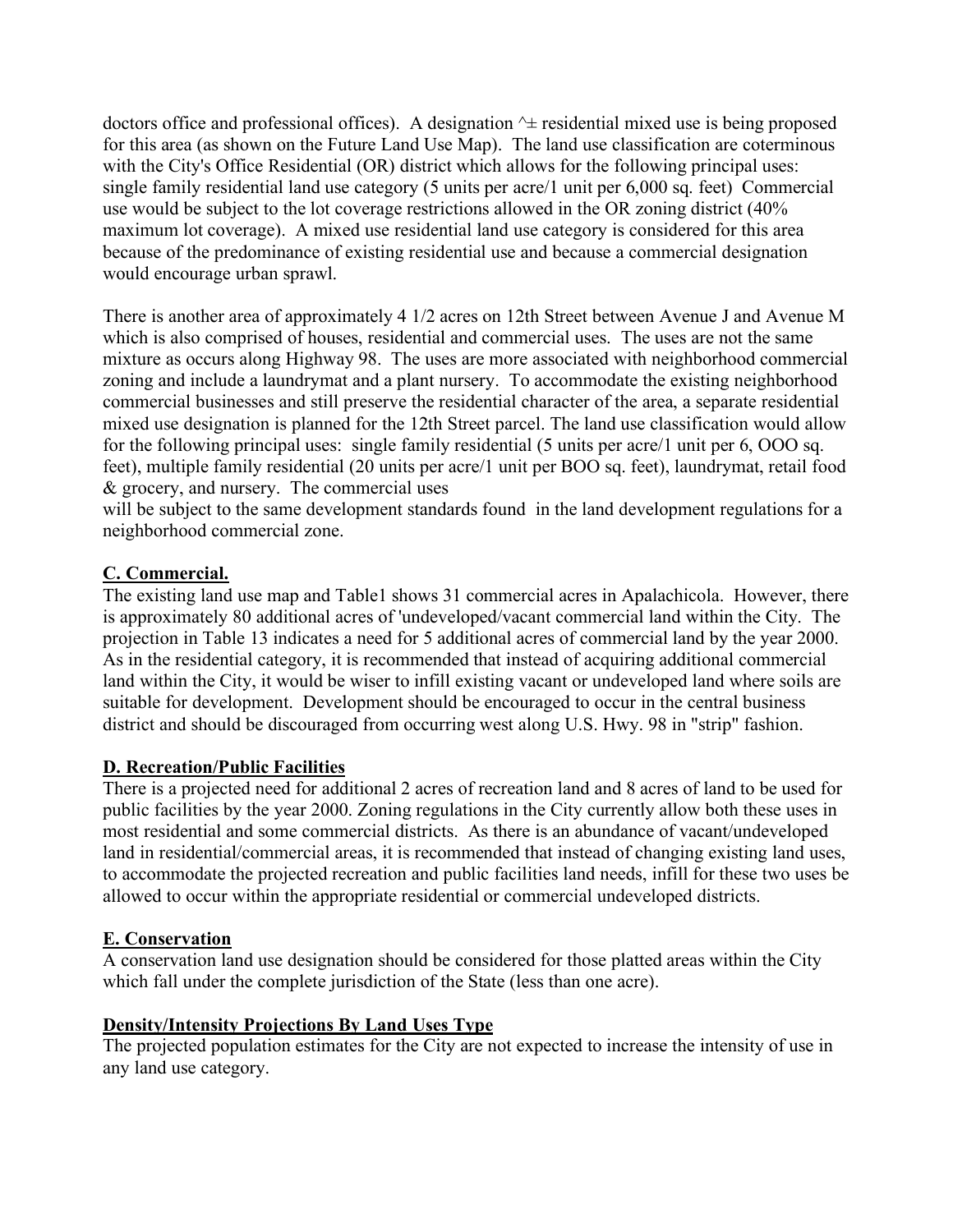### **XII. LAND USE GOALS, OBJECTIVES, AND POLICIES**

#### GOAL

ENSURE THAT THE CHARACTER AND TYPES OF LAND USES IN THE CITY OF APALACHICOLA ARE COMPATIBLE WITH THE NATURAL RESOURCES HISTORICAL NATURE CONSISTENT WITH AVAILABLE INFRASTRUCTURE AND MINIMIZE THE THREAT TO THE NATURAL ENVIRONMENT AND PUBLIC HEALTH, SAFETY, AND WELFARE WHILE RESPECTING INDIVIDUAL PROPERTY RIGHTS.

#### OBJECTIVE #1

To require that all future development activities are in appropriate areas as depicted on the Future Land Use Maps and that soil conditions, topography, and drainage are suitable for development with adequate public facilities available.

POLICY 1.1 - The City will review all applications for development orders to ensure that adequate infrastructure is in place before development is permitted.

POLICY 1.2 - The Future Land Use Maps will be reviewed before development is permitted to ensure that proposed 'development is appropriate for the area as per the land use, existing soil conditions, topography, and drainage.

POLICY 1.3 - Any residential/commercial development proposed for a rated flood zone as identified on the Federal Insurance Rate Maps must be elevated or floodproofed as per the City's flood hazard ordinance.

POLICY 1.4 - The City shall not issue development orders or permits which will result in a reduction of the level of services for public facilities below the level of service standards adopted in this Comprehensive Plan.

#### OBJECTIVE #2

Future growth and development shall be managed through the Implementation and enforcement of land development regulations and shall provide for innovative land uses and development patterns.

POLICY 2.1 Through the planning period 2020, the City shall in accordance with F.S. Chapter 163, amend its land use regulations to remain consistent with the GOPS of the comprehensive plan. The existing land use regulations and any future land use regulation amendments shall at a minimum:

a) Regulate stormwater management. When applicable, a state approved stormwater management plan must accompany all applications for development proposed for the City's Special Waterfront District. All development exempt from the state's stormwater management rule must still provide the city with a stormwater management plan that meets state stormwater runoff standards prior to development approval.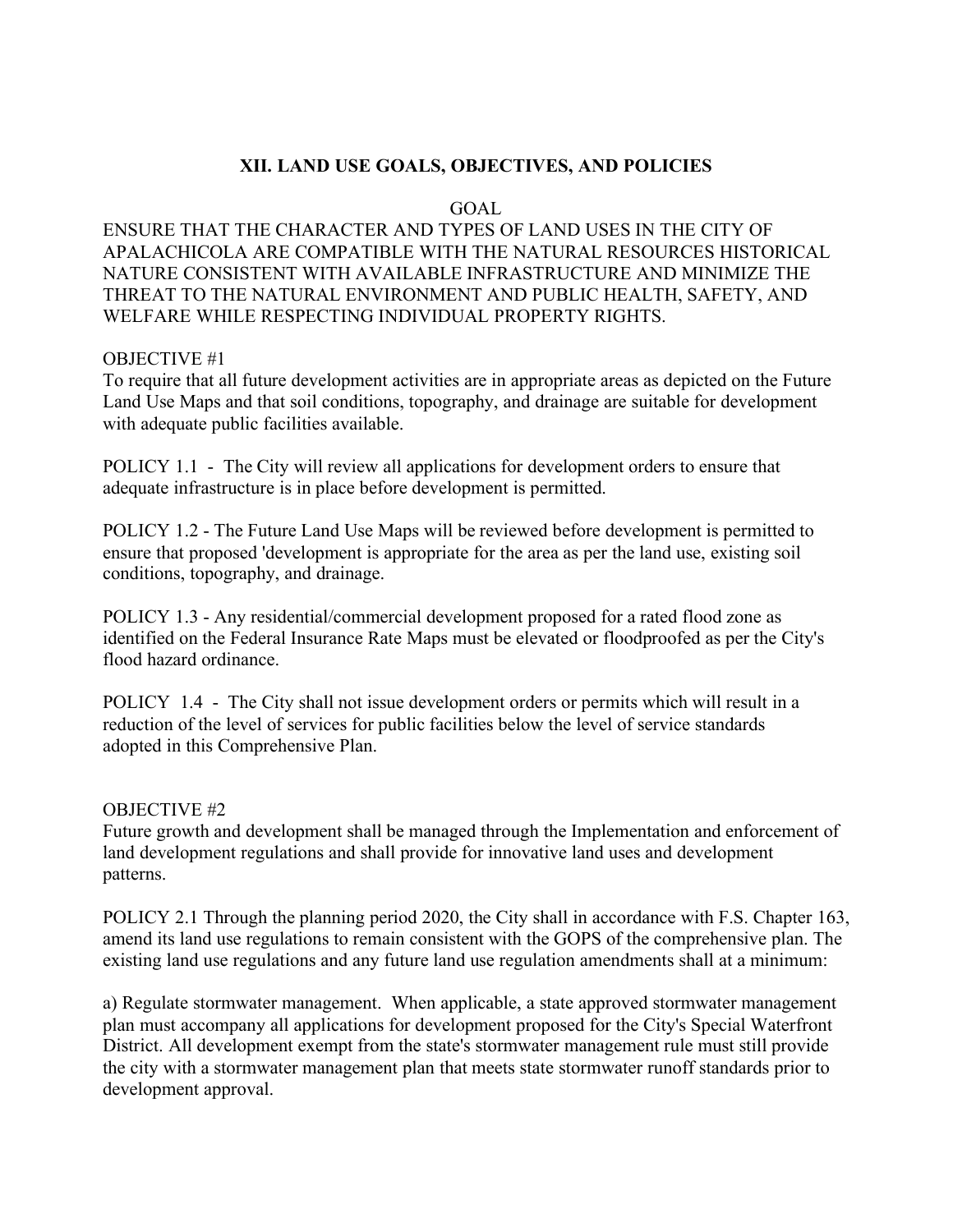b) Protect environmentally sensitive coastal areas by restricting impervious surface coverage along the riverfront and implementing appropriate setbacks for development occurring along both the riverfront and bay wetlands. Developments in the Special Waterfront District must be connected to water and sewer system.

c) Preserve the integrity of the City's historic district by regulating the use and architecture style of development proposed for that district identified on the land use maps.

d) Restrict use and elevation of development proposed for flood prone areas as identified on the Federal Insurance Rate Maps through the implementation of the City's Flood Hazard Ordinance.

e) Provide for adequate open space. In residential districts there shall be a 40 percent impervious surface restriction for single family dwellings and 5O percent for two family and multi-family dwellings; in general commercial districts 60 to 80 percent.

f) Protect potable water wellfields and aquifer recharge areas by providing for adequate buffering and protection from both underground and above ground possible pollutants.

g) Provide for subdivision regulation and signage controls.

h) Provide requirements for adequate parking, loading, and traffic flow compatible with future land uses.

i) Provide for the review by Planning and Zoning of all development proposed with in the City for the purpose of approving stormwater management plans, site plan adequacy and architectural appropriateness for proposed development in the Historic District.

POLICY 2.2 - Land development regulations adopted or modified to implement this Comprehensive Plan shall be based on and be consistent with the following standards for residential and commercial densities as Indicated below:

- a) Low density residential fewer than 7.5 residential units per acre;
- b) Medium density residential 7.5 to 15.0 residential units per acre;
- c) High density residential 15.1 to 20 residential units per acre;
- d) Low density commercial less than 60% lot coverage;
- e) Medium density commercial 60% to 70% lot coverage;
- f) High density commercial over 70% lot coverage.

POLICY 2.3 - The revised and amended land development code shall provide for such land uses as: PUDs, cluster developments, trailer parks, and special mixed land use development techniques.

POLICY 2.4 - Public utilities needed to provide essential service to existing and future land uses in Franklin County shall be permitted in all of the land use classifications established by this plan.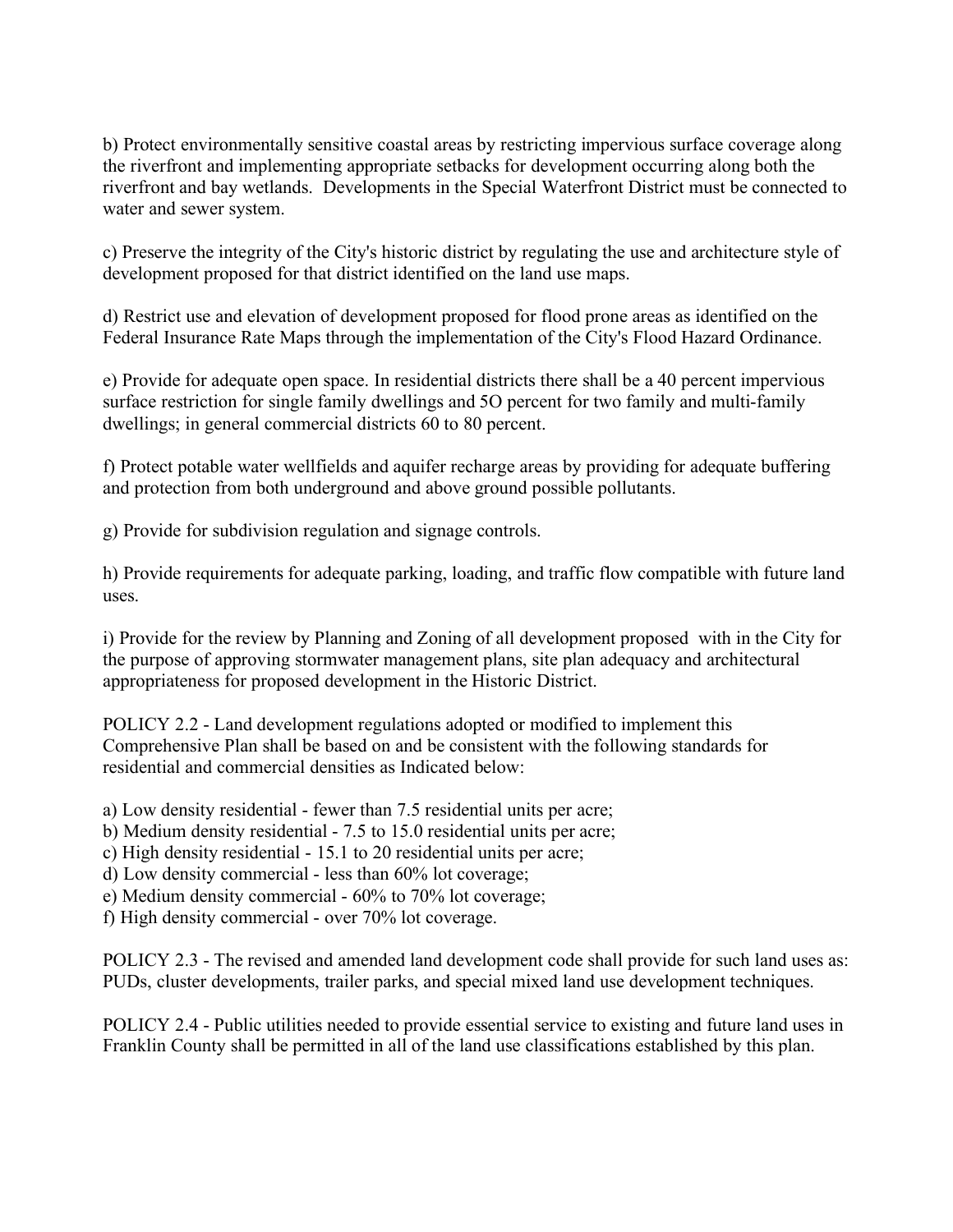POLICY 2.5 - The location and extent of non-residential land uses shall be in accordance with the Future Land Use Map and the policies and descriptions of types, sizes, densities and intensities of land uses contained in this element.

POLICY 2.6 - Land development regulations shall be adopted or modified which address the location and extent of the residential mixed uses in accordance with the Future Land Use map and the policies and descriptions of types, sizes, densities and intensities of land uses contained in this element.

POLICY 2.7 - In recognition of the need for "Ham Radios" especially during emergency situations, it is the city's policy to reasonably accommodate such communication facilities and to constitute minimum practicable regulations to accomplish the state and local authorities legitimate purposes

POLICY 2.8 - Land development regulations adopted to implement this plan shall be established for the following categories.

(a) Conservation. This category shall provide for the long term management and protection of publicly held land for wildlife management, environmental protection and resource-based recreation. Structural development is allowed in accordance with appropriate state and federal agencies' management plans. The location of these lands is mapped on the Future Land Use Map series. The intensity standard for conservation shall be 0 dwelling units per acre. Residential uses are prohibited except for those necessary for the supervision of the resource.

(b) Recreation. This category of land use shall protect the natural resources of the city while maintaining recreational activities for residents. Lands in this land-use category may permit the following uses - open space, picnic areas and facilities, restroom facilities, camping, boat ramps, and other recreational facilities. The location of these lands is mapped on the Future Land Use Map series. The intensity standard for recreation land shall be 0 dwelling units per acre. Residential uses are prohibited except for those necessary for the supervision of the resource.

(c) Residential: This land use category shall ensure the health, safety, and well being of residents by limiting the extent and density of residential development to those areas suitable for development. Densities for residential use will be consistent with standards outlined in policy 2.2. The location of these lands is depicted on the Future Land use Map series. All residential or accessory structures shall conform to the appropriate standards established in the Apalachicola Land use Code, the Flood Hazard Ordinance or other appropriate ordinances.

(d) Residential Mixed Use. This category of land shall provide for development that is primarily residential in nature but which also may include supporting categories of land uses otherwise described in this plan such as historic and archaeological, commercial (including retail, office and other low intensity commercial uses to be determined and outlined in the zoning ordinances. Densities for use will be consistent with standards outlined in policy 2.2. The location of these lands is depicted on the Future Land Use Map Series. All structures shall conform to the appropriate standards established in the Apalachicola Zoning Code, the Flood Hazard Ordinance or other appropriate ordinances.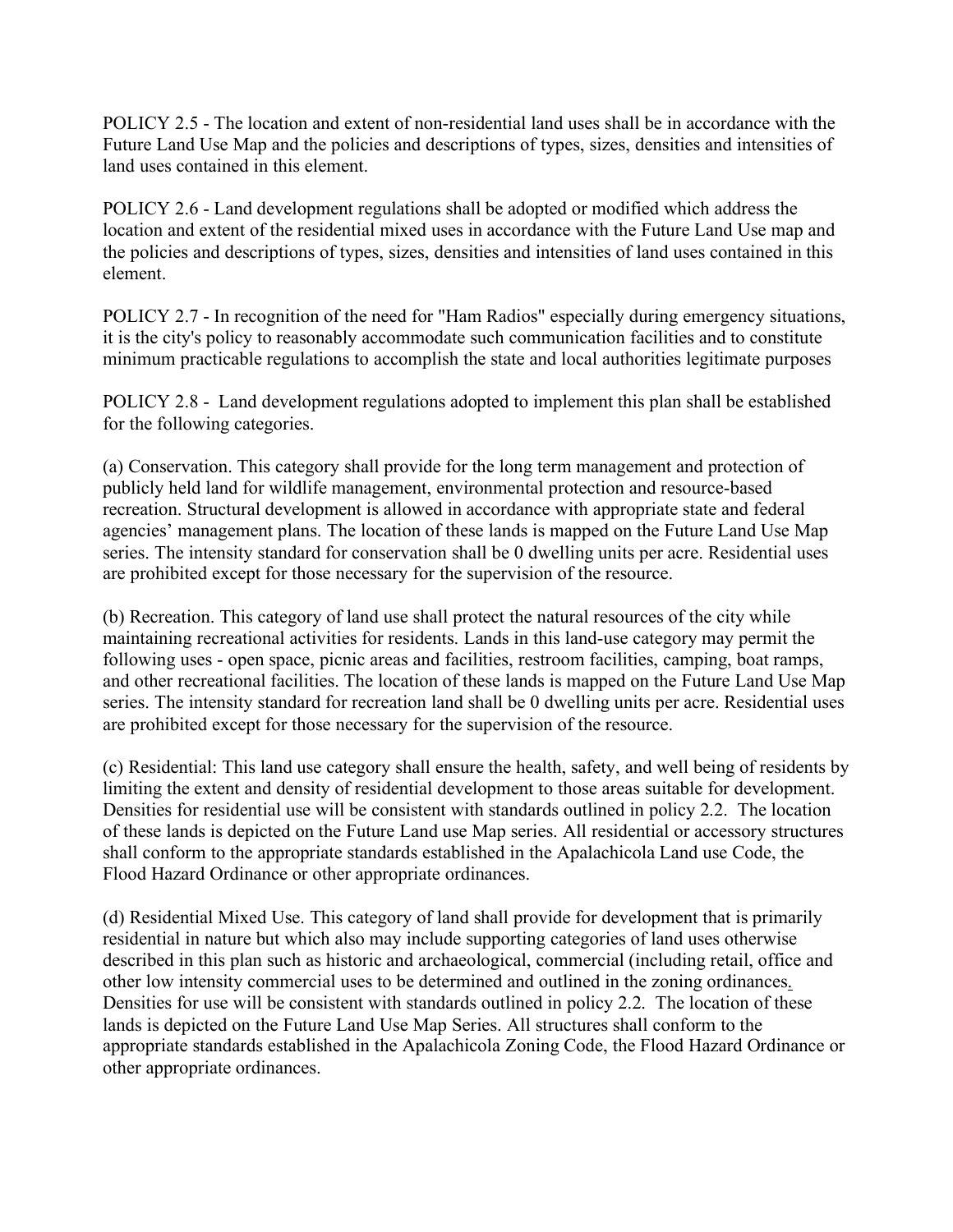(e) Commercial: This category of land use shall provide suitable location for commercial and certain restricted residential development. Existing lots may not be subdivided into smaller lots. Commercial development may include provisions for residential structures to be regulated through specific zoning standards. All commercial structures or accessory structures shall conform to the applicable standards established in the Apalachicola Zoning Code and Flood Hazard Ordinance. The intensity standard for commercial land, other than commercial seafood businesses adjacent to the Apalachicola River, shall not exceed 80% impervious lot coverage. Commercial seafood businesses shall be encouraged in the city through the use of buffer, lot coverage and setback reductions.

(f) Public Facilities. This category of land use shall provide for the health, safety, and well being of the residents of Franklin County through adequate provisions of public buildings, educational complexes, and other public facilities. The uses permitted in this category include government office, schools, water or sewer facilities, medical facilities and other uses determined to be compatible. The location of these lands is depicted on the Future Land use Map series. The intensity standard for public facilities land shall be 0 dwelling units per acre.

#### OBJECTIVE #3

Future development and redevelopment will be directed into the City's vacant/undeveloped areas as identified on the Existing Land Use Map where the provision of services and public facilities are available. Current utility facilities, with adequate land for expansion, will meet needs projected through year 2000.

POLICY 3.1 - Future development requiringaccess or connection to public facilities shall be located within the City's identified vacant/undeveloped areas.

POLICY 3. 2 - Within the City, new development shall be required to hook up to central water and central sewer where it is available. Where it is not available, lots shall be of sufficient size to support both on site sewage disposal system and wells in accordance with applicable state standards and must meet minimum lot dimensions as specified in the zoning district.

POLICY 3.3- Existing development shall be required to connect to central water and central sewer systems when such services are available.

POLICY 3.4- The City shall minimize scattered and highway strip commercial development by encouraging the development of the City's downtown central business district through the use of economic development loans.

POLICY 3.5- Subdivisions shall be designed so that all individual lots have access to the internal street system, and lots along the periphery buffered from major roads and incompatible land uses.

POLICY 3.6 - Marine or seafood-related commercial activities shall be encouraged through special permitting requirements along the waterfront in the City's downtown commercial district.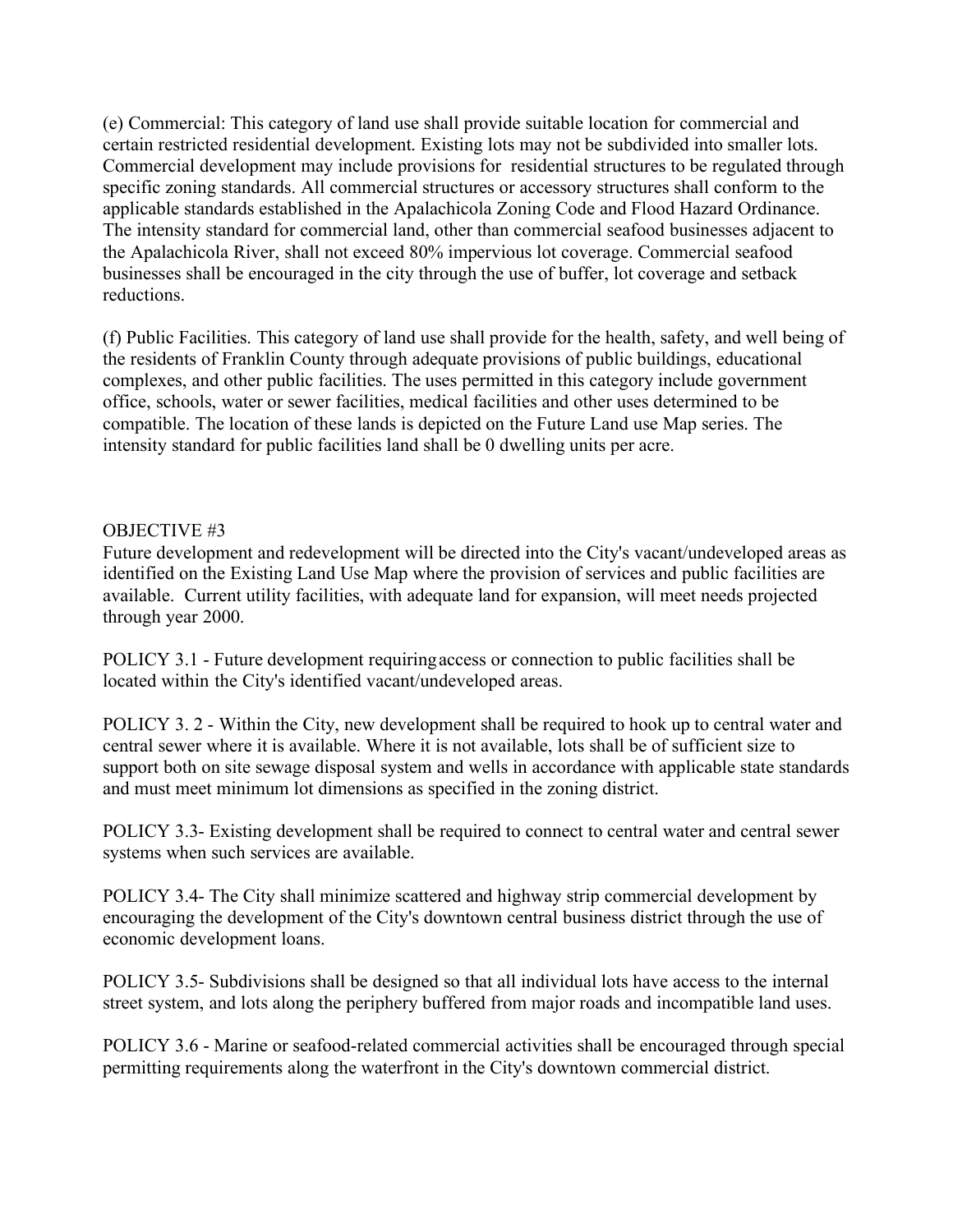POLICY 3.7- Neighborhood commercial uses may be permitted within areas designated for 12th Street residential mixed use development provided these activities are compatible with adjacent land uses and adequately buffered. OBJECTIVE #4

All development applications shall include plans which will ensure the protection of natural and historic resources prior to approval.

POLICY 4.1 - All applications for development proposed for the City's Special Waterfront District as defined in the Coastal Management Element shall be subject to site plan, and stormwater management plan review and approval.

POLICY 4.2 - All applications for development in the City's Historic District as described in this element shall be subject to architectural review by the Architectural Review Board. (Membership same as the Planning and Zoning Commission.)

POLICY 4.3- Within areas designated on the Future Land Use Map as Conservation, the only type of development that will be allowed is scientific research facilities, educational facilities, and facilities necessary for the management, regulation, and support of the natural resources.

POLICY 4.4 - The owner/developer of any site shall be responsible for the on-site management of runoff in a manner so that post-development runoff rates, volumes and pollutant loads do not exceed pre-development conditions.

POLICY 4.5- Adaptive reuse or restoration of historic structures shall be given priority through special permitting requirements over activities that would harm or destroy the historic value of such resources.

### OBJECTIVE #5

Through the use of the land development regulations and code enforcement actions, redevelopment and renewal of blighted areas shall be encouraged or required.

POLICY 5.1 - Renewal and redevelopment shall be one of the main objections of CDBG programs and other subsidized programs.

POLICY 5.2 - Private enterprise and individual renewal and redevelopment efforts shall be encouraged through the provisions of the land development code and code enforcement actions and advice and technical assistance from the city planning office.

#### OBJECTIVE #6

The economic base shall be increased and broadened through planning and development activities which attract new environmentally compatible business and expand existing businesses while maintaining current marine and seafood-related activities.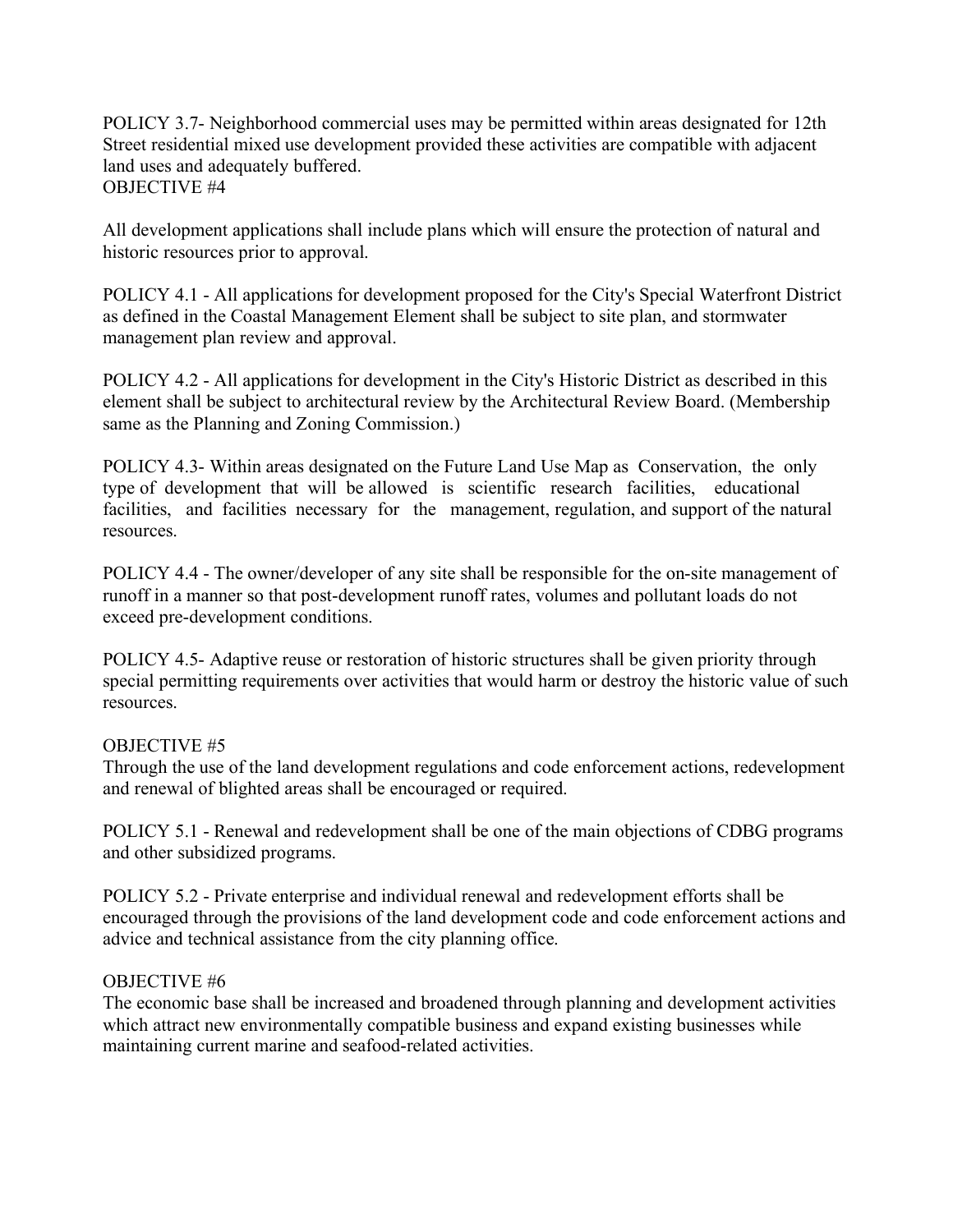POLICY 6. 1 - Marine and seafood-related activities shall be maintained at their current levels through designating lands for these activities through the zoning regulations. Non-water related commercial uses shall, through amendment of the zoning regulations, be directed away from the riverfront.

POLICY 6. 2 - The City shall adopt an economic development program by which compatible marine and seafood-related business grants are made available in the community.

### OBJECTIVE #7

All development orders and permits for future development and redevelopment activities shall be issued only if the infrastructure necessary to meet level of service standards C which are adopted as part of the Capital Improvements Element of this plan) are available concurrent with the Impacts of the development.

POLICY 7.1 - High and medium density development shall occur only where public facilities are available.

POLICY 7.2 - Amend Future Land Use Element policy as follows: All low to medium density development in areas not provided central water and sewer services shall be governed by applicable state statutes regulating on-site sewage disposal systems; and, -applicable Florida Administrative Code passages which regulate the installation of individual sewage disposal facilities..

### OBJECTIVE #8

Through the year 2020, the City shall through its Land Development Regulations, limit development density and intensity within the Coastal Area and to mitigate the impact of natural hazards in this area to coordinate with hurricane evacuation plans.

POLICY 8. 1 - All land development applications within the Coastal Area will be planned and approved pursuant to a site plan review process, to ensure that development is compatible with site characteristics. Applications will be reviewed according to pertinent sections of the National Flood Insurance Program, and will be reviewed for compliance with all other applicable flood control regulations and evacuation plans.

# OBJECTIVE #9

Existing land uses which are incompatible or inconsistent with the Future Land Use Plan shall be eliminated by the year 2020.

POLICY 9. 1 - Expansion or replacement of land uses which are 4 incompatible with the Future Land Use Plan shall be prohibited.

# OBJECTIVE #10

The City shall improve coordination with affected governments and agencies to maximize their input into the development process and mitigate potential adverse impacts of future development and redevelopment activities.

POLICY 10. 1 - Requests for development orders on property adjacent to county land shall be coordinated with Franklin County.